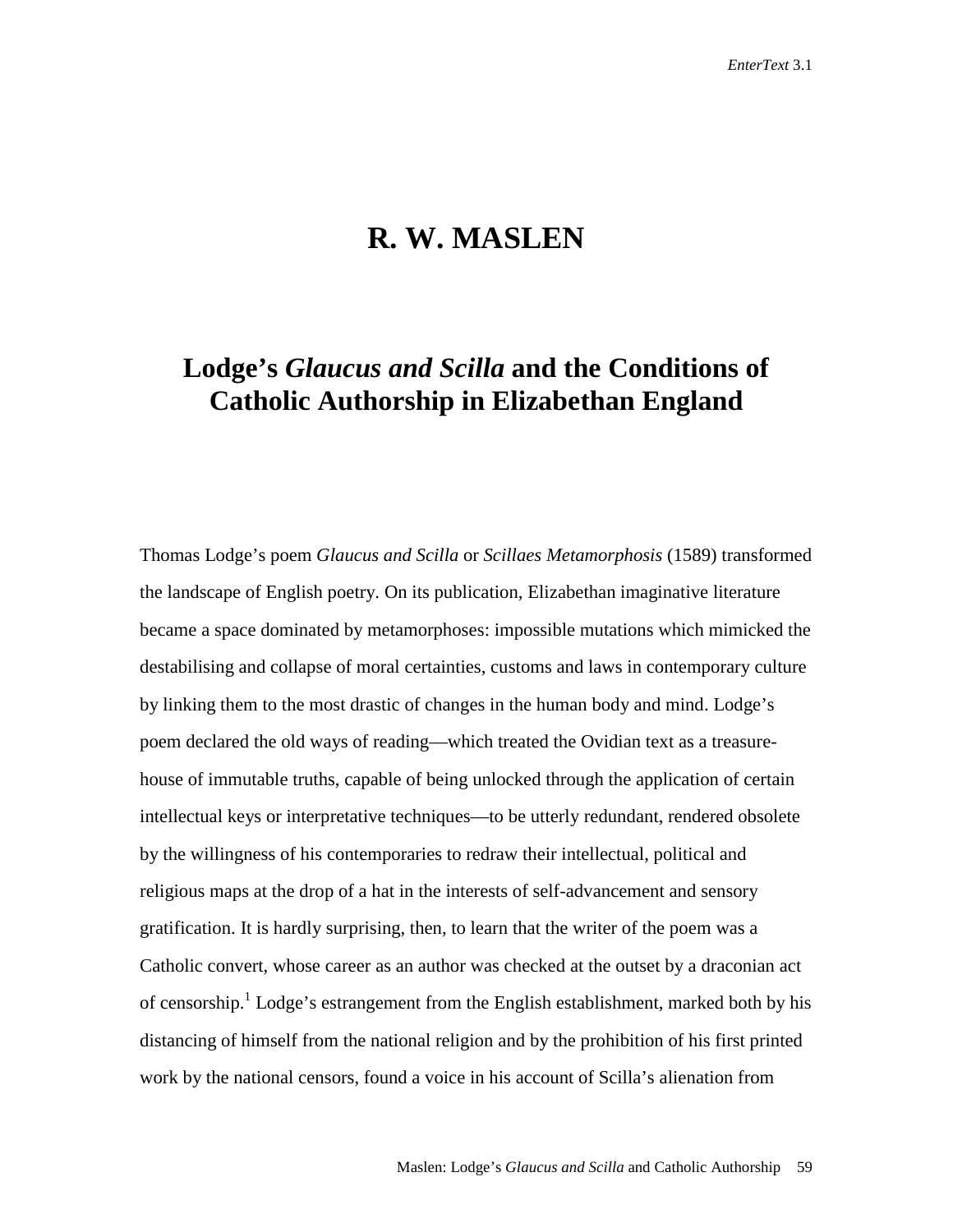human form; and this account in its turn gave a new poetic voice to the various forms of discontent being harboured in the breasts of educated young Elizabethans.

The claims I have just made for *Glaucus and Scilla* are, of course, exaggerated. For one thing, sophisticated "metamorphic" verse was already being written in English by the time Lodge wrote his poem. For another, the process of decoding Ovid's verse was a good deal less rigid than I have suggested. But it has long been accepted that Lodge gave the Ovidian metamorphosis a vigorous new twist, helping to inaugurate a fashion for erotic verse narratives which lasted well into the following century, and which generated some of the finest Elizabethan poems: Shakespeare's *Venus and Adonis* (1593), Marlowe's *Hero and Leander* (1598), and Marston's *Pygmalion's Image* (1598).<sup>2</sup> In this essay I shall return to the old question of why Lodge's poem and the fashion it inaugurated should have appealed so strongly to such a formidable array of talented writers. I shall argue that the poem does indeed play games with its Elizabethan readers' preconceptions about the proper way to read a poem—above all with the familiar dictum that a poem should be as instructive as it is delightful. I shall also argue something more: that *Glaucus and Scilla* helped to consolidate the link between erotic narrative poetry and satire which had begun to be forged before Lodge started to write, and that it concerns itself (among other things) with what Annabel Patterson calls the conditions of authorship—questions of authorial liberty and constraint in Elizabethan England.<sup>3</sup> These conditions were of urgent interest to every English poet, and Lodge's poem proved beyond doubt that Ovidian erotic satire could address them with unrivalled subtlety and wit.

My reading of *Glaucus and Scilla* depends on a careful examination of its context, both in the body of Lodge's work and in Elizabethan literary debates. The path I shall trace towards the poem may therefore seem indirect. But I hope that the new perspectives it offers on this neglected poet, and on the extraordinary dynamism of the literary scene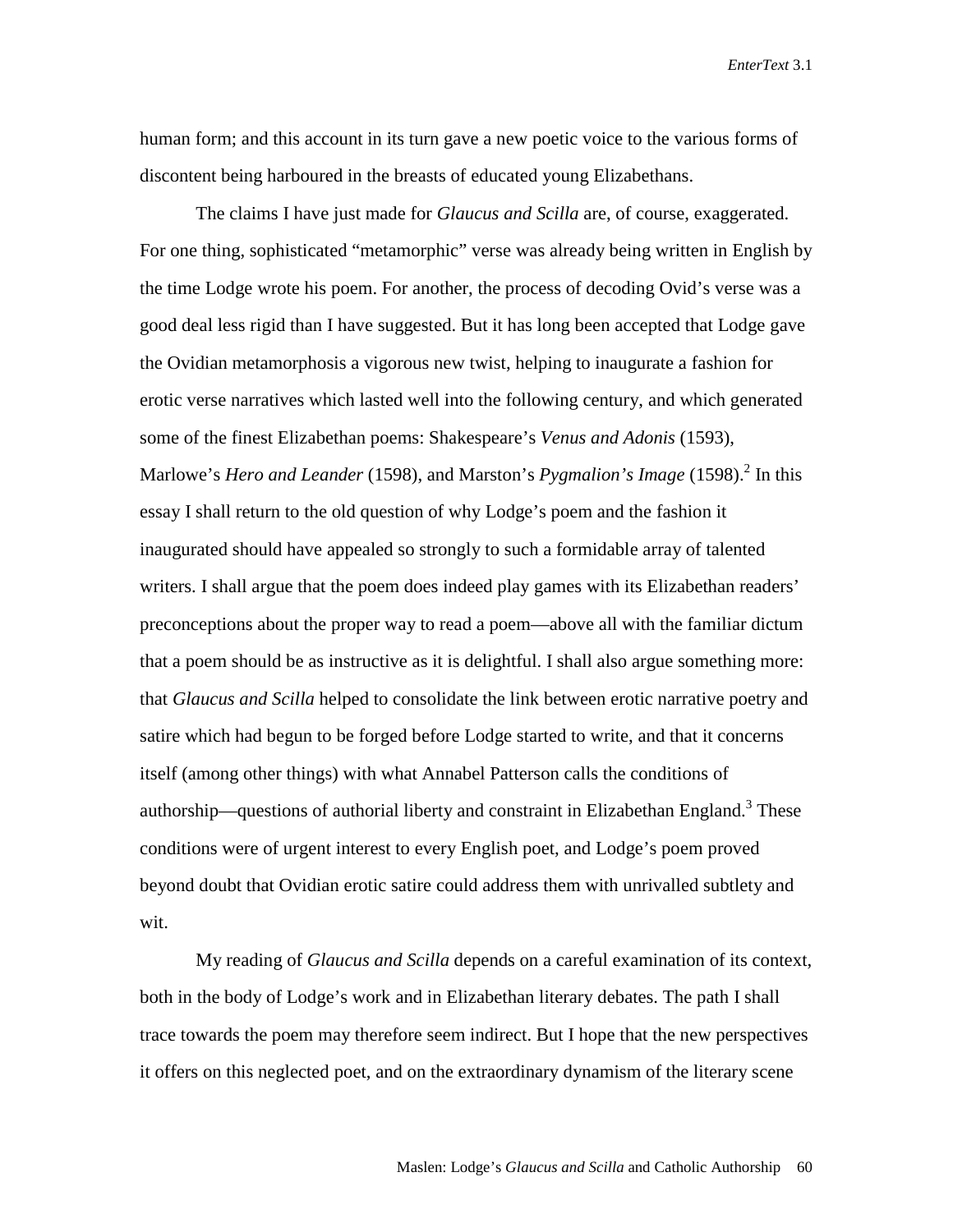in England at the turn of the 1590s, will finally make the wandering steps of the journey seem worthwhile.

### **1. Lodge's** *Defence of Poetry* **and the uses of satire**

The first of Lodge's surviving works is an energetic *Defence of Poetry* (c.1579), which contains some vital clues to his agenda as a poet, and above all to the thinking behind his long-term interest in satire. Lodge wrote the *Defence* in response to the most famous antitheatrical tract of its time, Stephen Gosson's *The Schoole of Abuse* (1579), and its publication was forbidden at once by the Elizabethan censors.<sup>4</sup> We don't know the real title of Lodge's essay, since both surviving copies lack a title page, as a result, one presumes, of the censorship to which it was subjected. And we don't know why it was censored. Lodge simply tells us that it was refused permission to be printed "by reason of the slendernes of the subject (because it was in defence of plaies and play makers)" (*Works* 1. 6).<sup>5</sup> It seems reasonable to presume that his text fell victim to a vigorous campaign to control the theatre on the part of the city authorities.<sup>6</sup> Still, the *Defence* achieved some limited circulation despite its suppression, and Gosson managed to get hold of a copy, albeit nearly a year after it was written. He answered it in the most rigorous of his anti-theatrical polemics, *Playes Confuted in Five Actions* (1582), which contains both a clever refutation of the *Defence* and a nasty slur on Lodge's personal reputation. Lodge responded to the slur in *An Alarum against Usurers* (1584) with some *ad hominem* vitriol of his own flung at Gosson; but he never again directly answered Gosson's attacks on poetry and drama.<sup>7</sup>

Never directly; but from one point of view, nearly every piece of imaginative writing he published had something to contribute to the debate. In *Playes Confuted*, for instance, Gosson delivered a devastating blow to Lodge's credentials as a scholar by showing that a quotation Lodge had ascribed to Cicero— "that a Play is the *Schoolmistresse of life; the lookinge glasse of manners; and the image of trueth*"—cannot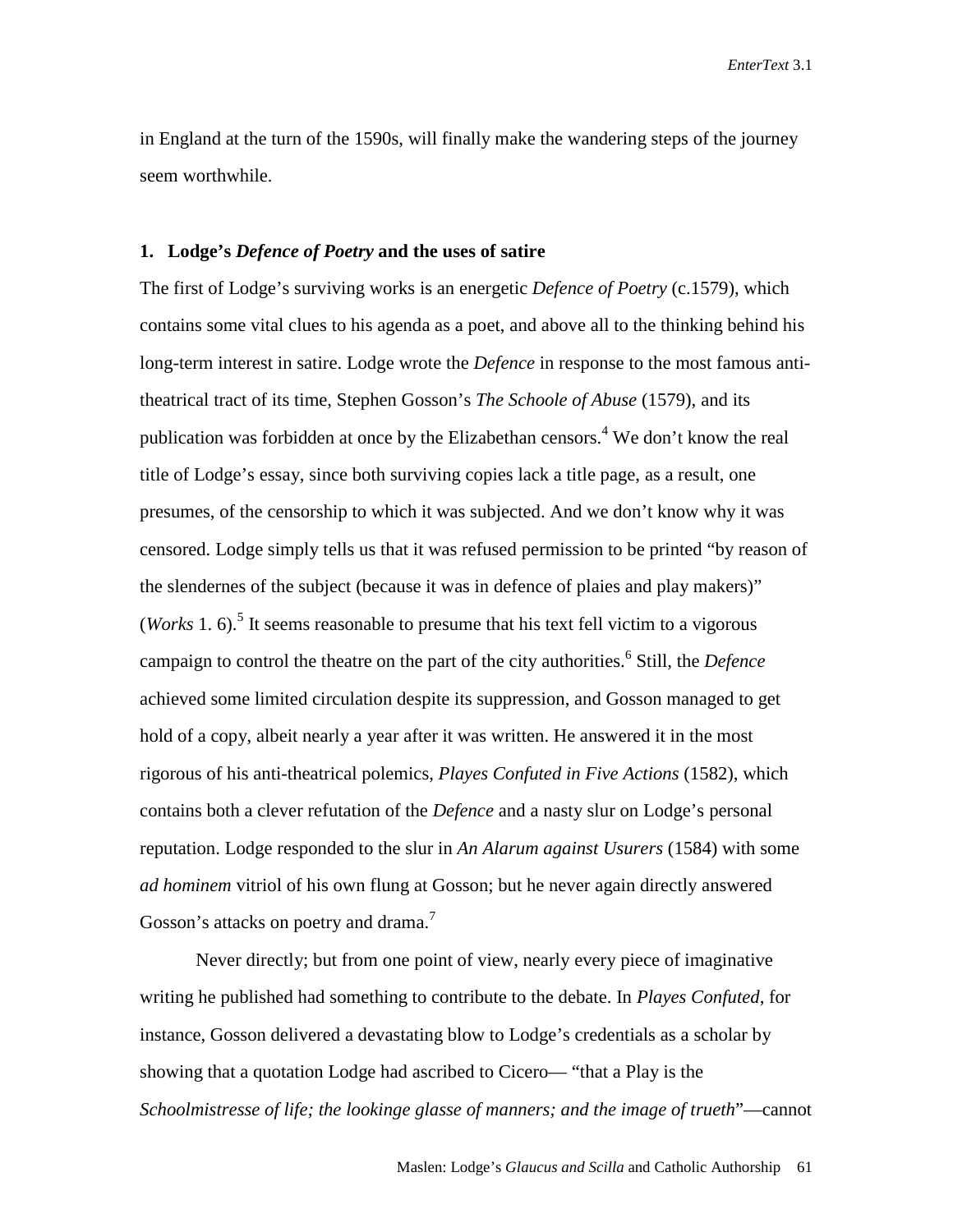be found among Cicero's writings.<sup>8</sup> Gosson went on to conclude that "a plaie, can bee no *looking glasse of behaviour*" and that "the rebuking of manners is as fit for the Stage, as the picture of Chastitie for the stues."<sup>9</sup> Lodge's response was to write with Robert Greene a spectacular urban morality play called *A Looking Glasse, for London and Englande* (published 1598). In it the biblical prophet Hosea delivers a succession of tirades against the sins of the city of Nineveh—standing in for London—every bit as stern as the catalogue of theatrical abuses listed by Gosson. Here, then, was living proof that a play could serve as a "looking glasse of behaviour." In the same way, the only play Lodge wrote by himself might almost have been written to affirm that the theatre could supply the "image of trueth." *The Wounds of Civill War* (published 1594) is an account of the historical struggle between the Roman generals Marius and Sulla, and once again it obliquely mirrors current events in England: it has been interpreted as a response to "renewed anxieties over regal succession, Catholic plotting in the 1580s, dissension over the fate of Mary Stuart, and lower-class restiveness."<sup>10</sup>

Lodge's two plays, in fact, like most of his prose fiction and verse, corroborate his contention in the *Defence* that the ideal poetry is a form of satire, delivering scathing social commentary and blunt advice to the ruling classes in any given historical period. Lodge develops this view of poetry's function in the last section of his *Defence*; but it is implicit throughout. The essay opens with the usual list of classical authorities who have lent their endorsement to poetry. It then goes on to elaborate the familiar notion common to apologists from Boccaccio to Bacon—that poetry teaches by way of allegory; and like both Boccaccio and Bacon he takes as his examples of allegorical figures the gods of the pagan pantheon:

in the person of Saturne our decaying yeares are signified; in the picture of angry Juno our affections are dissiphered; in the person of Minerva is our understanding signified, both in respect of warre as policie… So that, what so [the poets] wrot, it was to this purpose, in the way of pleasure to draw men to wisedome: for, seing the world in those daies was unperfect, yt was necessary that they like good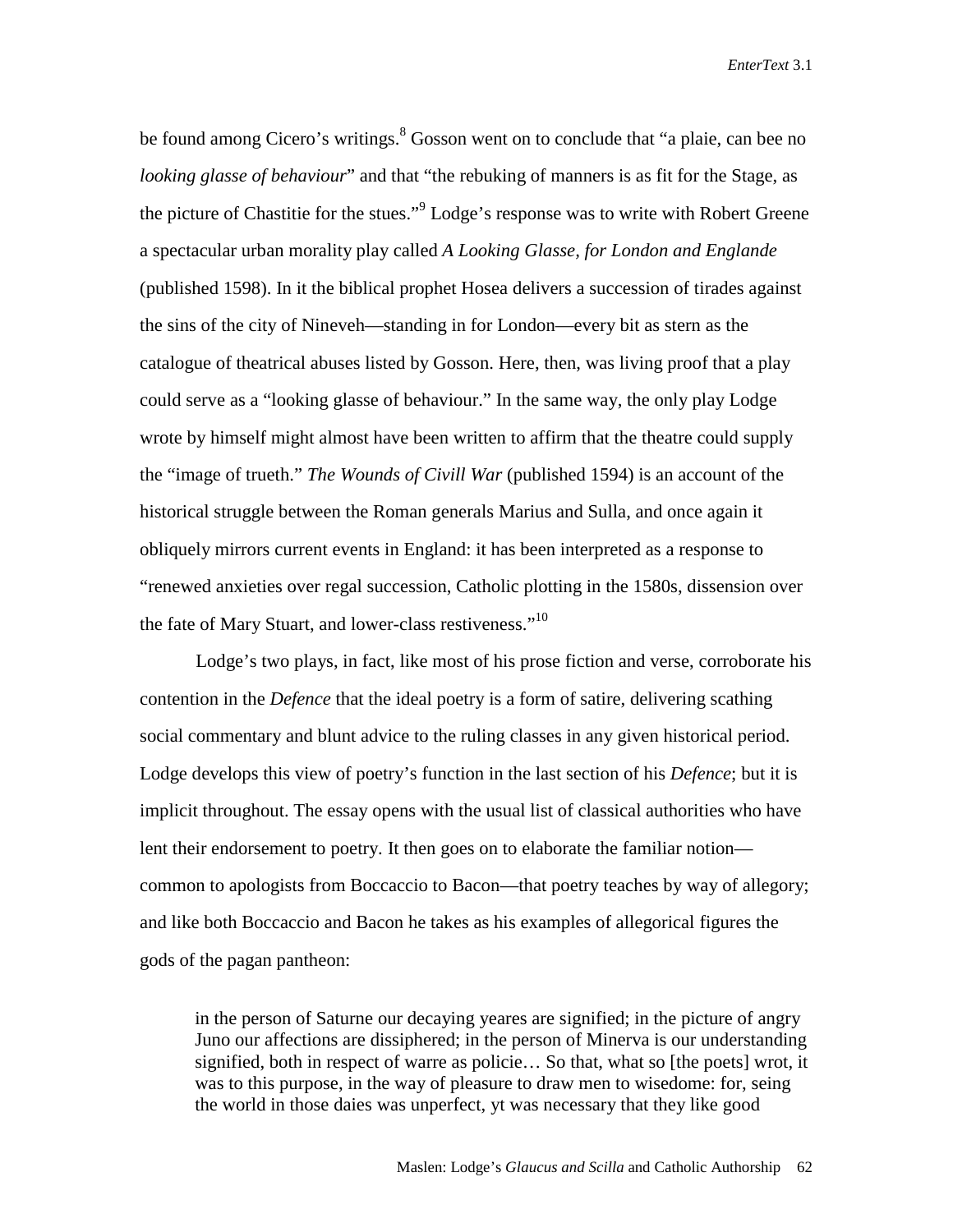Phisitions should so frame their potions that they might be appliable to the quesie stomaks of their werish patients. $^{11}$ 

So far so predictable. But Lodge's poets are more concerned, as Gosson is, to stress the dangers of corruption than the attractiveness of virtue. (Indeed, the metaphor that closes the passage anticipates Lodge's eventual move from literature to medicine, from lancing moral sores through his writing to lancing physical sores as a physician). Later in the *Defence* Lodge argues that he and Gosson are on the same side, and that Gosson has wasted his energies in attacking imaginary theatrical abuses, when they would have been better spent in assailing the genuine forms of wickedness that infest the capital:

If therefore you will deale in things of wisdome, correct the abuse, honor the science, renewe your schoole; crye out over Hierusalem wyth the prophet the woe that he pronounced … cry out against unsaciable desyre in rich men; tel the house of Jacob theyr iniquities; lament with the Apostle the want of laborers in the Lords vineyards; cry out on those dume doggs that will not barke; wyll the mightye that they over mayster not the poore; and put downe the beggers prowde heart by thy perswasions.<sup>12</sup>

The passage neatly summarizes the plot of *A Looking Glasse, for London*, whose prophetic chorus Hosea moves from scene to scene delivering invectives against all the metropolitan misdemeanours Lodge has here listed.

Then, towards the end of the *Defence*, Lodge announces that this is just the sort of daring social intervention every responsible poet or playwright should engage in. They should make themselves latter-day Hoseas, crying out against the sins of the mighty and the proud. The history of the theatre, according to the *Defence*, is one of bold assaults on civic corruption; from the staging of "the lives of the Satyers" in ancient Greece, designed "so that they might wiselye, under the abuse of that name, discover the follies of many theyr folish fellow citesens," to the Greek comedies described by Horace: "For, sayth he, ther was no abuse but these men reprehended it."<sup>13</sup> And Lodge recommends that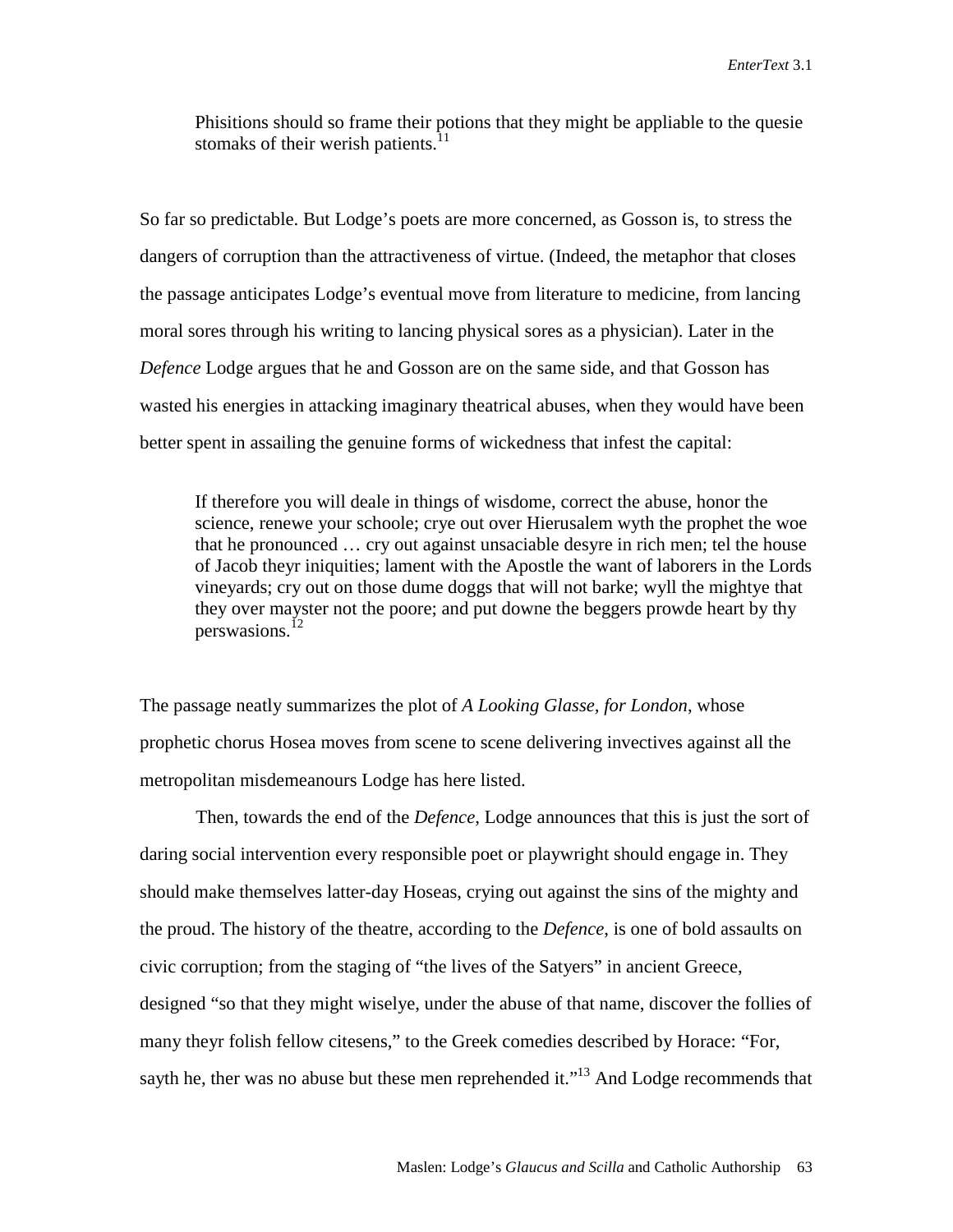modern poets take up where the ancient satirists and comedians left off. He longs for the emergence of a new Lucilius<sup>14</sup>—the inventor of Roman satire, whose works (now lost) influenced Horace, Persius and Juvenal. Lodge yearns, that is, for a commentator capable of distinguishing good from evil in the complex environment of late sixteenth-century England.

 Later in the *Defence* Lodge conflates comedy and satire with an ease that suggests he sees little difference between them: "if we had some Satericall Poetes nowe a dayes to penn our commedies, that might be admitted of zeale to discypher the abuses of the worlde in the person of notorious offenders, I knowe we should wisely ryd our assemblyes of many of your brotherhood."<sup>15</sup> At the same time he sees the satirist as particularly vulnerable in corrupt societies, pointing out that "as these sharpe corrections were disanulde in Rome when they grewe to more licenciousnes, so I fear me if we shold practise it in our dayes the same intertainmente would followe." The sentence is deliberately ambiguous; it could mean that satirical comedy was banned in Rome when *either* the stage *or* the city became excessively licentious. But the gist of his argument is clear: that opposition to satire, on the page or on the stage, is the sign of a decadent state. Gosson's unease with plays stems not from genuine religious "zeale" but from his unwitting complicity with the decadence he claims to condemn.

 In contemporary England as in ancient Rome, the lack of good satirical drama is attributable not to the corruption of the players but to the repressive nature of the regime under which they work. In Greece and Rome, Lodge explains, playwrights resorted to satirical comedy in order to avoid reprisals for conveying unwelcome truths to the ruling classes: "Menander dare not offend the Senate openly, yet wants he not a parasite to touch them prively. Terence … dare not openly tell the Rich of theyr covetousnesse and severity towards their children, but he can controle them under the person of Durus Demeas."16 In Elizabethan London, by contrast, playwrights are too cowed to produce even "privy" comic attacks on corruption: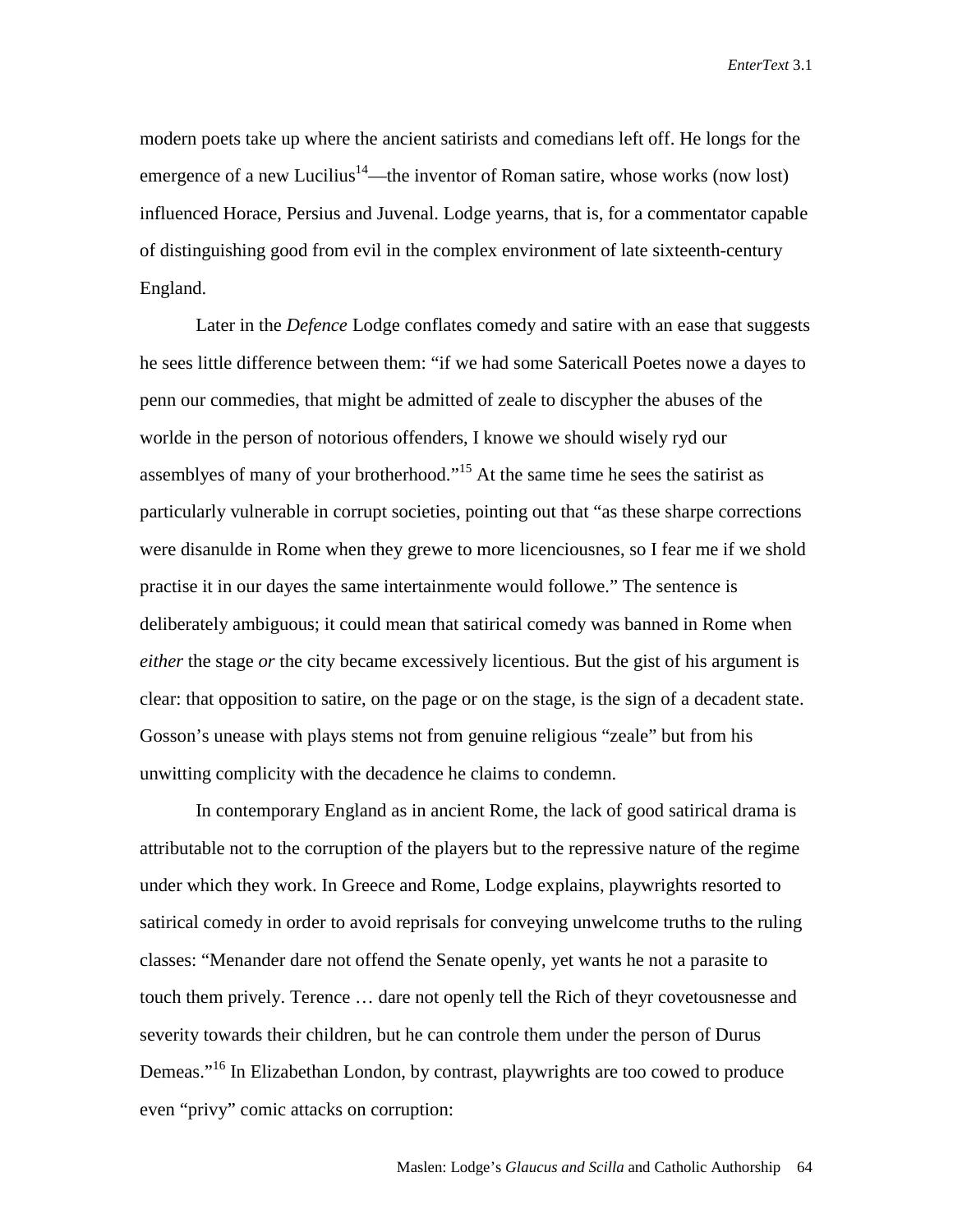surely we want not a Roscius, nether ar ther great scarsity of Terence's profession, but yet our men dare not nowe a dayes presume so much, as the old Poets might, and therfore they apply ther writing to the peoples vain; wheras, if in the beginning they had ruled, we should now adaies have found smal spectacles of folly. $17$ 

In other words, it is the Gossonian enemies of the theatre themselves who are responsible for its sorry moral condition under Elizabeth I.

#### **2.** *An Alarum against Usurers***: satire in action**

Lodge's next publication after the *Defence*, *An Alarum against Usurers*, reads like a more or less systematic effort to put the precepts of the *Defence* into practice.18 Its relevance to the dispute with Gosson is suggested by its dedication. Like Gosson's *Schoole of Abuse* and his *Apologie of the Schoole of Abuse* (1579), it is dedicated to the man who later came to be known as the pre-eminent Elizabethan apologist for poetry: Philip Sidney. But where Spenser claimed that Gosson was "scorned" for dedicating the *Schoole of Abuse* to Sidney,19 Lodge's dedication of the *Alarum* exudes a sense of confidence in its reception by its dedicatee, placing the text under Sidney's "undoubted protection" and hoping for the "continuaunce" of his favour in future.<sup>20</sup> Perhaps Lodge's confidence arose from his knowledge of Sidney's literary interests: the second part of the *Alarum* consists of a short romance reminiscent of the *Old Arcadia* (*c.* 1580). The first part, on the other hand—the part that gives the pamphlet its title—follows Lodge's advice to Gosson in the *Defence* by attacking what Lodge takes to be a genuine abuse in London, as opposed to the imagined abuses Gosson detected in the theatre. The abuse is the practice among usurers of lending money on ruinous terms to spendthrift young gentlemen. The pamphlet proposes a number of legal sanctions to put an end to this abuse, and ends by pronouncing a severe judgement on moneylenders modelled on the thunderous compositions of the Old Testament prophets. As we have seen, Lodge's *Defence* defines satire as "sharpe correction," and it is possible that he considered this first part of the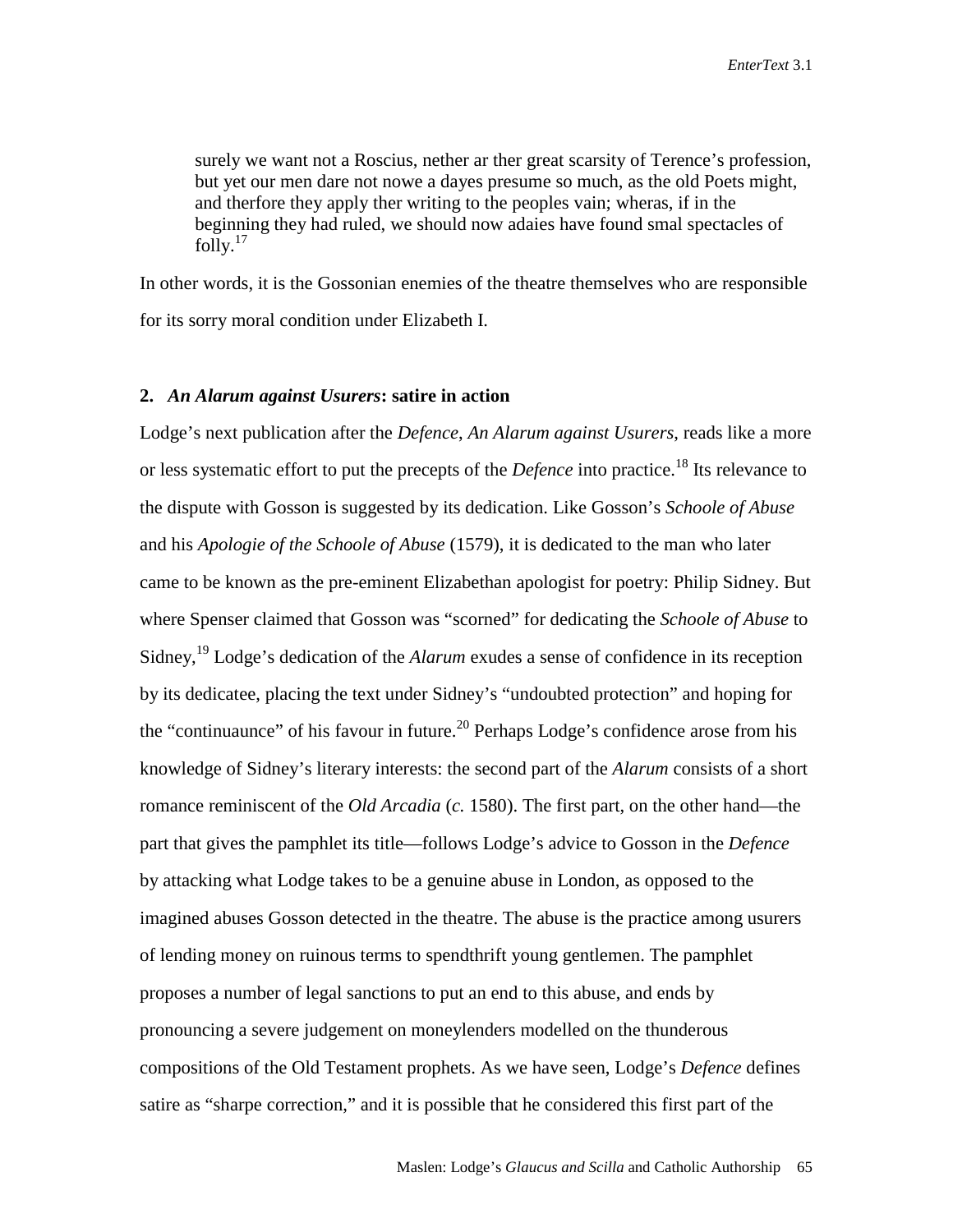*Alarum* as his first serious exercise in satire, a preliminary bid to establish himself as the new English Lucilius.

 The prose narrative that follows shows, by contrast, how mistaken Gosson is in directing his scorn against amorous fictions, whether in poetry, prose or drama. The young couple Forbonius and Prisceria—whose ancestry alludes to the impeccably ancient credentials of romance, being descended from the hero and heroine of Heliodorus' *Aethiopica*—make no bones about the sexual nature of their mutual attraction. At one point, indeed, Forbonius woos Prisceria by means of a long erotic poem, which is both Lodge's first imitation of Ovid and one of the first imitations of the scandalous *Amores* in the English language.<sup>21</sup> But the couple remains as impenitent about their desire as Sidney's Pyrocles; and by the end of the narrative they have succeeded in converting the older generation to their point of view with a facility which is unparalleled in the canon of Elizabethan romance. The heroine's father, who is fiercely opposed to the match, catches the hero in the act of courtship, imprisons him, then undergoes a sudden change of heart: "weyghing with my selfe that it is vaine to alter that which is prefixed by destinye… I yeelde thee thy love to injoye in chast wedlocke, and whereas thou lookedst I should bee thy tormentour, loe I am nowe contented to be thy unlooked for Father."<sup>22</sup> Prosecution of "chast" love and its fictions, Lodge implies, is a waste of time, a manifestation of a diseased imagination which needs reformation more urgently than the harmless desires it seeks to extirpate.

 Better targets for attack are set up in the poem that forms the last part of the pamphlet. This is a post-medieval complaint, closely reminiscent of the most influential satire of the previous decade, George Gascoigne's *The Steele Glas* (1576). The form of the two poems is different—Lodge's is written in rhyme royal, like some of the satires of Skelton and the complaints in the *Mirror for Magistrates*, while Gascoigne's is in blank verse—but their subject and tone are more or less identical. So too are the circumstances of their composition. The volumes in which the poems appear open with strenuous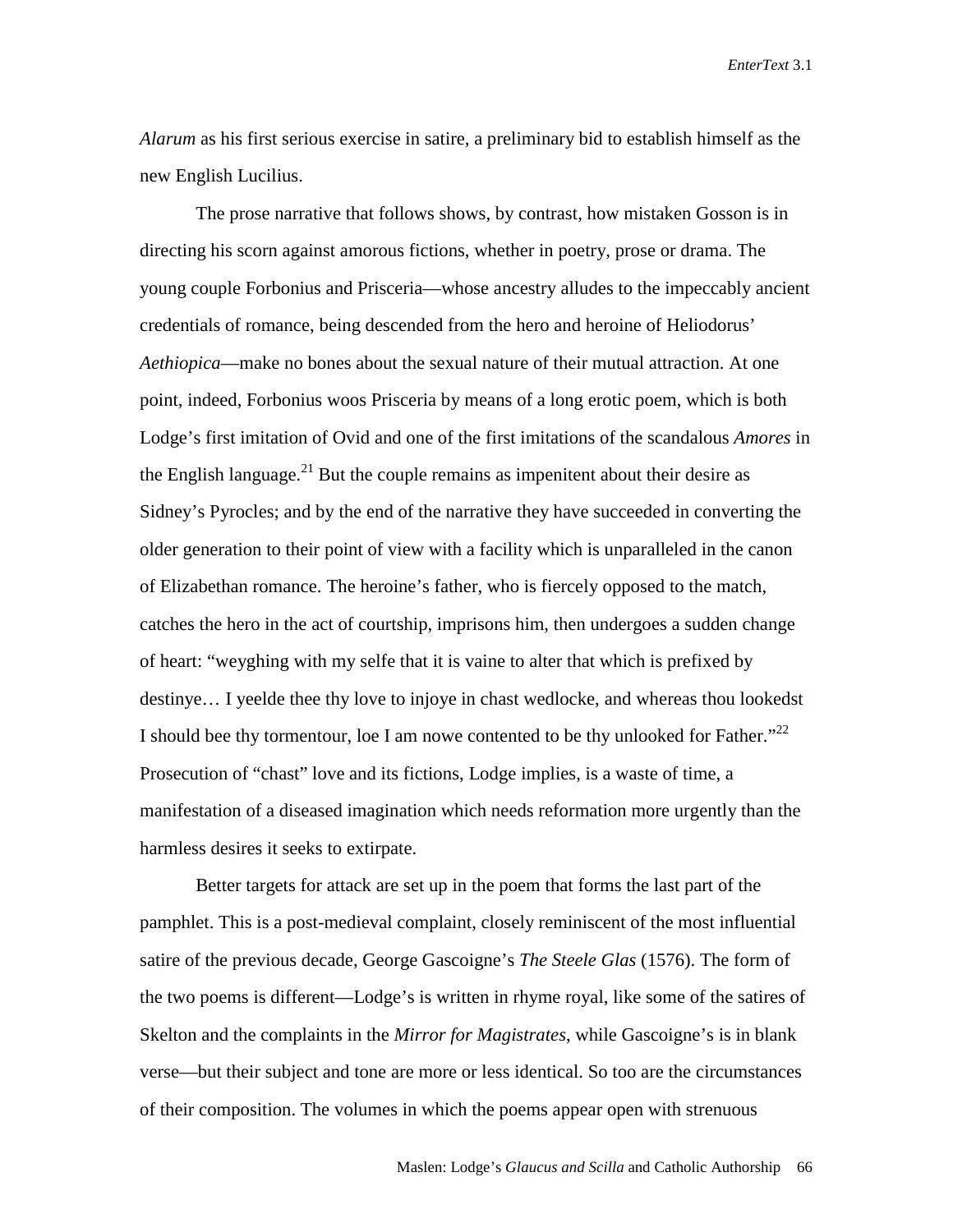protests against the writer's treatment at the hands of his enemies. Gascoigne's dedication alludes to the public reaction to his two collections of poems, the *Flowres* (1573) and the *Posies* (1575), which eventually led to the censorship of the *Posies*: "I am derided, suspected, accused, and condemned: yea more than that, I am rygorously rejected when I proffer amendes for my harme;<sup>"23</sup> while Lodge's contains a self-defence against "that reproch, which, about two yeares since, an injurious caviller [i.e. Gosson] objected against me."24 Gascoigne's *Steele Glas* goes on to allegorise the reception and censorship of the *Posies* at some length. It is narrated by an allegorical figure, Satyra, who complains of having suffered the same fate as Ovid's Philomela: Satyra was ravished by a corrupt nobleman, Vain Delight, then had her tongue cut out to prevent her reporting his crimes. Nevertheless, she continues to sing "with the stumps of my reproved tong"<sup>25</sup> in hope of reforming English society by telling the truth in spite of censure. Gascoigne seems to be suggesting that those who accused his collection of licentiousness were reading their own sexual obsessions ("vain delight" or delight in vanity) into his innocent productions. He seems, too, to imply that he is first and foremost a satirist, and that those who regard him as an erotic writer who "ment a common spoyle / Of loving dames, whose eares wold heare my words / Or trust the tales devised by my pen<sup> $26$ </sup> are radically misrepresenting his texts. This is perhaps what led Lodge to imitate Gascoigne's poem, as another writer whose innocent text, the *Defence*, had been punitively silenced. Lodge may also have been attracted by Gascoigne's association of *The Steele Glas* with the "famous old satyrical Poete" Lucilius.<sup>27</sup> Nobody knew exactly what Lucilius' lost satires were like, but Gascoigne's poem explicitly sets itself up as a model for aspiring future Lucilians by allying itself with the poet who had provided a model for Horace and Juvenal.

The title of Lodge's poem, *Truths Complaint over England*, makes the same claim to authenticity that Gascoigne made in his satire, when he contrasted the old-fashioned "steel glass" of the title, which "shewde al things, even as they were in deede," with the flattering and expensive crystal glass preferred by most contemporary Englishmen, which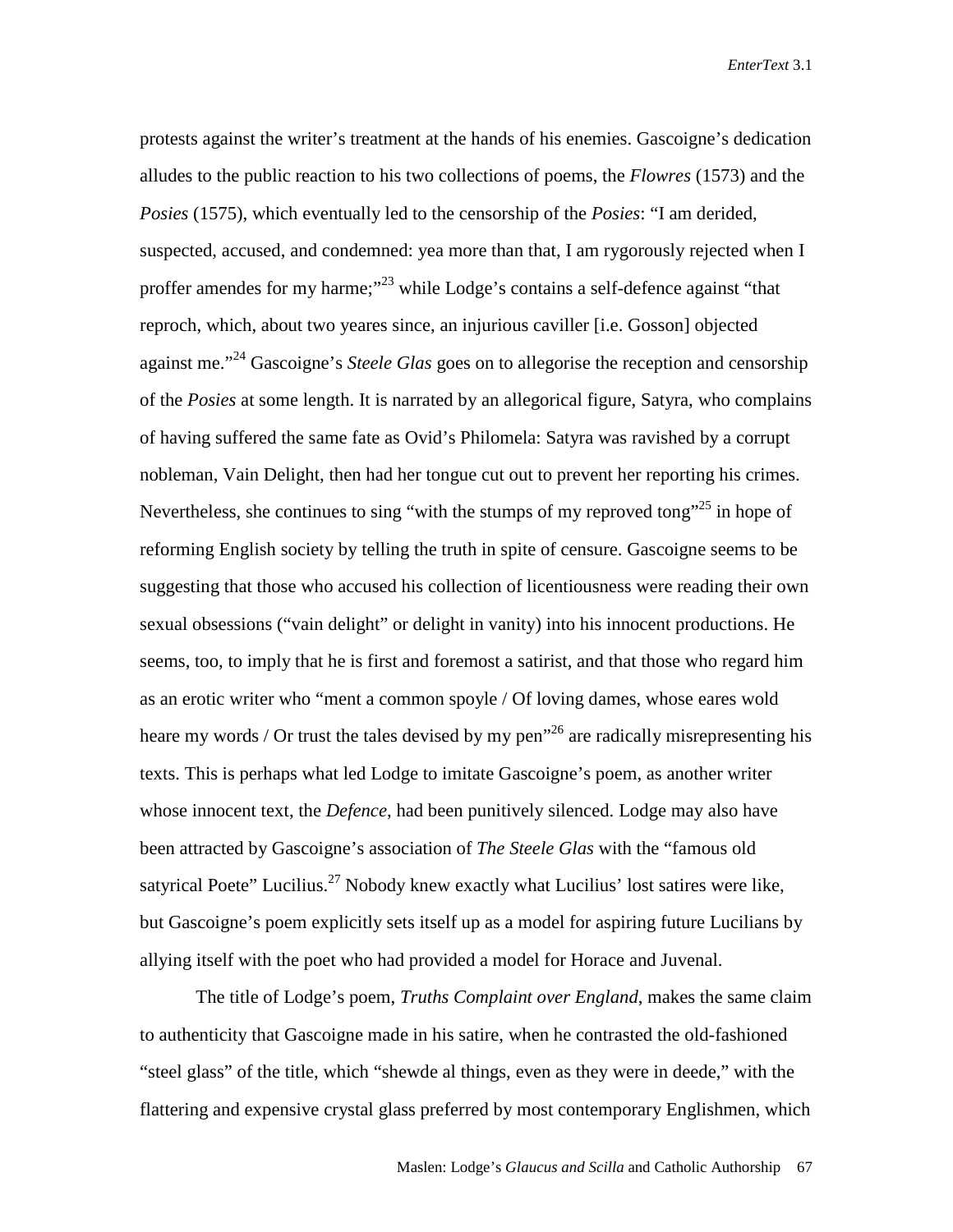"shewes the thing, much better than it is."28 At the centre of *Truths Complaint* is an allegorical figure reminiscent of Gascoigne's Satyra, Truth, who instructs the melancholy poet to set down her words with the aid of the tragic Muse Melpomene. Truth is concerned, like Satyra, to expose one by one the misdemeanours of the court, the nobility, the commons and the legal system, together with the religious hypocrisy that infects English society. The abuses Truth exposes in each of these estates are for the most part those delineated by Gascoigne's satire: the self-indulgence of the aristocracy and their excessive fondness for flattering "showes"; the promotion of faint-hearted soldiers instead of courageous ones; the corruption of the law by greed, and of the church by "wily worldlings." The form of Lodge's poem—the complaint was a distinct and wellestablished form at the time—seems at first sight to set it apart from Gascoigne's; but *The Steele Glas* was published alongside a stanzaic poem, *The Complaynt of Phylomene*, whose opening situation closely resembles that of *Truths Complaint*, and whose retelling of the story of Philomene connects it with the blank verse satire that precedes it. Lodge's imitation of Gascoigne's composite volume is a faithful one, and knowledgeable Elizabethan readers could have been expected to recognize the source of its inspiration.

Having said this, certain details in the poem are distinctively Lodge's own. Whereas Satyra had included the tendency to be "Romainlike" among the vices of the church,<sup>29</sup> Truth's poem ends with a thinly-veiled allusion to English Catholics ("those would mend the misse," that is, those who would restore the Mass, $30$  as guardians of the faith. And unlike Satyra, Truth's dismay is such that she departs from the island, like the one true Catholic church, at the end of the poem.

*Forbonius and Prisceria* and *Truths Complaint over England* are the first of the many imaginative treatments of tyranny that span Lodge's literary career. These extend from the tyrannies of Marius and Sulla in *The Woundes of Civill War* to that of Rasni king of Nineveh in *A Looking Glasse, for London and England*; from the "cruell Queen" who drowns Elstred and Sabrina in *The Complaint of Elstred* (1593) to the despots who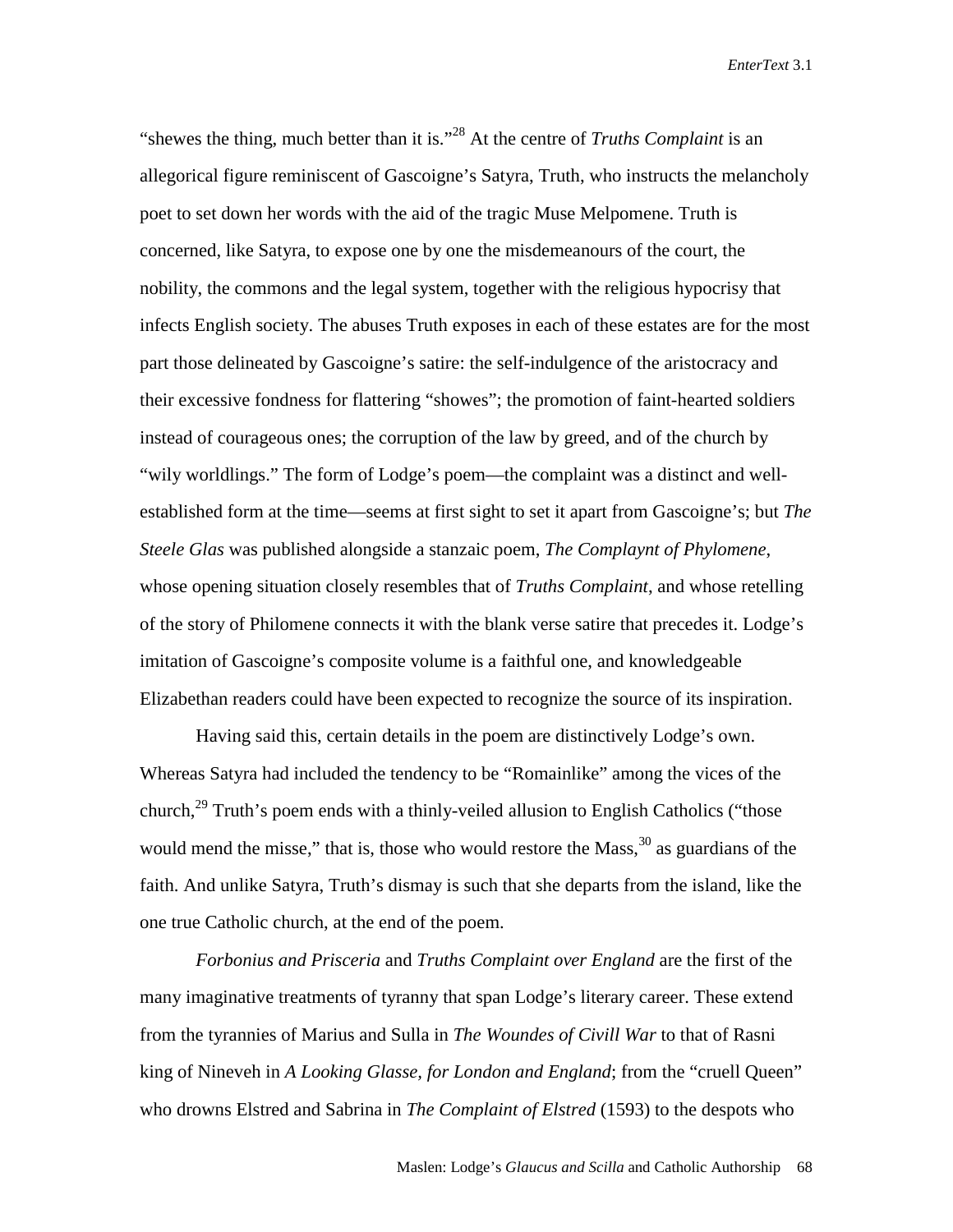set Lodge's romances in motion: King Torismond of France, who forces Rosalind into exile in *Rosalynde. Euphues Golden Legacie* (1590); Robert the Devil, second Duke of Normandy in the romance of that name (1591); and the Emperor Arsidachus of Peru, who dies after executing an insane welter of murders at the end of *A Margarite of America* (1596). *Truths Complaint* is also—in its extensive use of marine metaphors—the first of a succession of Lodge's works that proclaim his close affinity with the sea. These range from *Rosalynde*, which he describes as "the fruits of his labors that he wrought in the *Ocean,*" to the poetry collection *Phillis* (1593), composed "Amidst this watrie world, where now I saile," from *A Margarite of America*, which he wrote on board ship "in those straits christned by Magelan,"31 to the scenes involving Jonah in the *Looking Glasse*, which contain a detailed account of the reluctant prophet's forced conversion at sea from fugitive to divine messenger. In Lodge's literary works, then, the "teares lyke Occean billowes<sup>32</sup> of unhappy exiles (and nearly all his works contain exiles) transmute themselves into quasi-satirical laments or meditations on the abuse of power, exactly as they do in *Truths Complaint over England*. And in recent years the peculiarly Catholic sensibility that informs these laments and meditations has been productively explored by scholars.<sup>33</sup>

I would like to suggest that *Glaucus and Scilla* is another of Lodge's efforts to establish himself as the English Lucilius. It is a sophisticated experiment in a new form of satire, which fuses apparently disparate elements from his earlier collection, *An Alarum against Usurers*—the love story and the complaint—as well as anticipating his imitations of Horatian satire in *A Fig for Momus* (1595) (the book that started the vogue for satire in the late 1590s, just as *Glaucus and Scilla* started the vogue for erotic narrative poetry at the beginning of the decade). It is a particularly subtle piece of social comment, the target of whose "sharpe correction" is not at once obvious. Indeed, this may be one of the things that made the new form so popular in the following decade—that it had a vibrant life of its own above and beyond the issues that occasioned it, and that it could therefore be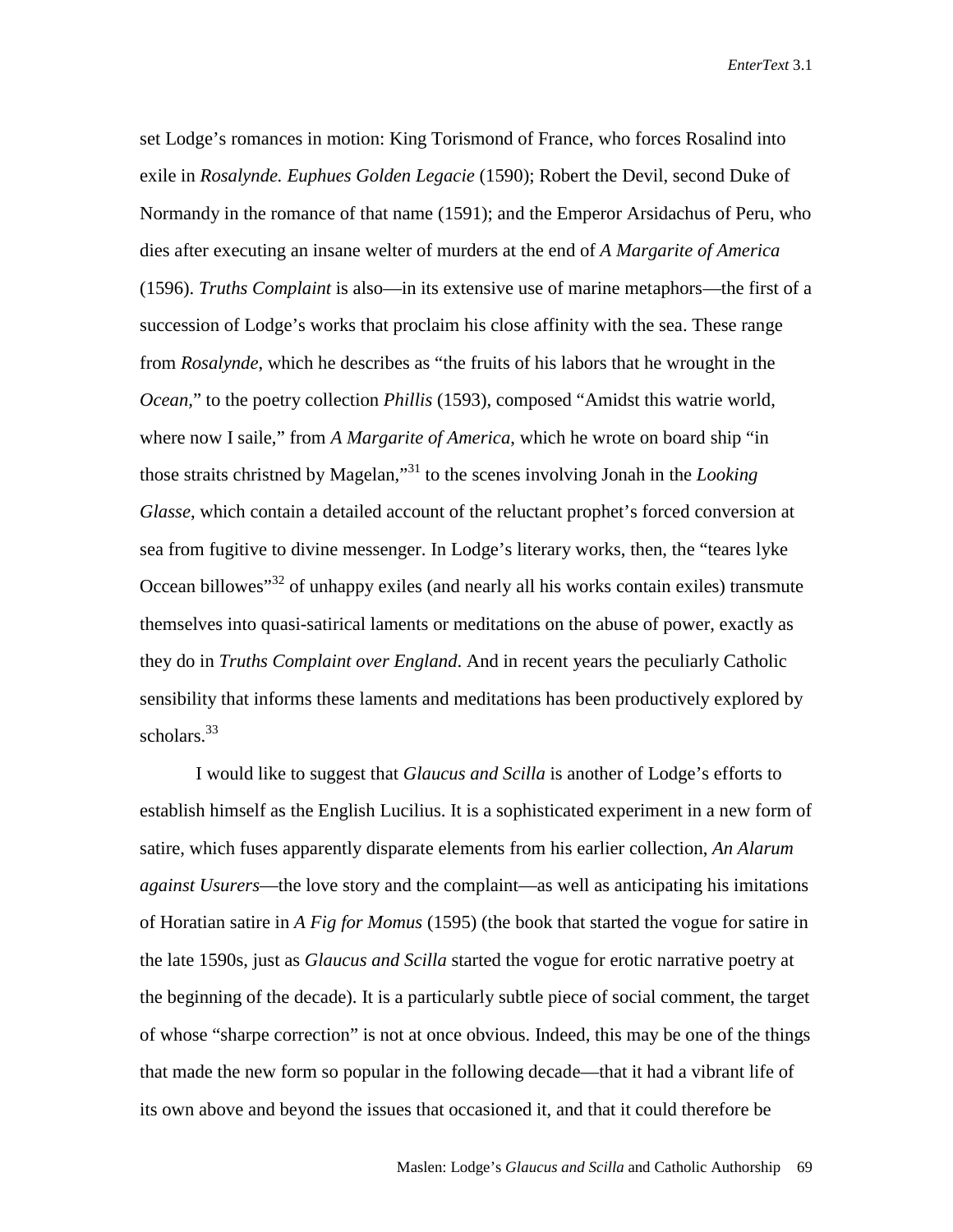given a range of topical or imaginative applications. But I believe its first readers would have seen at once that the poem occupied a satiric *milieu*, albeit of an unfamiliar variety. And its success in creating a new verbal weapon for mischievous wits to wield against the Elizabethan authorities is amply demonstrated by the outpouring of more openly satirical epyllia that followed its publication.

#### **3. Reading** *Glaucus and Scilla*

The plot of Lodge's *Glaucus and Scilla* is simple enough. A wandering poet meets the distraught sea-god Glaucus, who tells him of his frustrated desire for the sea-nymph Scilla. Glaucus's mother intercedes with Venus on his behalf and persuades her to erase the smart of unrequited love from her son's breast. Scilla is then punished for her disdain by being smitten with hopeless yearning for the now indifferent Glaucus; and the poem ends with her transformation into a monster, a kind of animate rock.

The handling of the plot, on the other hand, is highly complex. The simple story is extended into a minor epic nearly eight hundred lines long, full of orations, elaborate rhetorical figures, and mythological references, all directed to a common end: that of playfully manipulating the reader's emotions, senses and intellect. Most commentaries on the poem have tended to address themselves almost exclusively to the techniques by which the poem manipulates its readers, without paying much attention to the possible *motives* for the abrupt emotional shifts to which those readers are subjected. My contention here is that the poem has another function besides that of witty titillation: that it purveys a particularly uneasy kind of wisdom, a wisdom fundamentally at odds with conventional contemporary moralising. In Lodge's terms quoted earlier from the *Defence*, it conceals certain deeply distasteful medicinal "potions" which it aims to render "appliable" to the "quesie stomaks" of its readers. In this section, I hope to trace some of the clues it affords as to its hidden medicinal function.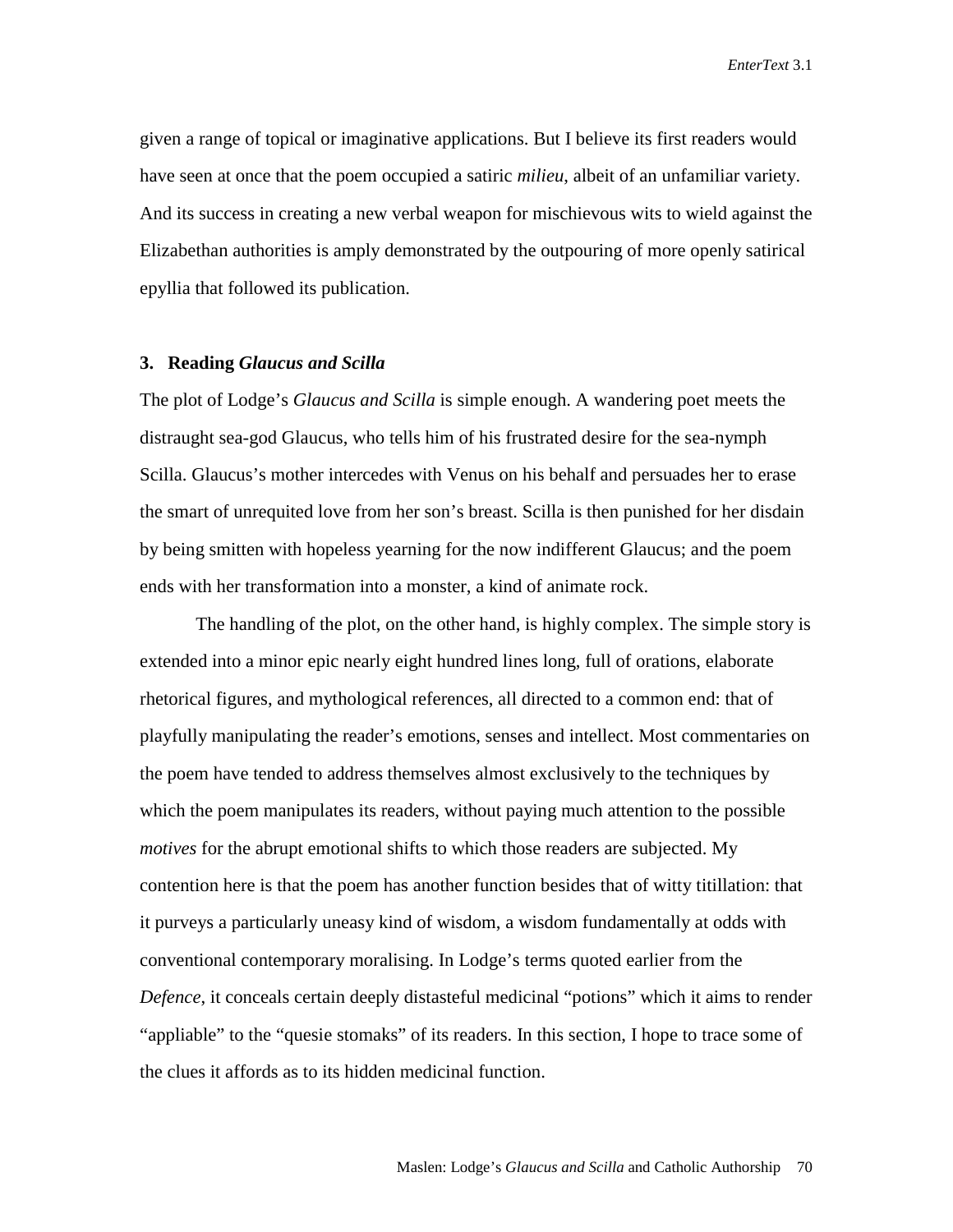For an Elizabethan reader, the first clues to the poem's underlying motives may have lain in the scene with which it opens, where the narrator encounters a deeply afflicted mourner, who proceeds to tell his story. Lodge used the same opening scene in several other poems, and in nearly every case it was in the service of complaint. As John Peter pointed out long ago, the complaint mode has close affinities with satire, taking advantage of the licence traditionally accorded to mourners to speak out against forms of injustice and oppression.<sup>34</sup> It seems fitting, then, that two of Lodge's complaint poems should have been read by recent commentators as trenchant critiques of Elizabethan society from a Catholic perspective. One of these poems (written in six-line stanzas, like *Glaucus and Scilla*), *The Discontented Satyr*, appeared alongside *Glaucus* in the volume *Scillaes Metamorphosis*, and Andrew Hadfield has described it as an "attack on the vagaries of life in over-centralized Elizabethan England."35 The other is *Truths Complaint over England*, which, as Alison Shell notes, "uses the myth of the Golden age as a foil for present ills," and whose "Catholic sympathies are … overt at the end."36 A third poem that shares both its stanza form and elegiac opening with *Glaucus and Scilla*  is a historical verse narrative called *The Complaint of Elstred*, which Lodge appended to his sonnet-sequence *Phillis* (1593), on the model of Samuel Daniel's celebrated verse narrative *The Complaint of Rosamund* (1592). Lodge's text tells the story of a woman who suffers at the hands of the English monarchy, first forced into sexual slavery by the King of England, then drowned in the river Severn, along with her innocent daughter Sabrina, by a vengeful English Queen. Milton used the story in *Comus* as part of his ongoing project to mythologise the resistance to tyranny in history, and as I've suggested, Lodge's treatment of it fits neatly into the gallery of portraits of tyranny and its effects which he was assembling throughout his literary career. Elstred tells her tale as part of what she calls the "Annals of mishap," an alternative history of England written by the victims of the powerful, and a volume "Wherein woe-tempted men may reade theyr fortune: / Since all are subject to the selfe like trap."<sup>37</sup> One suspects that Elizabethan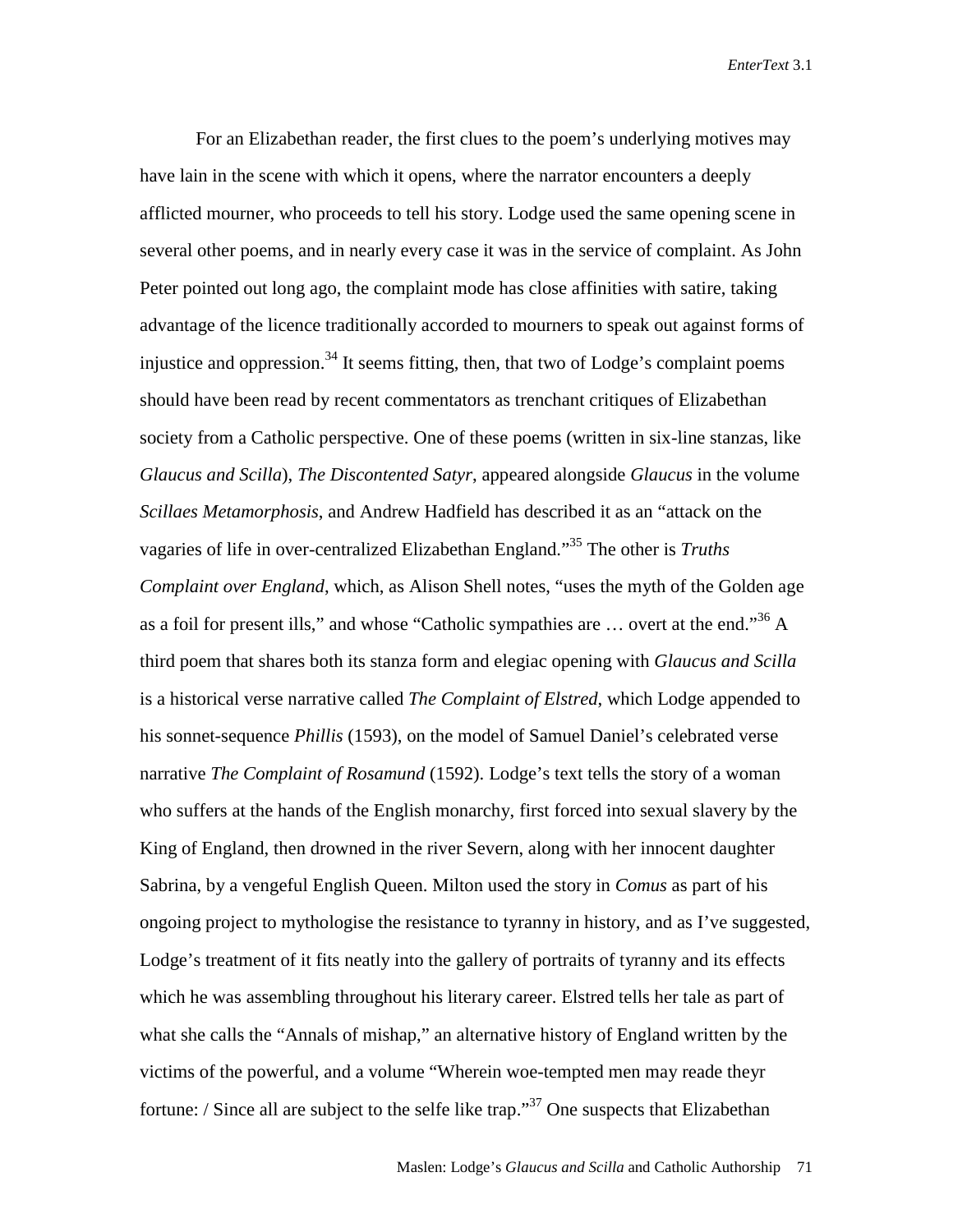Catholics in particular might have been inclined to read their own fortunes in the story of Elstred's persecution and death.

In each of these complaints Lodge lays unusual stress on the parallels between the situation of the male narrator and that of the complainant, parallels which predispose him to sympathise with the complainant's predicament. The narrator of *Truths Complaint* indicates that he was singled out to write down Truth's words because he shared her distress, tormented as he was by "melancholy griefe, / Which in my heart at that time had the cheefe."38 The narrator of *The Discontented Satyre* encounters the woodland creature of the title when "My watchfull griefes perplext my minde so sore,"39 while the *Complaint of Elstred* finds its narrator "lamenting" in a suitably miserable setting. *Glaucus and Scilla*, too, opens with a mournful narrator "Walking alone (all onely full of griefe),"<sup>40</sup> and gives this grief as the reason why the still more grief-stricken Glaucus chooses to unburden his heart to him. The unusual thing about the poem, though, is that the narrator shifts his sympathies in the course of the narrative from the male complainant Glaucus to Scilla, the nymph who is punished for his sake. It is the tension produced by his efforts to reconcile these two incompatible acts of sympathy that makes the poem so intriguing.

Like *The Complaint of Elstred*, Lodge's *Glaucus and Scilla* is set in England; but unlike *Elstred* it does not take ancient Britain or British history as its subject. Instead it relocates the classical gods and goddesses in Northwest Europe, transplanting them geographically as well as linguistically to Lodge's native soil. This was nothing new: by the late 1580s, the English were well used to tracing links between pagan mythology and the political past and present of their own nation. I have already discussed Gascoigne's transference of the Philomene myth from ancient Greece to modern England in *The Steele Glas* (1576). Exactly ten years later, William Warner reminded the English, in the first instalment of his Ovidian epic *Albions England* (1586), that their rulers were descended in a direct line from the lascivious monarchs who had been deified by the Greeks and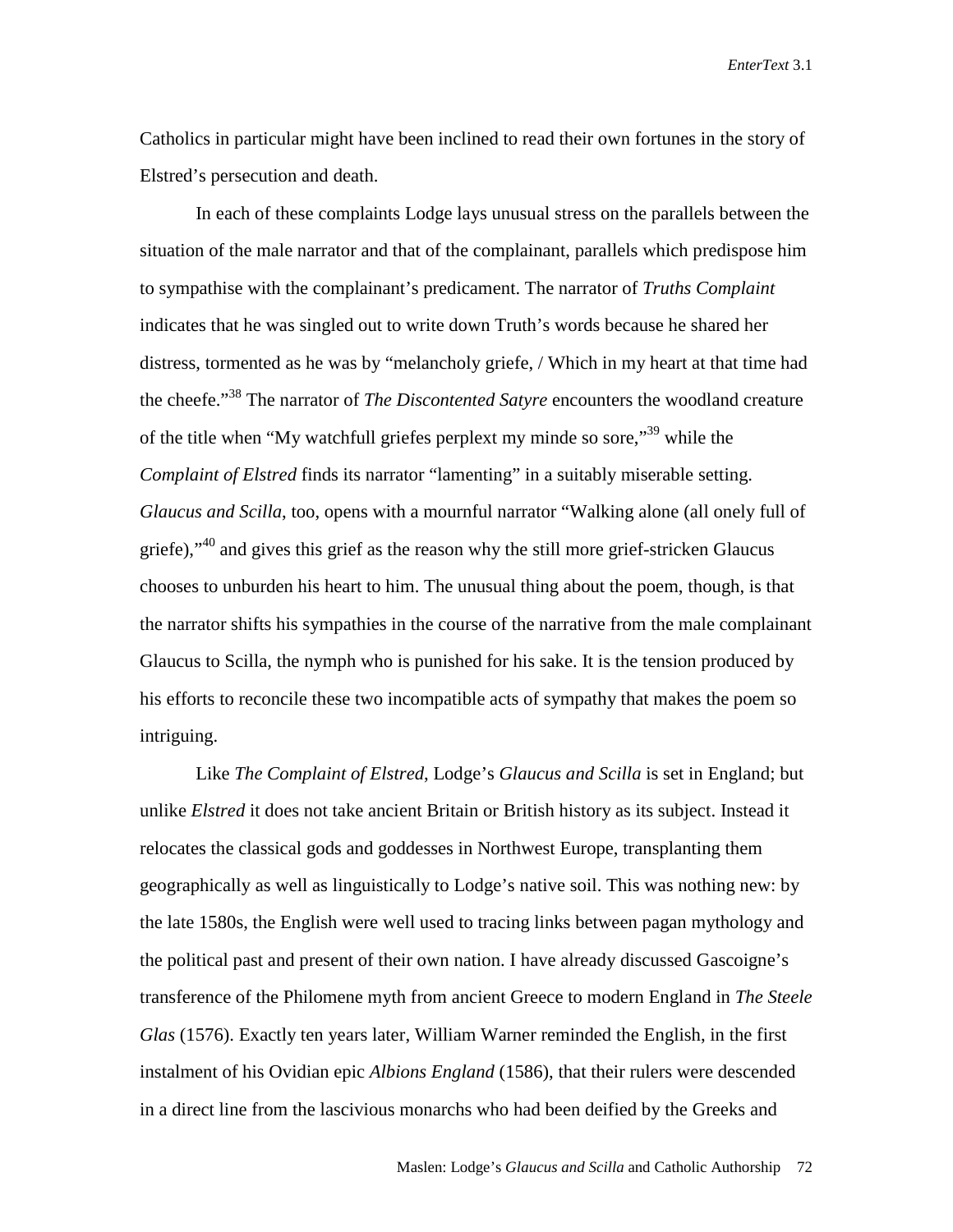Romans.<sup>41</sup> During the intervening decade John Lyly had begun to entertain the royal court with an Ovidian drama full of gods, nymphs, and metamorphoses, which anatomised the emotional and political climate under Elizabeth I with startling incisiveness.42 In each of these cases the importation of the classical gods to England constituted a decidedly backhanded compliment to the author's nation. The presence of Philomene in England presupposed the presence there of her royal rapist, the tyrant Tereus, while Warner's association of the uproarious exploits of Jupiter and his relatives with the English monarchy was at times little short of scandalous. But it was Lyly's comedies in particular, and the peculiar atmosphere they diffuse of cool eroticism combined with the threat of incipient violence, that contributed most to the imaginative landscape of Lodge's poem.

The play of Lyly's that comes closest to *Glaucus* is *Gallathea*, which was entered in the Stationer's Register in 1585, although the first surviving quarto dates from 1592. Here as in *The Steele Glas* and *Albions England* the pagan gods have moved to England; but the relationship between them and their English subjects is very far from amicable. The sea-god Neptune—traditional ally of the seafaring islanders—has conceived a seemingly implacable rage against them for their iconoclastic demolition of his temples, and this leads him first to drown the land, then to demand the annual sacrifice of "the fairest and chastest virgine in all the Countrey" to a monster of his called Agar (1.1.42-  $43$ ).<sup>43</sup> Cupid, too, exploits less powerful beings for his own cruel amusement as he wanders through the English forests disguised as one of Diana's followers. He plots to "use some tyranny in these woodes" (2.2.9-10), and mischievously causes two girls disguised as boys to fall in love with one another, while each is adored in her turn by Diana's nymphs, who are sworn to chastity. And Diana, the moon-goddess closely associated with Elizabeth I, tyrannises both over her nymphs (who must abjure desire for her sake) and over Cupid (whom she seizes and tortures for his temerity in wreaking havoc among her entourage). In this comedy, then, the gods are locked into a cycle of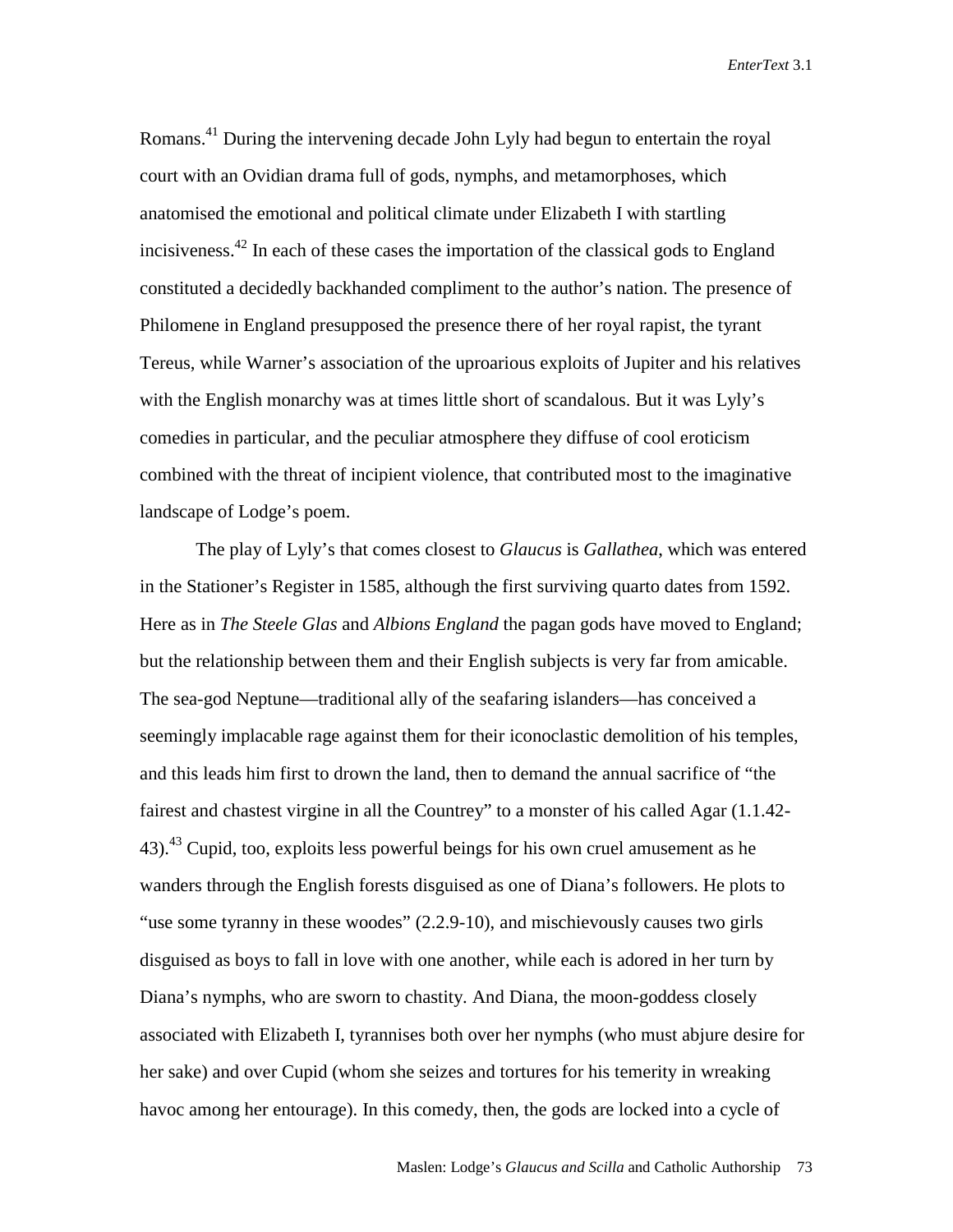competing forms of tyranny, whose most extreme manifestations are the sacrifice of virgins—effectively a form of sexual violence, as Michael Pincombe has argued<sup>44</sup>—and the forcible suppression of sexual desire. Lyly seems to be drawing attention to one of the strangest paradoxes of Elizabethan culture both in and beyond the royal court, which is that elements of this culture are dedicated to the erasure of desire, while other equally powerful elements dedicate themselves to unleashing it in all its lawless fury. The play ends with the two elements embodied by Diana and Venus being uneasily and temporarily reconciled through the intervention of Neptune; but the prospects for a lasting peace do not look good.

In *Gallathea* tyranny manifests itself, as it often does in Lyly's plays, in the silencing of oppositional voices. At the beginning of the play, when the girl Gallathea seeks to know more about the fate of the virgins sacrificed to Neptune, her father replies that "it is not permitted to knowe, and encurreth danger to conjecture"  $(1.1.55-56)$ . When Diana captures Cupid she tells him "I will bridle thy tongue and thy power" (3.4.89); and when Venus finally confronts the goddess of chastity she describes her as the ultimate kill-joy, a kind of female Gosson who throttles the freedom of the young to speak of love: "This is shee that hateth sweete delights, envieth loving desires, masketh wanton eyes, stoppeth amorous eares, bridleth youthfull mouthes, and under a name, or a worde constancie, entertaineth all kinde of crueltie" (5.3.29-32). Diana, in fact, sets herself against precisely the sort of amorous goings-on that are the life and soul of Lyly's comedy, and she admits as much in reply: the "untamed affections" of the goddess of love, she claims, "have bred more brawles in heaven, then is fitte to repeate in earth" (5.3.40-41). Diana's point of view, if taken seriously, would make the play she is in impossible, since *Gallathea* depends on "repeating" a number of the "brawles" encouraged by Venus. Indeed, Diana is antagonistic to dramatic dialogue itself. "I say there is nothing more vaine, then to dispute with *Venus,*" she begins, and later adds cattily: "It is knowne *Venus*, that your tongue is as unrulie as your thoughts … *Diana*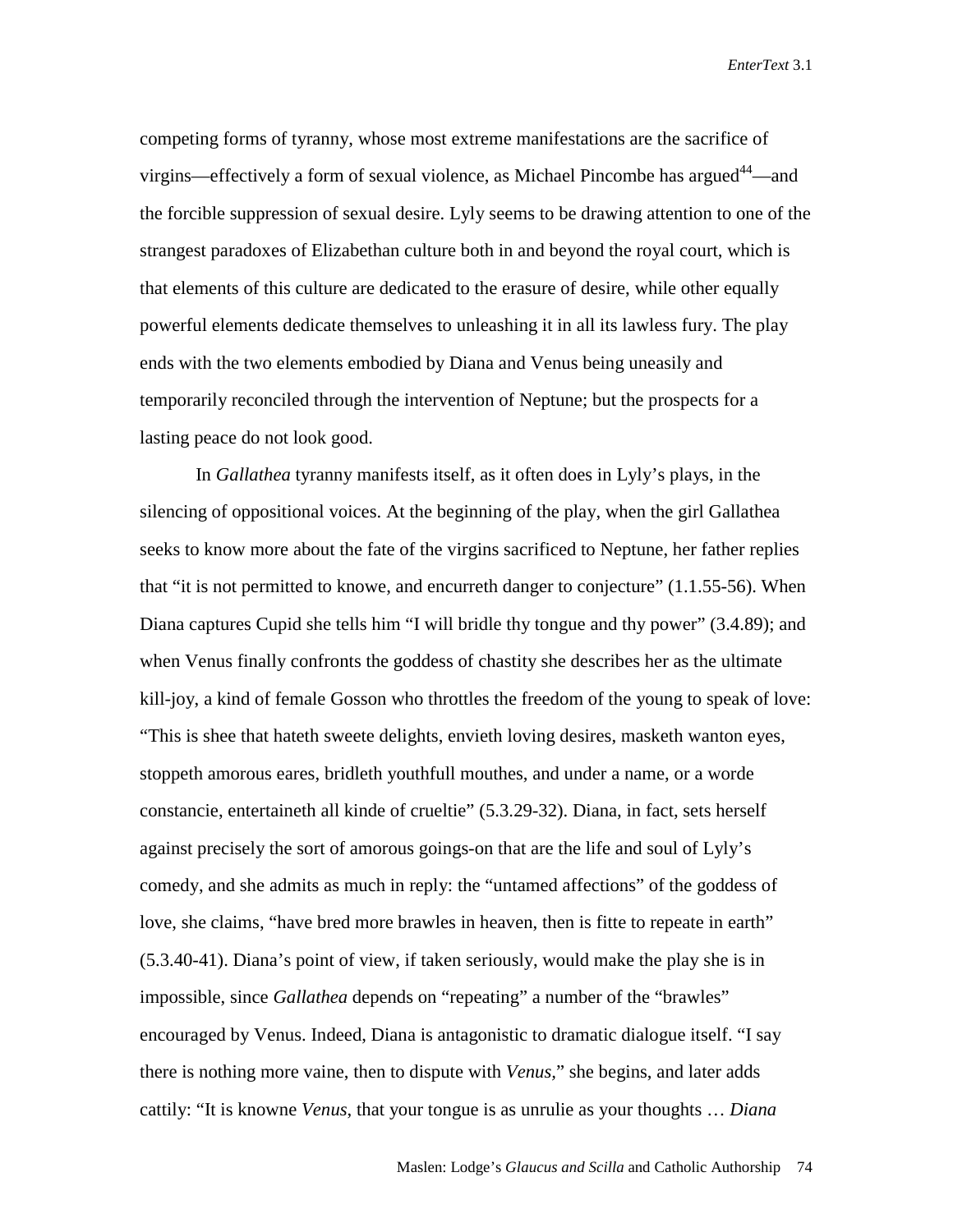cannot chatter, *Venus* cannot chuse" (5.3.39-56). Lyly's comedy therefore has no choice but to side with the libertarian and verbally effusive Venus against her censorious, tongue-tying rival, and it closes with a witty critique of the courtly Diana, Elizabeth I herself, who demanded strict sexual self-control from her courtiers and ladies-in-waiting. "Yeelde Ladies," Gallathea recommends in the epilogue, "yeeld to love Ladies, which lurketh under your eye-lids whilst you sleepe, and plaieth with your hart strings whilst you wake: whose sweetnes never breedeth satietie, labour wearinesse, nor greefe bitternesse" (5-8). Not for the last time Lyly is comparing his work to an amorous daydream, where the boundaries that separate sleep from waking, nocturnal desire from daytime action, have been briefly relaxed in defiance of the Elizabethan moralists.

*Gallathea* ends, then, by mounting what is in effect a spirited defence of drama in general, and of the comic genre in particular. Perhaps this is why it caught the eye of the dramatist Lodge, who had been stung by the censorship of his own defence of drama. *Glaucus and Scilla* deposits its pagan gods, as the play does, on the banks of an English river—in the poem it is the Isis, in the play the Humber. Its chief complainant is one of Neptune's sons, the sea-god Glaucus; and it ends, like *Gallathea*, with the intervention of the goddess Venus. In Lodge's poem, however, Venus' intervention is not unproblematically benevolent. She steps in not to disseminate love more widely, as Lyly's Venus does—who changes the sex of one of the heroines to enable her to marry the girl she loves—but to exact a terrible vengeance on the nymph who has failed to yield to Glaucus' blandishments; and the grief of Scilla with which the poem ends is decidedly tainted with "bitternesse." Lodge is as interested as Lyly in the relationship between tyranny and desire, but he is a good deal less optimistic about the possibility of finding a happy resolution to the problems generated by their convergence. Perhaps his pessimism stemmed from his position as a Catholic, debarred from entering the courtly world of sexual politics that was being so productively explored by the author of *Euphues*. Was it the poet's exile from the charmed circle of the court that plunged him into gloom before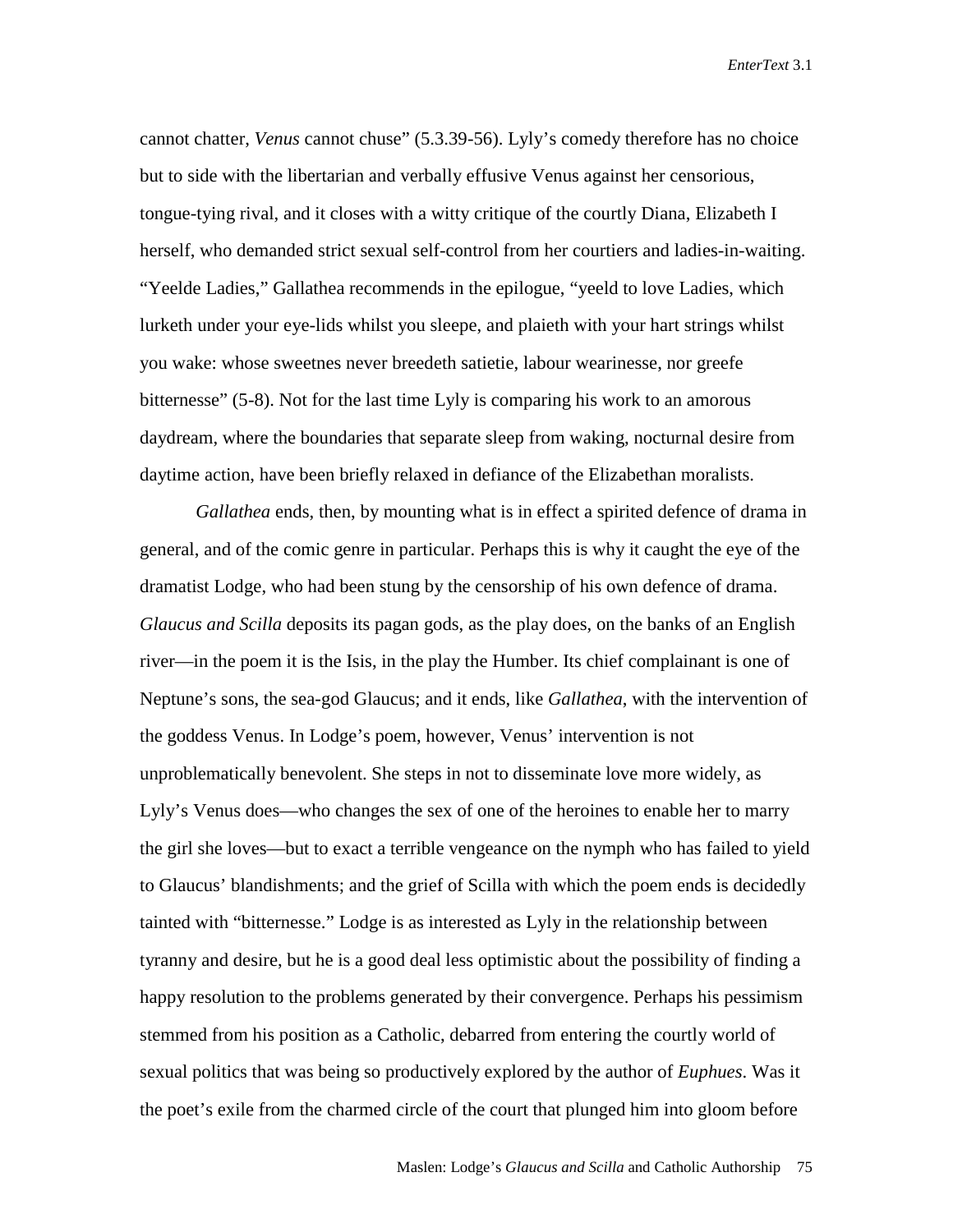the beginning of his narrative? If so, his gloom could only have been compounded by his own evident skill in entering the Ovidian imaginative territory that was currently dominating court culture.

It seems likely, then, that Lodge's decision to imitate Ovid would have helped to associate his poem with the very highest echelon of Elizabethan society. But the decision may also have been prompted by the marked aversion of his enemy, Stephen Gosson, for the Roman poet. Ovid's scandalous stories about the erotic exploits of the gods supplied Gosson time and again with instances of poetic irresponsibility. His observations (in the *Ars amatoria*) about the function of the theatre as a pick-up point for unattached youngsters prompted Gosson to denounce the Elizabethan playhouse as a neo-Roman "Market of Bawdrie."45 And for Gosson, the erotic education furnished by the *Ars amatoria* makes Ovid the ultimate "Amarous Scholemaister,"<sup>46</sup> whose poetic schoolhouse has lured generations of his scholars into a life of reckless sexual selfindulgence.

Lodge responds to Gosson's anti-Ovidian utterances on several occasions in his *Defence of Poetry*. At one point he suggests that Gosson's objections to Ovid show, quite simply, that "he can beare no bourde"<sup>47</sup>—he can't take a joke. At another, Lodge acknowledges that "Ovids abuses" constitute "the greatest bob [i.e. the most telling blow against poetry] I can gather out of your booke;<sup>48</sup> but he adds that the appropriate response to the mild misdemeanours committed by Ovid was not to exile the poet, as Augustus did, but to reform him.<sup>49</sup> Finally, Ovid supplies Lodge with the last quotation in his *Defence of Poetry*, an allusion to the benefits of peace,<sup>50</sup> as opposed to the perpetual war against England's enemies which Gosson urges on his readers at the end of *The Schoole of Abuse*. By taking its theme from the *Metamorphoses*, *Glaucus and Scilla* proclaims its status as Lodge's last word in his verbal running battle with the anti-Ovidian Gosson—published exactly ten years after the battle began.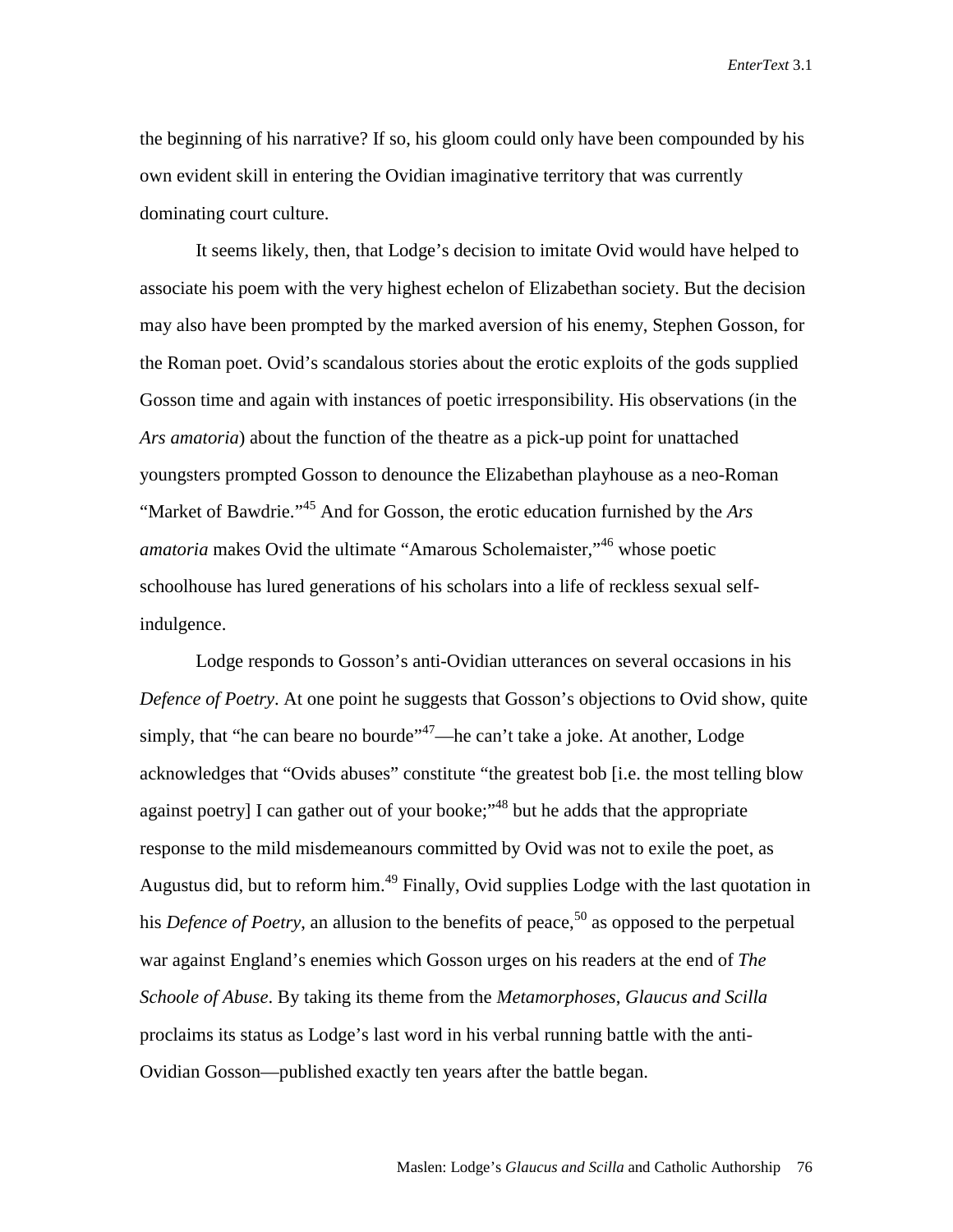As if in homage to Ovid's exile from Augustan Rome, the poem contains at least two acts of banishment: first when Scilla tells Glaucus "Packe hence, thou fondling, to the westerne Seas,"51 and next when Scilla flees from Glaucus' presence at the end of the poem. Ironically, however, the love-sick sea-god is banished not to live among the barbarous Geats but to take up residence in England, thus confirming Gosson's fear that Mediterranean sensuality had begun to contaminate English culture, while Scilla's exile is her punishment for adopting a stance Gosson would thoroughly have approved of. Lodge's mimicry of the trendiest and most up-to-date poetic mode available to him shows just how far Gosson's resistance to sensual poetry and drama has been overtaken by the advancing tide of fashion. In this poem the very landscape of England is lascivious, reaching out to molest the naked bodies of lovers who recline on it, passionately responding to the passions they utter. The classics may have taken up residence in Elizabeth's kingdom, but in the process they have transformed it into the eroticised landscape of early modern Italy.

As I have already suggested, Lodge seems decidedly ambivalent about this triumph of the pagan gods over his native country. His careful cultivation of ambivalence can best be seen in the changes he made to the story of Glaucus as Ovid told it. In the *Metamorphoses* Glaucus was an ordinary fisherman, transformed into a sea-god when he consumed a potent herb.<sup>52</sup> In Lodge's poem, by contrast, his pedigree is impeccably divine. The goddess Thetis is his mother, and it is Glaucus, rather than Scilla as in Ovid, who is surrounded at all times by a throng of affectionate nymphs, and who has his clothes tailored, his hair dressed, and herbal remedies applied to him when he is sick, by his hordes of female admirers. Lodge similarly converts Scilla from a mortal girl to an immortal sea-nymph, and surrounds her with besotted Tritons. Lodge's Glaucus and Scilla, then, are members of the oceanic aristocracy; but Glaucus clearly has an immensely superior social position, as the royal offspring of Neptune and the "Queen of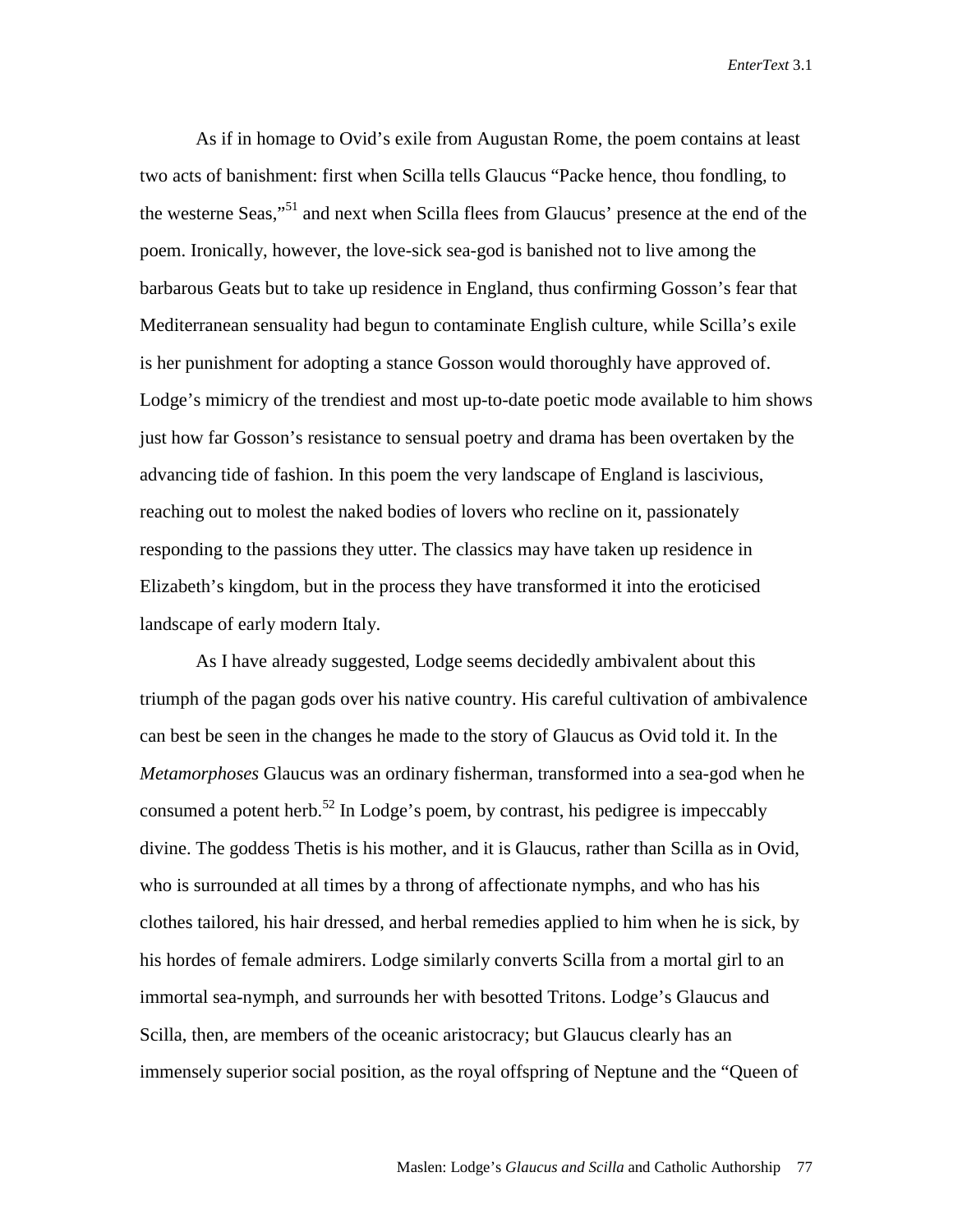Sea." And Glaucus' courtly provenance has a direct bearing on the most significant change Lodge makes to the *Metamorphoses*: his removal of Circe from the story.

Circe was, of course, the enchantress who transformed Ulysses' companions into swine in the *Odyssey*. In Elizabethan England a "Circean transformation" described the process of succumbing to sensual self-indulgence to which young travellers were thought to be peculiarly susceptible, by reason of their exposure to foreign customs and values. The humanist Roger Ascham, for instance, compares the effects on young gentlemen of travel in Italy to the "inchantementes of *Circes*," transforming them into the likeness of beasts and alienating them forever from their English Protestant heritage.<sup>53</sup> And he goes on to suggest that Italian literature can cast as potent a Circean spell over its readers as any Italian sojourn. Gosson agrees wholeheartedly with Ascham, who is in many respects his mentor. He describes modern English poetry as "the Cuppes of *Circes*, that turne reasonable Creatures into brute Beastes,"<sup>54</sup> since Elizabethan poets have imported foreign values into England by their imitation of foreign poetic and dramatic forms. (Circe's foreignness is as important to him as her magic, since the Elizabethans never forgot that Ulysses encountered her *on his travels*.) The removal of Circe from a tale in which she had once played a prominent role was therefore a highly significant gesture on the part of an Elizabethan poet—especially one who had been involved in defending poetry against allegations such as Gosson's.

In the *Metamorphoses*, Glaucus requests Circe to use her art to make Scilla love him. Unfortunately, the enchantress falls in love with Glaucus herself, and uses her enchantments to convert Scilla into a monster rather than a lover. But in Lodge's version it is Glaucus' mother, the sea-nymph Thetis, who seeks a remedy for her son's unrequited affection, and it is to her fellow monarch Venus that she turns for help. Venus responds by instructing her own son Cupid to erase "fancy" from the sea-god's heart, then makes Scilla fall in love with the fancy-free immortal. In Lodge's version of the story, then, the nymph's transformation into a monster is engineered not by a single vindictive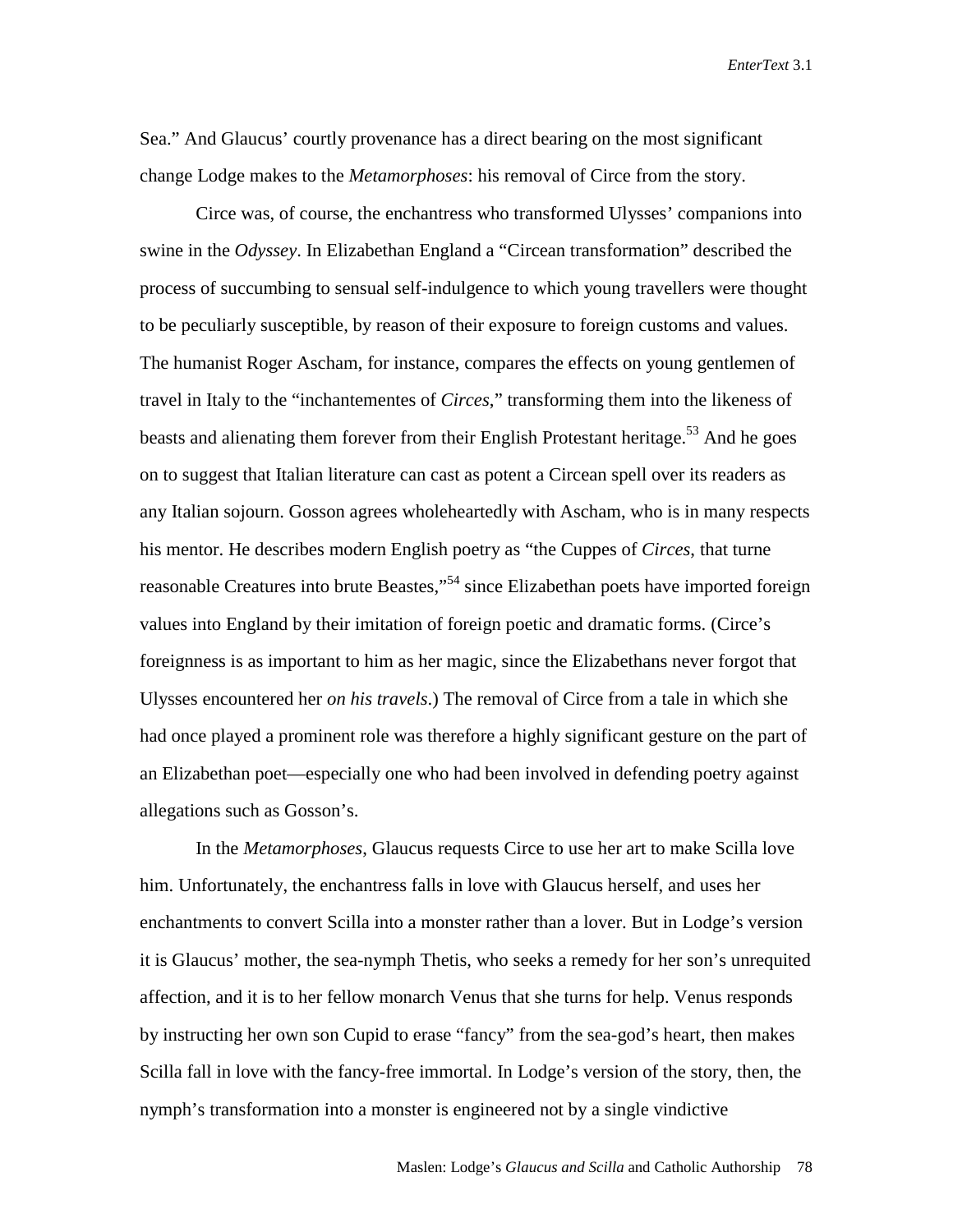enchantress but by a conspiracy of goddesses; not by a foreigner but by Glaucus' powerful extended family; not by the personification of poetic abuse but by the closed ranks of the classical pantheon, whose link with the Elizabethan ruling classes had been repeatedly affirmed in contemporary poetry and court drama. Here Circean metamorphoses are not the exclusive province of a small coterie of irresponsible poets writing under foreign influence, as they were for Gosson. Instead they are a legitimate weapon of the ruling elite, part of the arsenal by which they protect their ascendancy. And to write about such metamorphoses, Lodge implies, is to write about the relationship between poetry and power in Elizabethan England.

### **4***. Glaucus and Scilla* **as tragicomic satire**

At stake in the narrative Lodge unfolds is a question of genre. Is Scilla's metamorphosis a comic or a tragic one? The question is implicit in the title page of the volume where the poem first appeared. Lodge (or his printer) offers us "Scillaes Metamorphosis: Enterlaced with the unfortunate love of Glaucus. Whereunto is annexed the delectable discourse of the discontented Satyre: with sundrie other most absolute Poems and Sonnets. Contayning the detestable tyrannie of Disdaine, and Comicall triumph of Constancie: Verie fit for young Courtiers to peruse, and coy Dames to remember."55 Whoever wrote that title page chose their terms with care. The problems of who might most aptly be described as a tyrant, or as the personification of Disdain or of Constancy, are those we are left puzzling over when we have finished reading *Glaucus and Scilla*; and although the other "most absolute Poems and Sonnets" mentioned on the title-page invite us to continue puzzling over the same issues, none is as deeply involved in them as this is. In *Glaucus and Scilla*, as in nearly all his literary works, Lodge concerns himself with competing versions of history: with how the fluctuating fortunes of the key players in any given historical event will determine the manner in which that event is recorded for posterity. (This concern is highlighted by the poem's full title in the body of the book: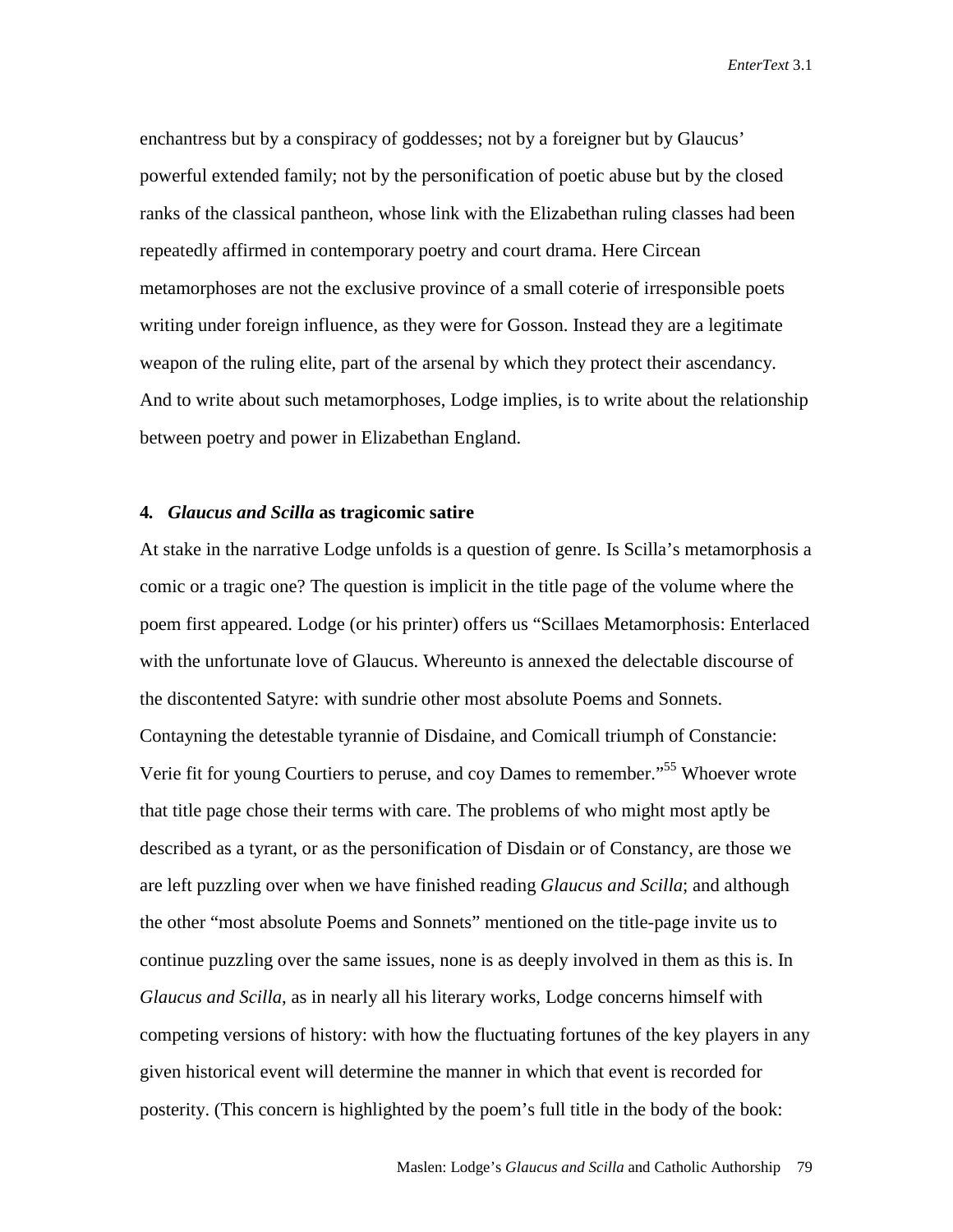here it is "The most pithie and pleasant *Historie* of Glaucus and Silla").<sup>56</sup> In *The Wounds of Civill War*, for instance, the term "tyrant" is switched with dizzying rapidity from Marius to Sulla and back again, until by the end it has become little more than a rhetorical weapon wielded by rival factions against one another. The key term on the title-page of *Scillaes Metamorphosis*, however, is not "tyrannie" but "Comicall." For whom, and at what point, do Scilla's metamorphosis and the unfortunate love of Glaucus become comic? Is the term more constant than the term "Constancie," which seems as difficult to apply to the poem's hero as to its heroine (or indeed to anyone else in Lodge's volume)? The poem begins and ends with elaborate expressions of sorrow, and it is these more than any other element which urge the reader to think hard before deciding precisely what about the text makes it "Verie fit for young Courtiers to peruse, and coy Dames to remember."

As I have said before, the opening finds the solitary narrator wandering along the banks of the Thames "all onely full of griefe;"<sup>57</sup> and commentators have tended to assume that the grief in question is love-induced, like that of the sonneteer in *Phillis*. But although this seems quite plausible (a few sonnets about Phyllis are included at the end of *Scillaes Metamorphosis*) Lodge is careful to imply that the narrator's grief is also symptomatic of a more general malaise. The princely narrators in the *Mirror for Magistrates* are invariably melancholic because of the vagaries of fickle fortune, and when Lodge's narrator meets Glaucus in the second stanza the sea-god offers him consolation as appropriate for an unhappy magistrate or a disaffected recusant as for a jilted lover. "Thy bookes," he says, "have schoold thee from this fond repent, / And thou canst talke by proofe of wavering pelfe: / Unto the world such is inconstancie, / As sapp to tree, as apple to the eye."<sup>58</sup> Glaucus goes on to summarize the Pythagorean doctrine of mutability which is most fully developed in Book XV of the *Metamorphoses*: "Take moist from Sea," he declares, "take colour from his kinde, / Before the world devoid of change thou finde."59 But where Pythagoras' doctrine is finally optimistic—any change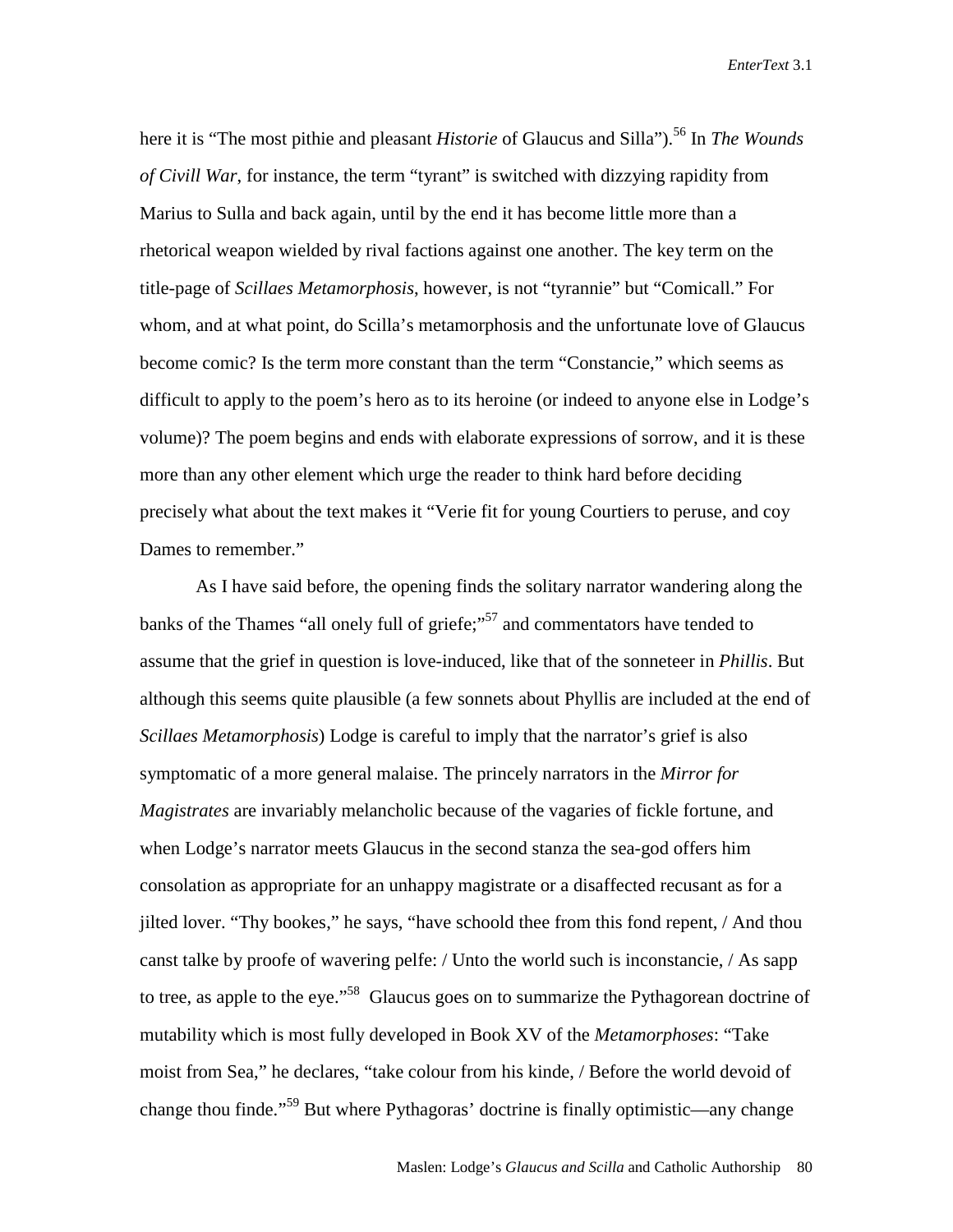for the worse is finally redressed by a change for the better, no living creature ever dies— Glaucus' vision of change is a depressing one, following a downward trajectory "From high to lowe, from better to the bad."<sup>60</sup> As if in confirmation of this tragic vision, the English landscape in the poem, though sensuous, is impregnated with melancholy: earth, sea and air share the misery of the text's successive mourners. Brief flashes of delight, as when the "weedes and sallowes" sing to celebrate the approach of the sea-nymphs near the beginning,<sup>61</sup> swiftly give way to returning sadness, as nightingales and other "pencive birds" melodiously sympathize with the mood of the gods and goddesses gathered on the banks of the Isis. $62$  It is easy enough to see how such pervasive sorrow would have chimed in with the thoughts of the solitary wandering Catholic of the poem's opening.

But Glaucus, it seems, is not content with enjoining the narrator to resign himself to the mournful fact that change for the worse is endemic in nature. Instead the sea-god urges him to stop weeping on his own account and to dedicate his lamentations to the service of Glaucus: "Then mourne no more, but moane my haples state."<sup>63</sup> The poet is being enlisted, in fact, as an elegist for the divine royal family. This is the first of several moments in the poem when Glaucus insists that his own point of view be the dominant one, and where he demands that the narrator commit himself to acting as his secretary and official historian. In this mythical alternative England, Glaucus assumes that there is a clear hierarchy of worthwhile objects of sympathy: the griefs of a prince are more considerable, more worthy of protracted contemplation than those of a mere subject, and deserve articulation as a subject's griefs do not. And at this point the poet seems wholly in accord with Glaucus' point of view: "I … Comparing his mishaps and moane with mine, / Gan smile for joy and drie his drooping eyne."<sup>64</sup> The scene is set for the unfolding of the sea-god's complaint, with a sycophantic poet poised to write it down verbatim.

Next moment, however, the scene is interrupted by the arrival of a bevy of seanymphs, all of whom seem well acquainted with love melancholy of the kind experienced by Glaucus, but who are less inclined to take it seriously. On arrival they arrange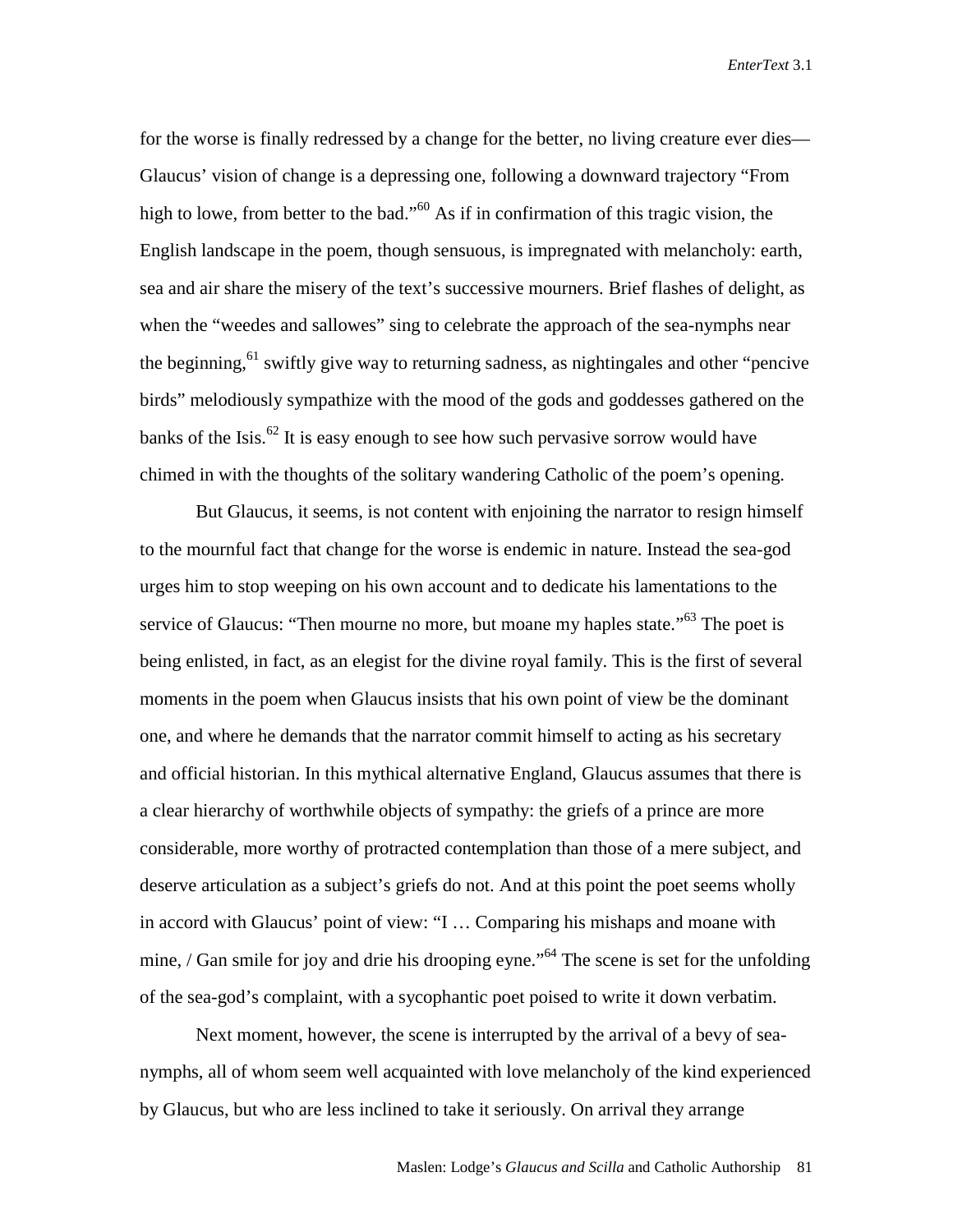themselves "on the grassie grounde" to exchange their own beguiling tales of love.<sup>65</sup> One nymph sings a love-complaint, but so well that Love himself is "forced... to love her;"<sup>66</sup> another pricks herself on a thorn while listening to a nightingale, which prompts two more to crack a few puns about the pricks women yearn for and get hurt by.<sup>67</sup> And the conclusion reached by these "jollie Dames" concerning love and the world's mutability is cheerful. Where Glaucus told the poet (anticipating Spenser) that the world is declining "from better to the bad," the nymphs concur with the more balanced view of Ovid's Pythagoras: "That while some smile; some sigh through change of time; / Some smart, some sport amidst their youthlie prime.<sup>568</sup> For the sea-god's tragic view of existence they substitute a comic one, where smiles and sighs, pain and pleasure are equally mixed. The clash of genres is implicit in the contrast between Glaucus' solitude, attended only by a convenient amanuensis, and the sea-nymphs' lively sociability. For a moment one is tempted to assume that the distinction between these two perspectives, the comic and the tragic, is simply one of personal preference.

Glaucus, however, is quick to insist that his own perspective should prevail over that of the nymphs. The English landscape responds to the nymphs' arrival with erotic excitement: "The watrie world to touch their teates doo tremble," while "The flowres themselves... woed [them] with so much glee,  $/$  As if they said, sweet Nimph come gather mee."69 But Glaucus hastens to reduce this landscape once again to drab conformity with his depressive state by means of a string of pathetic fallacies ("The flouds doo faile their course to see our crosse"), and a collection of allusions to unfortunate lovers (Venus and Adonis, Angelica and Roland, Aurora and Cephalus), among which his own "tragicke storie"<sup>70</sup> deserves pride of place. In comparison with these tragedies, he claims, the sea-nymphs' misfortunes in love are trivial: "tender Nimphes, to you belongs no teene."<sup>71</sup> This minor epic belongs to Glaucus, and he stakes his claim to it with all the self-confidence of a spoiled princeling.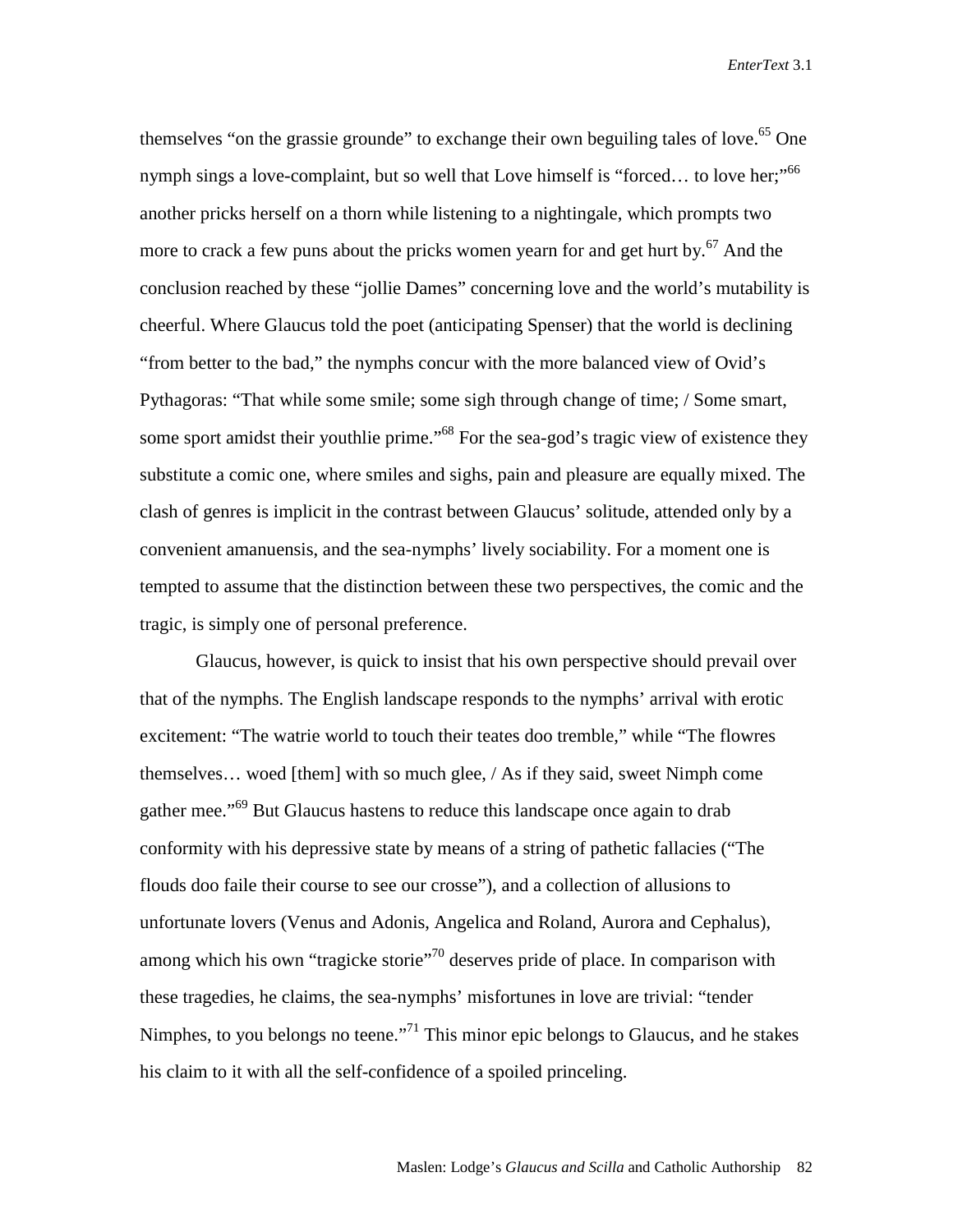Remembering *Gallathea*, one might even think there was a touch of tyranny about Glaucus' conviction of his own pre-eminence. The sea-god's account of his grief culminates in a prediction that the sky will weep so abundantly in sympathy with him that Deucalion's flood will come again, "And shippes shall safely saile whereas beforne / The ploughman watcht the reaping of his corne."<sup>72</sup> The passage might have reminded Lodge's readers of the awesome power of the sea which Scilla is defying. In the first book of the *Metamorphoses* Deucalion's flood was unleashed by Neptune, Glaucus' father; and the same flood was invoked at the beginning of Lyly's *Gallathea* as a reminder of the destructive force of Neptune's wrath: "then might you see shippes sayle where sheepe fedde, ankers cast where ploughes goe, fishermen throw theyr nets, where husbandmen sowe theyr Corne" (1.1.28-30). These associations make Glaucus' complaints about his powerlessness ring hollow. Sea-gods in Ovid's *Metamorphoses* were hardly inclined to accept the passive resignation of the Petrarchan lover, and Neptune in particular was a serial rapist. At the centre of Lodge's poem, then, is a tension between Glaucus' Petrarchan rhetoric, which induces him helplessly to "plaine my Scillaes pride and want of pittie,"<sup>73</sup> and his Ovidian provenance, which allows him a free hand to take what he desires by force. At this stage he is content to play the role of Petrarch, or of one of Ovid's feebler lovers such as Narcissus: he invents fine Ovidian paradoxes ("A mortall wound is my immortall being")<sup>74</sup> and allows the women present to administer medicines to him unavailingly. But his genetic heritage and his arrogant self-obsession guarantee that he will not be content to remain in this role forever.

Another of the poem's tensions manifests itself soon afterwards, when Glaucus begins, at the sea-nymphs' invitation, to unfold the story of his unfortunate love for Scilla. From its opening the poem has paid lip service to the medieval tradition of *Ovide moralisé*, which read the *Metamorphoses* as an encyclopaedic instruction manual, teaching lessons in moral and natural philosophy to readers of all ages by way of its allegorical stories of the pagan gods.<sup>75</sup> Elizabethan schoolmasters continued to teach their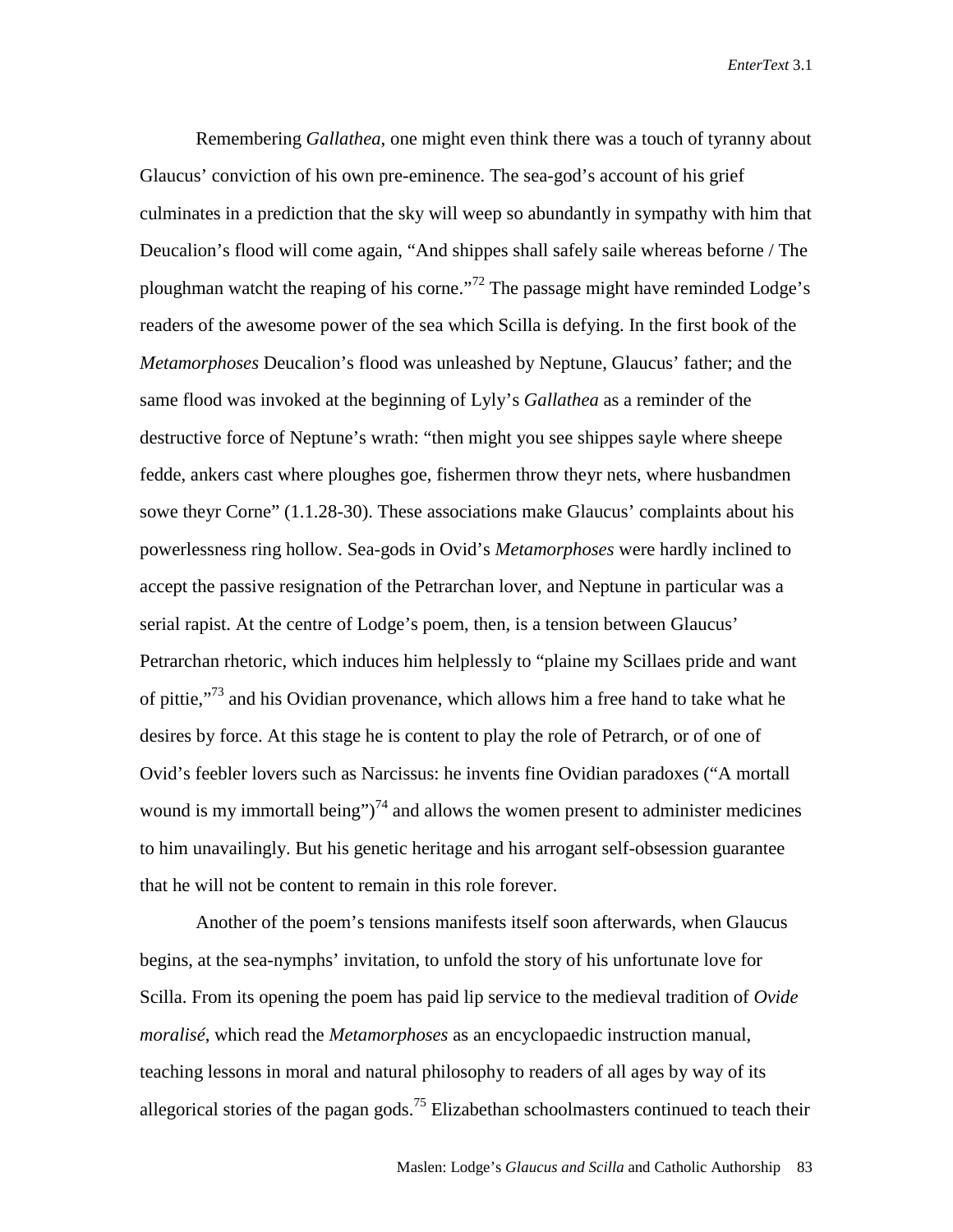pupils to read the *Metamorphoses* as a fount of moral instruction, undeterred by its eroticism. As we have seen, Glaucus first enters the poem speaking like a schoolmaster as he rebukes the poet for his grief ("Thy bookes have schoold thee from this fond repent"); but he fails to take his own advice, plunging at once into self-indulgent wallowing in his misery. Later, one of the sea-nymphs brings him Moly, the herb whose properties protected the traveller Ulysses from the enchantments of Circe:<sup>76</sup> but the herb is powerless to rescue him from his "fancies fond", leaving him (by implication) as bestial as Ulysses' companions, whom Circe turned into pigs. Glaucus' narration of his love for Scilla finally confirms his awareness that he has abandoned the moral stance he adopted at the beginning, and that he is less capable of controlling his physical instincts than a beast. At this point Lodge seems to be going out of his way to confirm Gosson's ill opinion both of Ovid and of Lodge himself, adding fuel to the fire of disapproval in which his *Defence* had been consumed. The difference is, this time his anti-Gossonian text has all the hallmarks of a royal entertainment; and Lodge reminds us of this by placing his most outrageously erotic passage in the mouth of a member of the royal family—albeit a fictional one. Glaucus, who began by posing as the poem's moral spokesman, ends by lending his weight and the protection of his status to the poet's right to cater for the pleasure rather than the profit of his readers.

The sea-god's story opens with an extended allusion to a piece of the "unnatural natural history" so beloved of the mid-Elizabethan poets, concerning geese who fill their beaks with stones to keep themselves silent when flying close to the haunts of their natural enemies, the eagles.<sup>77</sup> The story comes from Plutarch's essay *De garrulitate* ("Of intemperate speech or garrulity"),  $^{78}$  and is designed to show the importance of bridling one's tongue to prevent oneself getting into trouble. Glaucus uses it to castigate himself for his own relative lack of "sense," his failure "By due foresight misfortune to prevent," as the geese do, and for letting his "too judiciall eyes" take precedence over his reason.<sup>79</sup> It sounds here as though Glaucus is once again in schoolmaster mode, moralising on his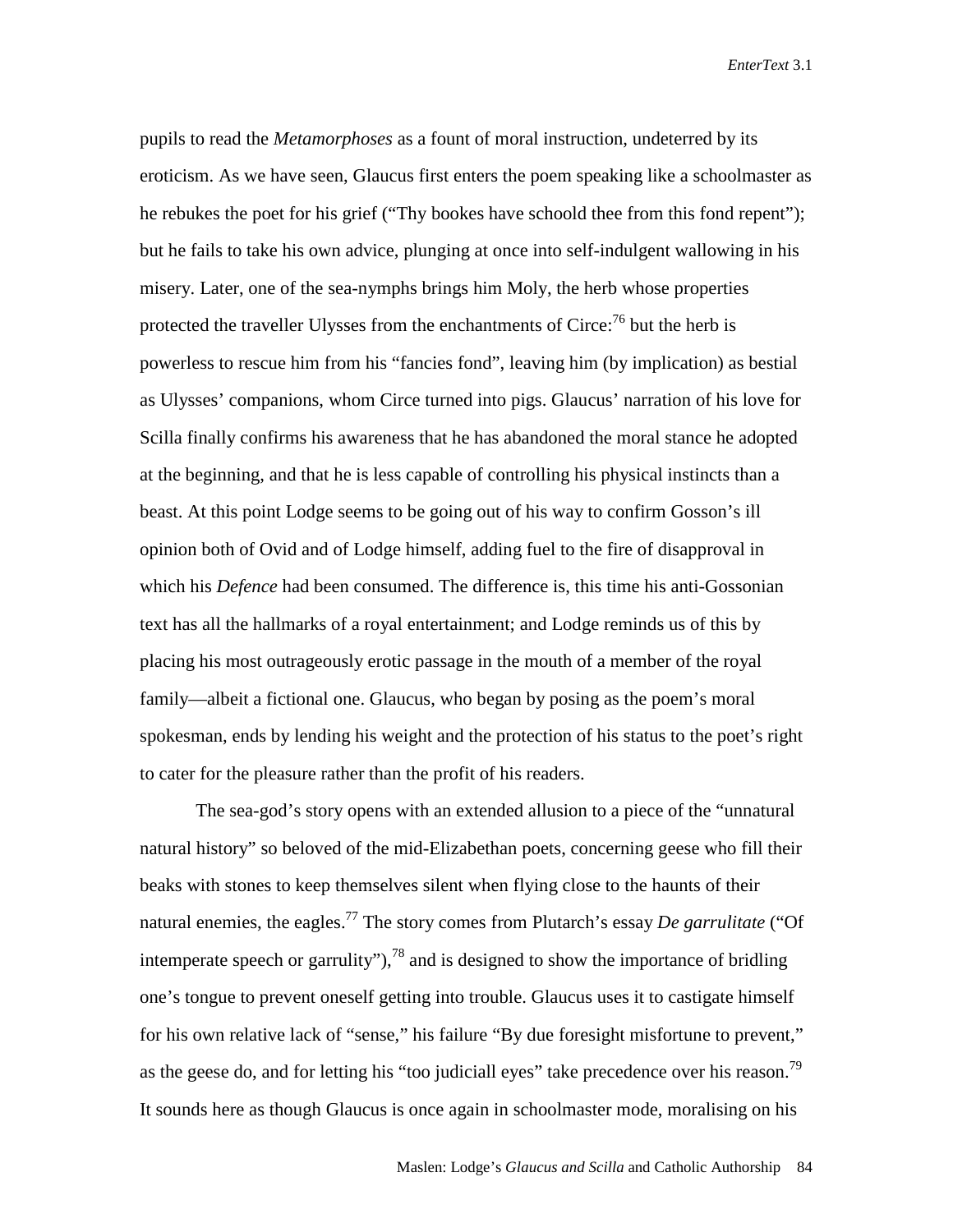own misfortunes. But the moral lesson is soon swept away by the long and sensuous *blazon*<sup>80</sup> with which he illustrates the operation of those "too judiciall eyes." The blazon recalls the long erotic poem in the middle of *Forbonius and Prisceria*, which modelled itself not on the *Metamorphoses* but on Ovid's scandalous *Amores*. It follows the usual rhetorical pattern of itemising Scilla's features one by one, working downwards from the top of her head; but unlike the conventional *blazon* it stops not at the feet but at the genitals, "Whose lovely Nectar dooth all sweetes surmount."<sup>81</sup> Here Glaucus ends his description because "Lovers must thinke, and Poets must report them;"<sup>82</sup> but he could hardly have been more explicit about the aspect of Scilla that has disastrously caused his "fancie" to overthrow his reason.

From this point on, Glaucus abandons all pretence at paying lip service to moral instruction. He ceases to bemoan his own loss of the good sense possessed by the stonecarrying geese, and turns instead to vilifying Scilla for refusing to gratify his lust: "For where I thought my fancie should be feasted... When first I woode, the wanton straight was flying."<sup>83</sup> And in doing so, the sea-god exposes once and for all the double standards by which he lives. On the one hand, he is horrified by his own enslavement to "fancies fond deceit," denouncing love "which wit and reason blinds."<sup>84</sup> On the other, he accuses Scilla, who is free from "fancie" ("fancie from this bosome late is fled,"<sup>85</sup> she tells him) of being scornful, wanton, false—the personification of disdain—simply for repulsing his advances. In one breath he calls Scilla blameless: "May none be blamde but heaven for all these doings;" in the next he loads her with blame for his predicament (her "falsehoode wrought my smart").<sup>86</sup> Glaucus has finally lost his capacity for seeing the affair from any angle but his own. And the admiring train that surrounds him—consisting of nymphs and the poet—seem to share this incapacity, the former pouring forth literal streams of tears ("of their teares there grew a pretie brooke"), the latter weeping in sympathy as the sea-god dozes on his bosom.<sup>87</sup> When in the next stanza the poet requests his Muse to lend him "feeling words" with which to bring his tragic story to a conclusion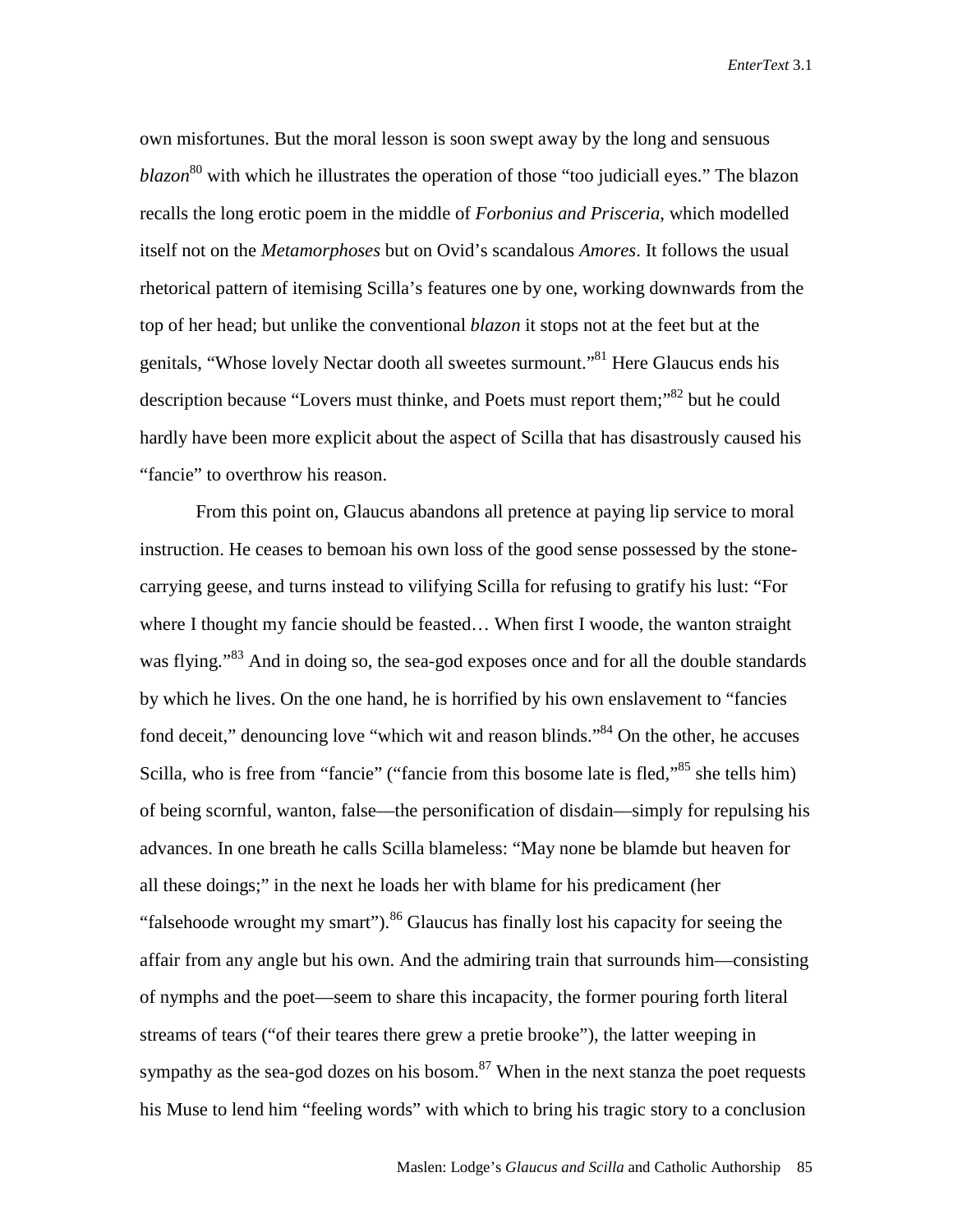("Delayes in tragicke tales procure offences"), $^{88}$  the reader must assume that the tragedy he means is that of Glaucus.

But at this point the poem undergoes an abrupt change of mood—thus manifesting in its own form the innate changefulness Glaucus (and Ovid) identified in nature. The train of Glaucus' admirers is suddenly swollen by the arrival of more deities. First comes his mother Thetis, Queen of the Sea, who fruitlessly enjoins him once again to forget Scilla and live "by reasons levell still,"<sup>89</sup> as befits his royal status. Then after a ritual incantation Venus arrives with Cupid, who instantly agree to Thetis' request that they "Assist poor *Glaucus* late by love undone."90 Cupid shoots Glaucus with the arrow of disdain, and the sea-god rises at once from his melancholic prostration, "Revivde, relievd, and free from Fancies cup."91 Tragic laments turn to comic festivities—as the poet puts it, "Within my heart a sodein joy did move"<sup>92</sup>—and the company of immortal women once again flocks around the recovered prince, extending hearty congratulations on his constancy as a lover ("*Venus* praisd him for his faithfull love")<sup>93</sup> at the very moment when he gives love up.

If the narrative had ended here, we might leave with a sense that Glaucus' dilemma had been neatly (if somewhat oddly) resolved, all parties satisfied. But of course it does not. The Queen of the Sea and the Queen of Love cannot rest easy without taking revenge on the nymph "that so contemneth love, / As no attempts her lawles heart may move."<sup>94</sup> Thetis demands "rightfull justice" on her, and Cupid strikes her with "such a shaft as causd her endles smart."<sup>95</sup> This is neither a necessary development nor a satisfactory one. Scilla has only been "lawles" in the sense that she has refused to let herself be overruled by the sea-god's demands—she has effectively resisted rape, like the girls in *Gallathea* who disguise themselves as boys to escape being sacrificed to Neptune's monster—and "rightfull justice" has only been served in that the two queens have slaked their thirst for revenge. Cupid's action produces a situation quite as unjust as the one he was supposed to be rectifying: Scilla now hopelessly loves a sea-god who has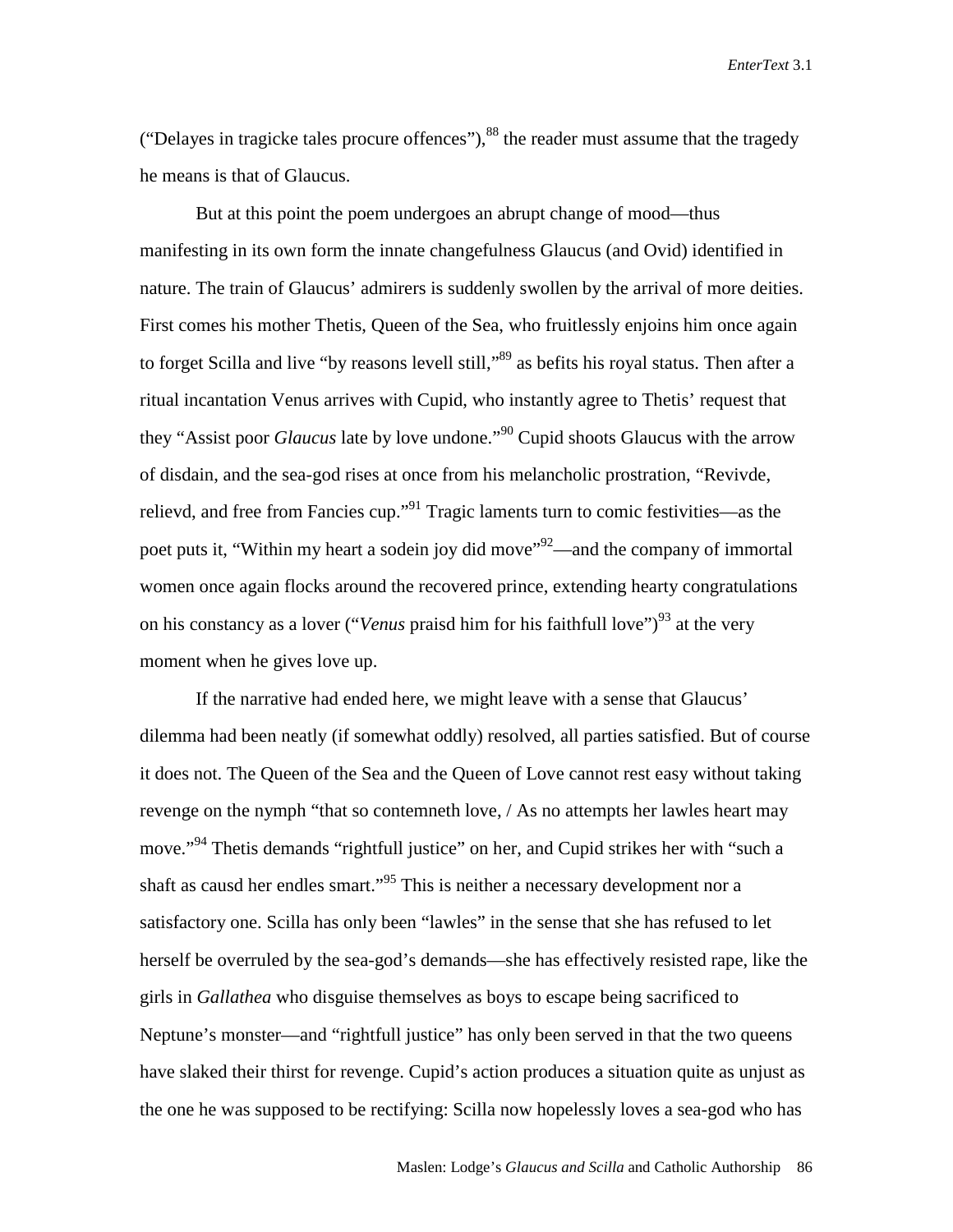taken on her former role as the personification of "disdaine."96 The poet comments on this neat swapping of roles in a punning stanza that once again mimics the complex web of paradoxes woven by Ovid:

Oh kisse no more kind Nimph, he likes no kindnes, Love sleepes in him, to flame within thy brest; Cleer'd are his eies, where thine are clad with blindnes; Free'd be his thoughts, where thine must taste unrest: Yet nill she leave, for never love will leave her, But fruiteles hopes and fatall happes deceave her.  $97$ 

The puns remind us that in the unequal world of the pagan gods, translated in this poem to the shores of England, it is inevitable that one person will start loving when another leaves off, that kindness will meet only its opposite, that the "clearing" of one set of eyes will involve the "cladding" (obscuring) of another, that hopes will be countered by "fatall happes." And for women such as Scilla there is no redress. They cannot turn to more powerful gods or queens for assistance, as the princely Glaucus could. As a subject, Scilla is condemned to perpetual torment more irrevocably than the sea-god ever was.

 Elizabethan readers would not, I think, have been blind to the satirical significance of this act of divine injustice. I've already pointed out that the episode represents Lodge's most significant departure from his source in the *Metamorphoses*, replacing the agency of Circe in Scilla's transformation with an unholy alliance between Thetis, Venus and Cupid. In fact, his account of the punishment meted out to Scilla recalls one of John Lyly's most popular comedies, *Sapho and Phao*, which elaborately compliments Elizabeth I.<sup>98</sup> In it the chaste poet-queen of Sicily, Sapho, falls in love with the beautiful ferryman Phao, then manifests her power over desire itself by seizing control of the little love-god Cupid and taking over Venus' function as the goddess of love ("You are not worthy to be the Ladye of love," she tells her, "that yeelde so often to the impressions of love" 5.2.58-60). Hereafter, she declares, the dispensation of desire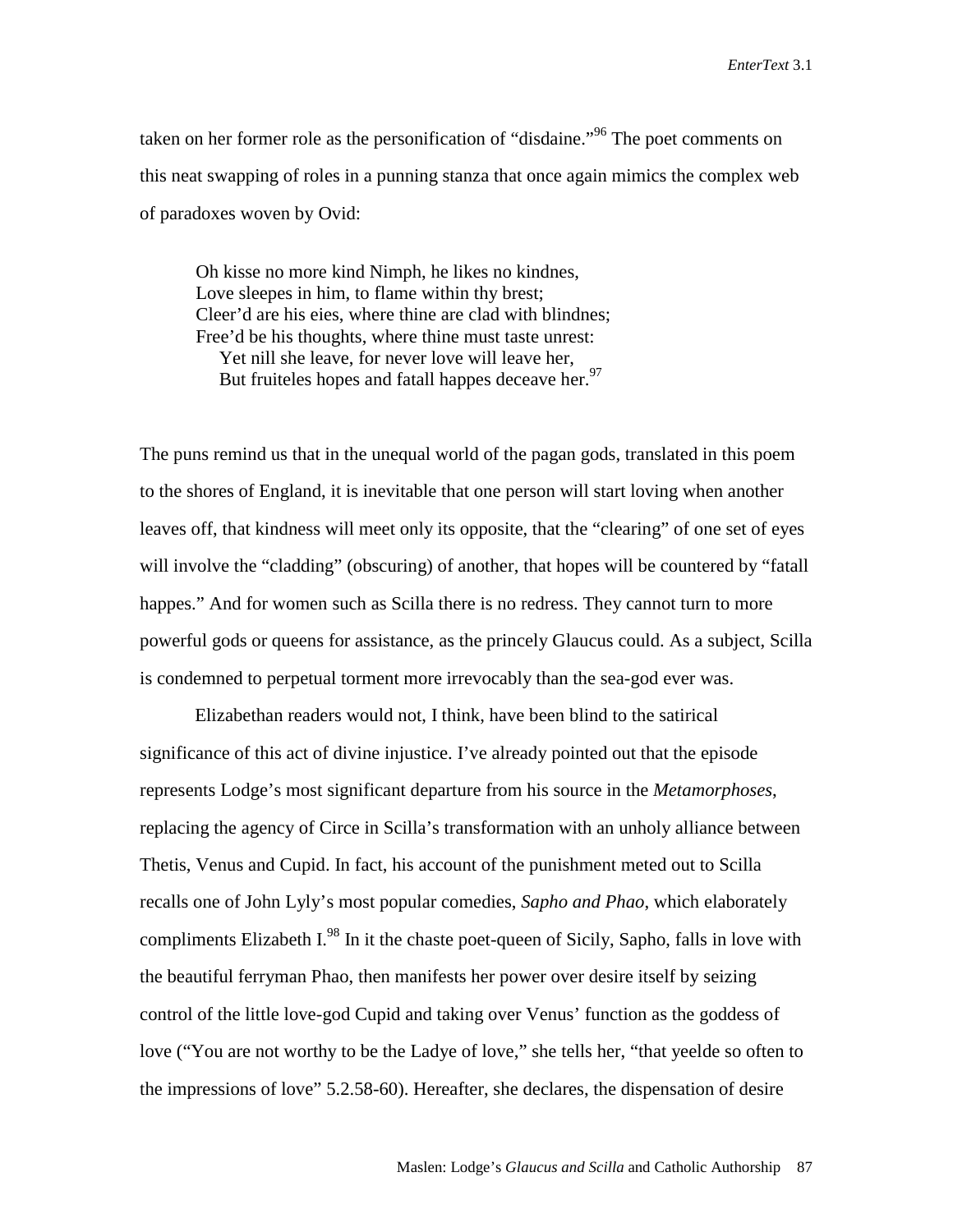will be a royal prerogative: "Every rude asse shall not say he is in love" (5.2.94-5). Venus has earlier stocked Cupid's quiver with a variety of arrows intended for sundry purposes, including one "which striketh a deepe disdain of that which we most desire" (5.1.8-9). Lodge's Cupid similarly carries a quiver "well stored / With sundrie shaftes,"<sup>99</sup> which he dedicates exclusively to the service of queens; and the shaft he uses to quench Glaucus' desire for Scilla is "the arrowe of disdaine."100 In Lodge's England, the implicit claim of Lyly's Queen Sapho to be capable of dispensing affections with rationality and temperance is undermined by the willingness of both queens in the poem to exploit Cupid's arsenal for a personal vendetta. His characters are as helplessly subject to metamorphosis as the inhabitants of the Ovidian universe, but their changes are governed by the mood-swings of volatile monarchs, and only royalty has the power to determine when all changes come to an end.

For Lodge's Scilla, change ends when she finds herself locked in a hopeless obsession for a disdainful prince; and the cessation of her hopes for further change is signalled by the fact that her former lover undergoes metaphorical petrifaction long before she does. Glaucus sits "starke as stone"<sup>101</sup> beneath the desperate nymph's attempts to woo him; her pleas for mercy are answered only by the mockery of the echoing rocks. When at the end of the poem the nymph herself becomes a rock ("hir locks / Are chang'd with wonder into hideous sands,  $/$  And hard as flint become her snow-white hands"),  $^{102}$ this merely literalizes the effects on the unfortunate nymph of the closure of all channels of communication by Glaucus. And this in turn gives the metamorphosis a very different function from that of Ovid's Scilla, who was transformed by Circe from motives of jealousy, leaving the infatuated sea-god inconsolable. The indifference of Lodge's Glaucus anticipates the rock-like incapacity for pity of Queen Gwendolen in *The Complaint of Elstred* as she oversees Elstred's drowning, "A ruthles rocke, deafeared."<sup>103</sup> The cessation of change marks the beginning of tyranny; and tyranny consists above all, in Elizabethan representations of it, in an imperviousness to the appeals of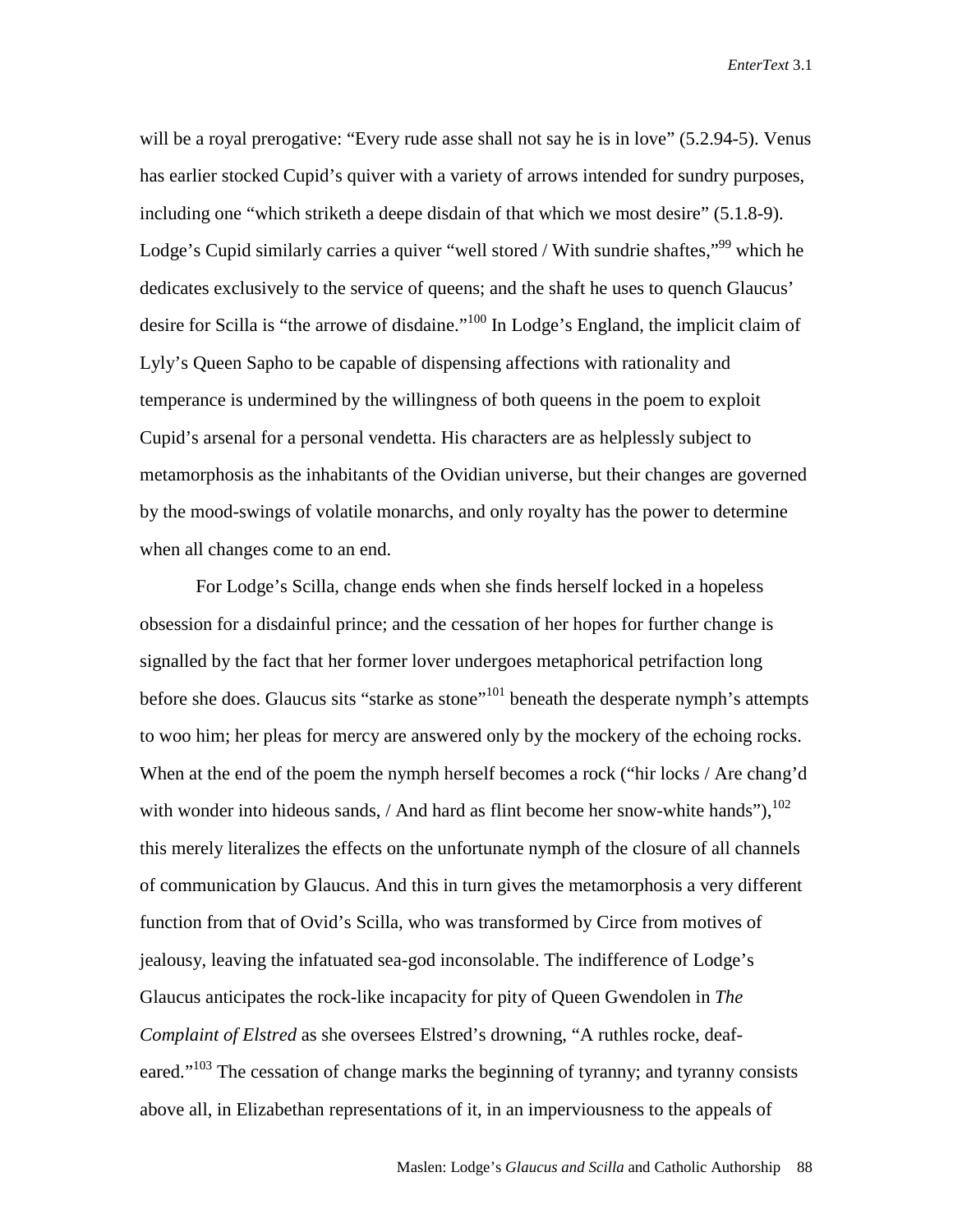suffering subjects. Indeed, Scilla's suffering stems chiefly from her gradual loss of the ability to appeal, as her pleading is reduced to inarticulate yells; first by the mocking repetition of them by Echo, then by her own transformation into the eye of a cacophonous tempest ("The waters howle with fatall tunes about her … The winds and waves with puffes and billowes skout her"). $104$ 

The difference between Scilla's position at the end of the poem and Glaucus' at the beginning could hardly be more pronounced. Glaucus was entertained by the melodies of nymphs, where Scilla is shunned by "Nimphes, Sea-gods, Syrens when they list to smile,"105 and surrounded by din instead of music. Glaucus was exiled to a fertile and populous Western island, England, where Scilla finds herself banished to the desolate coast of Sicily. Glaucus was repeatedly urged to speak—by nymphs, by his mother, by the poet—as a remedy for his suffering, while nobody but the poet is genuinely interested in Scilla's complaints. And Glaucus *did* speak, with eloquence and at considerable length, from the moment when he met the poet at the beginning to the moment when he accompanied him "hand in hand" on a dolphin ride to visit Scilla's final destination.<sup>106</sup> For all his asseverations about the futility of speech ("Heart, tongue, thought, pen nil serve me to repent me;" "But short discourse beseemes my bad successe"), <sup>107</sup> Glaucus' domination of the poem's rhetoric has its desired effect, winning over first the poet, then the nymphs and finally Cupid to his faction. By the end, Glaucus and his relatives, friends and subjects—even the Tritons who once admired Scilla—are united in cheerful celebration of his recovery. And Scilla has been effectively silenced. Her voice has been practically written out of this account of her transformation. We could be forgiven for having forgotten what Glaucus told us earlier, that "Scilla in wit surpasseth grave Sibilla," and that "Scilla hath words, but words well storde with grutching."<sup>108</sup> The "tyrannie of disdaine," as the title-page of Lodge's volume puts it—in this case, the disdain of the powerful—has expunged her from history.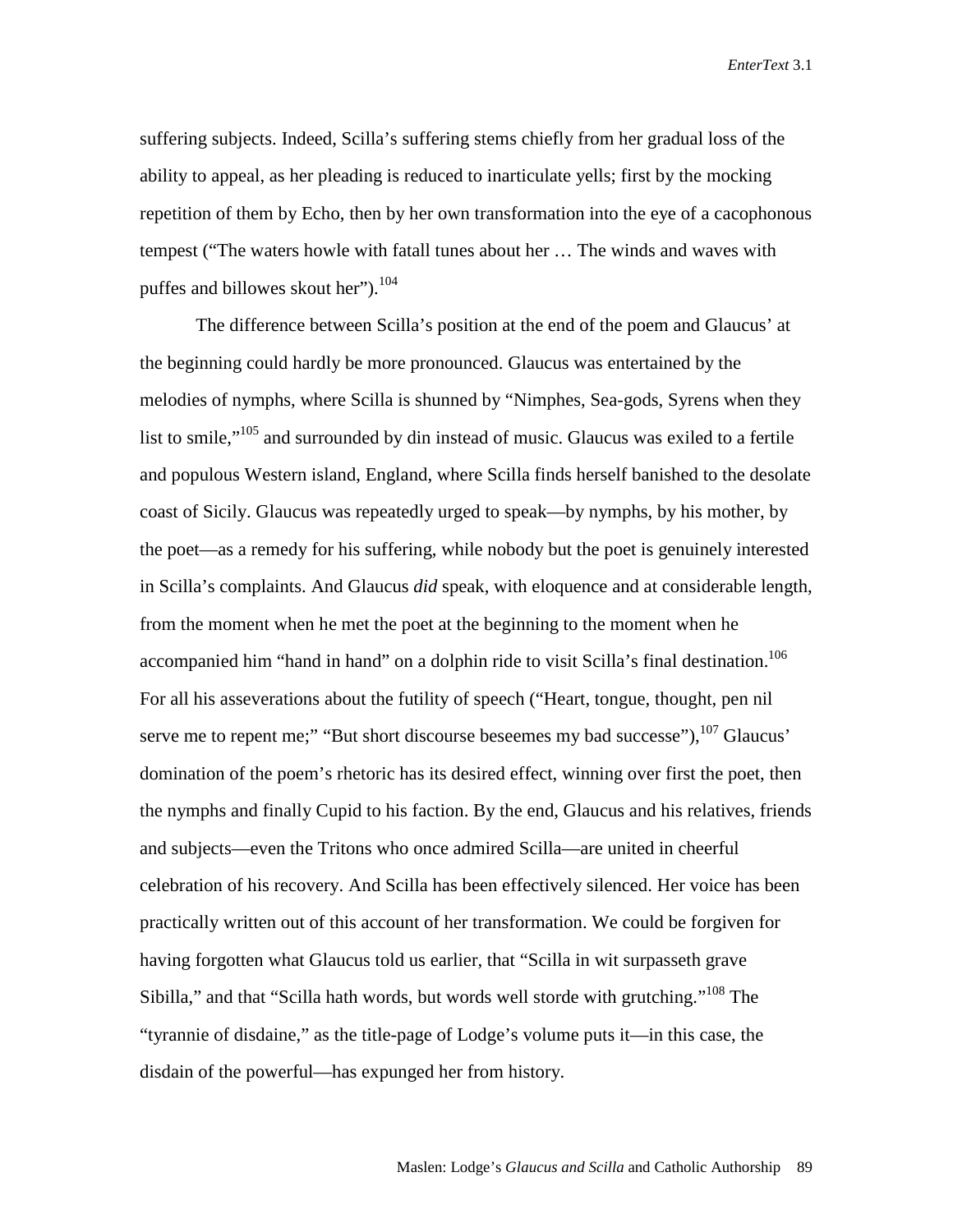The one *articulate* voice of dissent in this cheerful conclusion is that of the poet. At the point when the protagonists' fortunes reverse themselves and Scilla is afflicted with hopeless love, the poet transfers his sympathies from Glaucus to Scilla. As Glaucus moves into comic mode the poet follows Scilla's descent into the tragic; her wretchedness, he says, "did hartely agreeve me,"<sup>109</sup> he longs to see her attain "the end" whereto disdaine [i.e. Scilla] aspired," and her misery rapidly extends itself from the narrator ("Rue me that writes, for why her ruth deserves it")<sup>110</sup> to the reader ("Wofull that read what wofull shee approoved").<sup>111</sup> Glaucus notices that the poet remains "pencive" amidst the general rejoicing,  $112$  and characteristically intervenes to ensure that he will participate in the closing celebrations—will become a team player, as it were. He helps him onto a dolphin so that he can join in the new spectator sport of following Scilla to laugh at her. And he advises him to articulate his grief in public, as Glaucus has done, since "secret want can finde but small befriending."113 Of course, Scilla's want—her desire for Glaucus—is hardly a secret, and she has found "but small befrending" by uttering it. It would seem that there are right and wrong ways of publicising one's discontent with the state of things; the time, place and manner in which one does so are all-important, as Glaucus' parable of the geese should have taught us. And the poet, at least, seems to have learned something from the parable; for the end of the poem is a masterpiece of ambiguity, a skilful exercise in the articulation of discontent (a favourite word of Lodge's) under the guise of consent to the demands of an overbearing authority.

Despite Glaucus' best efforts, the poet continues to set himself apart from the comic conclusion until the final stanza. As the sea-god throws a feast in Neptune's palace and squirts out fountains for the refreshment of his allies, the poet sits aside to "write this storie / With many a sigh and heart full sad and sorie."<sup>114</sup> When the party is over, Glaucus turns his attention to him once more, supplying him with a dolphin taxi home and eliciting promises from him to write henceforth only what the sea-god permits him to write. "[B]y oath he bound me," the poet tells us, "To write no more, of that whence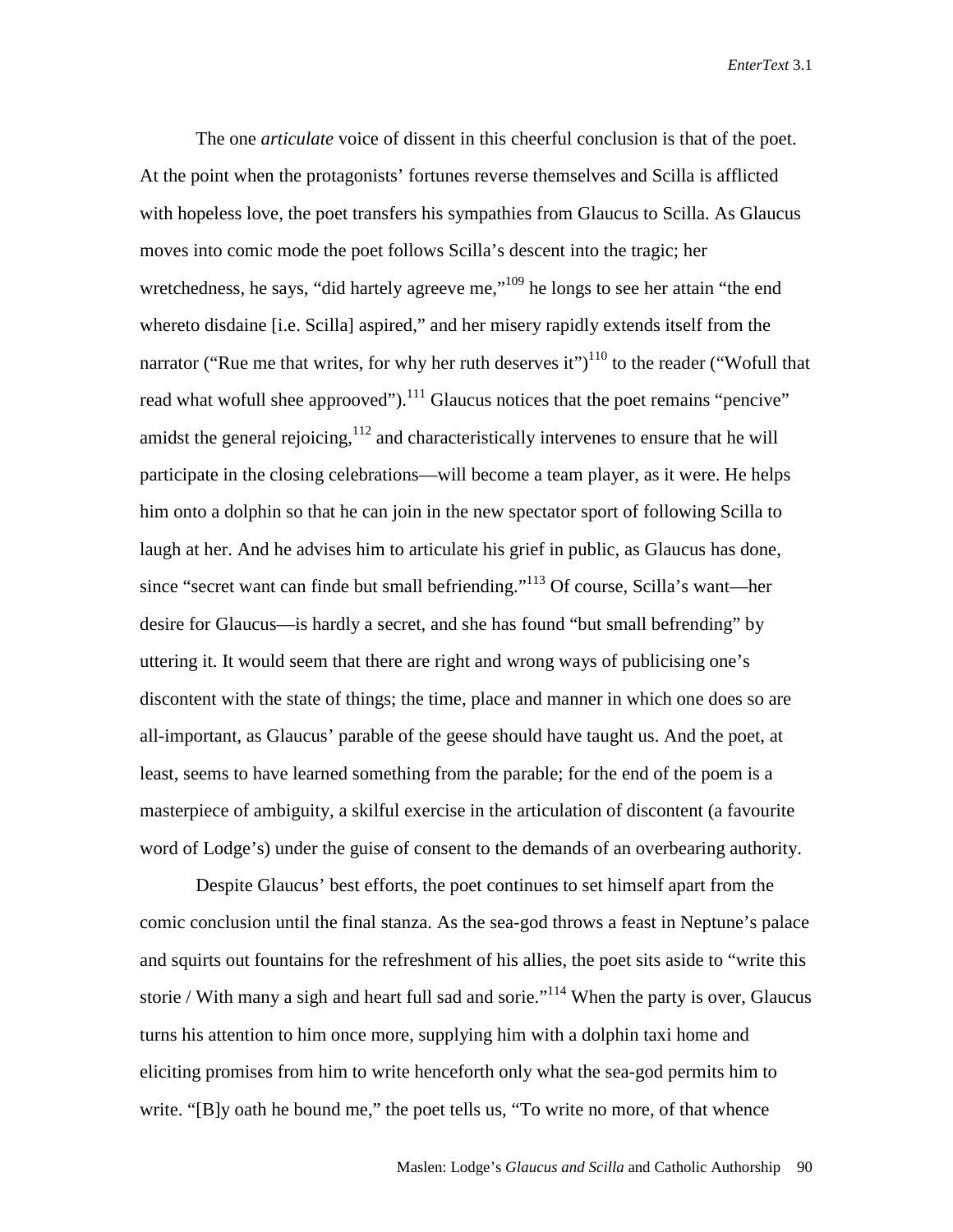shame dooth grow: / Or tie my pen to Pennie-knaves delight, / But live with fame, and so for fame to wright."<sup>115</sup> For the second time in the poem it looks as though Glaucus is recommending the abandonment of an unhealthy fascination with sex in favour of more elevated interests. But the lines could just as easily be read as an injunction to stop writing texts designed to appeal to a popular readership ("Pennie-knaves" are those who pay pennies for printed matter) and to write instead for the rich and famous. The poet is being told to stop writing texts like those Lodge had earlier penned in defence of the popular theatre, or of romantic love, or of the Truth that has been exiled from his country, and to write instead in defence of the values held dear by the court. And this second reading seems to be supported by the "Envoy" with which the poem ends. Glaucus himself instructs the poet to append the Envoy (it contains only what "he wild me tell you"), and its moral is a long way from the humanist commendation of sense over sensuality. It states simply

That Nimphs must yeeld, when faithfull lovers straie not, Least through contempt, almightie love compell you With Scilla in the rockes to make your biding A cursed plague, for womens proud back-sliding.

In Lodge's mythological England, love may be enforced by compulsion if you have power to direct the actions of the little god. The Envoy reads like a cynical pastiche of the epilogue of Lyly's *Gallathea*, which besought the ladies in the audience to "yeeld" willingly to love because his playful presence is never far from their sleeping or waking minds. Lodge's epilogue, by contrast, is governed by verbs of constraint ("he wild me," "nimphs must yeeld," "Least… love compell you"), which convert Lyly's appeal for a blissful surrender to desire into a succinct acknowledgement of the ability of the powerful to punish those who will not surrender. The threat of rape hung over *Gallathea* but was finally dispelled in the play's comic ending. In Lodge's poem, on the other hand, the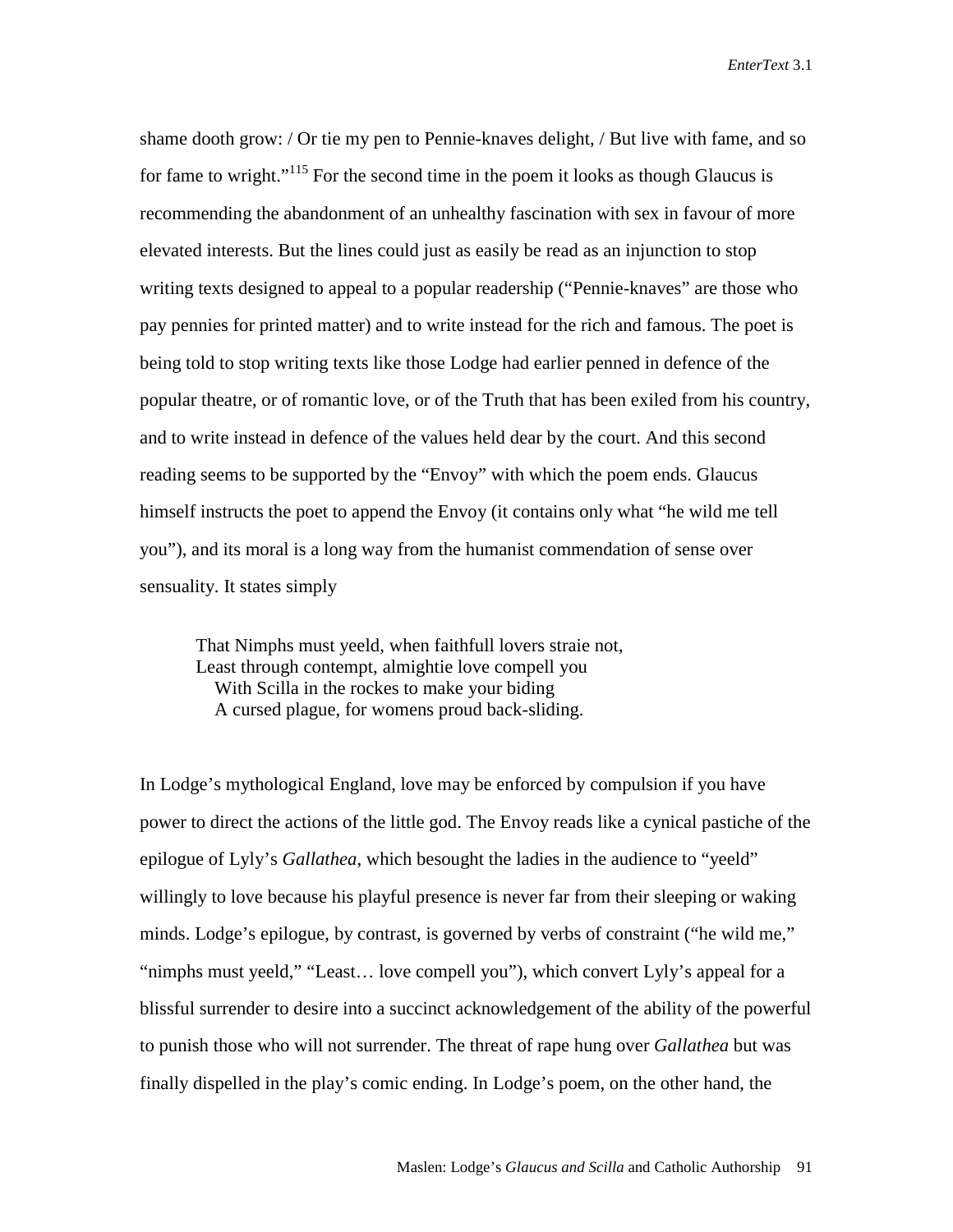threat of a "cursed plague" for those who spurn the demands of their superiors takes centre stage in the final stanza, leaving an unpleasant taste in the mouths of those who might have expected a more genial comic conclusion.

 The Envoy hardly reflects well on the pagan court that has set itself up on England's shores in the course of the poem. It articulates a philosophy quite the reverse of a "moral," a philosophy that does nothing to cure the poet of the depression from which he was suffering at the beginning of the poem. "At last he left me, where at first he found me,"116 Lodge explains: leaves him, that is, in a kind of internal exile within England, a condition many Catholics must have felt themselves to share. His only consolation is that he has found, in the narrative he has been allowed to tell, an accurate representation of his own alienation: an alienation imposed on him for his refusal to conform to the unreasonable demands of his superiors, and for his superiors' refusal to accept his own protestations of loyalty. Scilla may have been rendered voiceless; her efforts to lament her condition may have been "mocked" by the very "Ecchoes in the rockes / Of Sicilie,"<sup>117</sup> as Venus' grief would later be mocked by Echo in Shakespeare's Ovidian epyllion; but the poet has given her misery full voice in his astonishing allegorical representation of her descent into emotional breakdown. The celebrated stanzas<sup>118</sup> in which he describes a swarm of allegorical furies rising from "Ditis den" to torment her, in obedience to the pettily vindictive commands of the classical gods, suggest that the poet identifies with her fate more fully than ever he did with that of Glaucus. In Glaucus' case we merely heard the sea-god's account of his own sufferings. In Scilla's, her emotions themselves are brought to life and paraded in a dazzling Spenserian procession before our mind's eye, from the fire-breathing Fury with "hands and armes ibath'd in blood" to Wan-hope sitting on his broken anchor "Wringing his armes as robbed of his witts."<sup>119</sup> In these stanzas the tongueless woman has been made to speak, the powerless subject placed at the story's centre, and the vengeance of the powerful rendered in deeply unflattering colours. Disaffected Englishmen of all faiths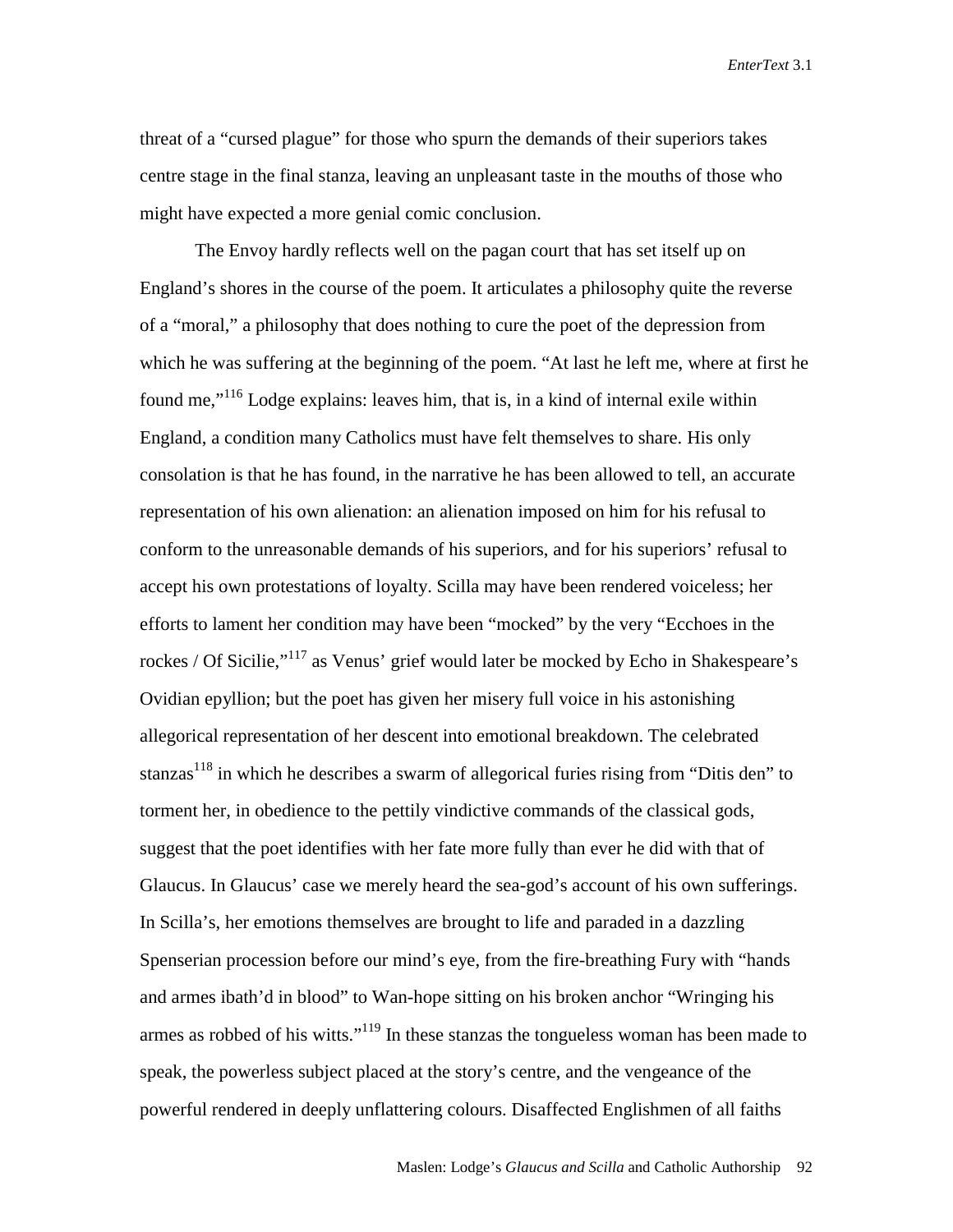and parties may have felt as they read that Lodge had here found a vital new way to critique the ruling elite of Elizabethan England without succumbing a second time to the enforced silence of censorship.

 The poet's sympathy with a voiceless, cruelly tormented woman aligns him with George Gascoigne's poet in *The Steele Glas*, whose identification with Philomela paradoxically enables him to voice his opposition to the sort of tyranny that had censored his work. As Gascoigne's satirist puts it:

 And thus (my Lord) I live a weary life, Not as I seemd, a man sometimes of might, But womanlike, whose teares must venge hir harms. And yet, even as the mighty gods did daine For *Philomele*, that thoughe hir tong were cutte, Yet should she sing a pleasant note sometimes: So have they deignd, by their devine decrees, That with the stumps of my reproved tong, I may sometimes, *Reprovers* deedes reprove, And sing a verse, to make them se themselves.<sup>120</sup>

*Glaucus and Scilla* takes its place alongside Gascoigne's *Steele Glas* as an item in what *The Complaint of Elstred* calls the "Annals of mishap." We might also call this body of writing the "Literature of Discontent:" a series of poetic texts devoted to the goddess Discontent, who presides over the poem that follows *Glaucus and Scilla* in the volume *Scillaes Metamorphosis*, "The Discontented Satyre." The goddess Discontent is invoked by the Satyr of the poem's title explicitly as an alternative to the moon-goddess Cynthia, Elizabeth's alter-ego. So, too, the poetry of Discontent labours to articulate "Truth" as Catholics saw it, not as the followers of the earthly Cynthia would have it. Truth was exiled from England, like the Catholic Church, at the end of Lodge's poem *Truths Complaint over England*. But she left behind certain available techniques for alluding to her, for use by her few remaining English adherents. One of these techniques is that of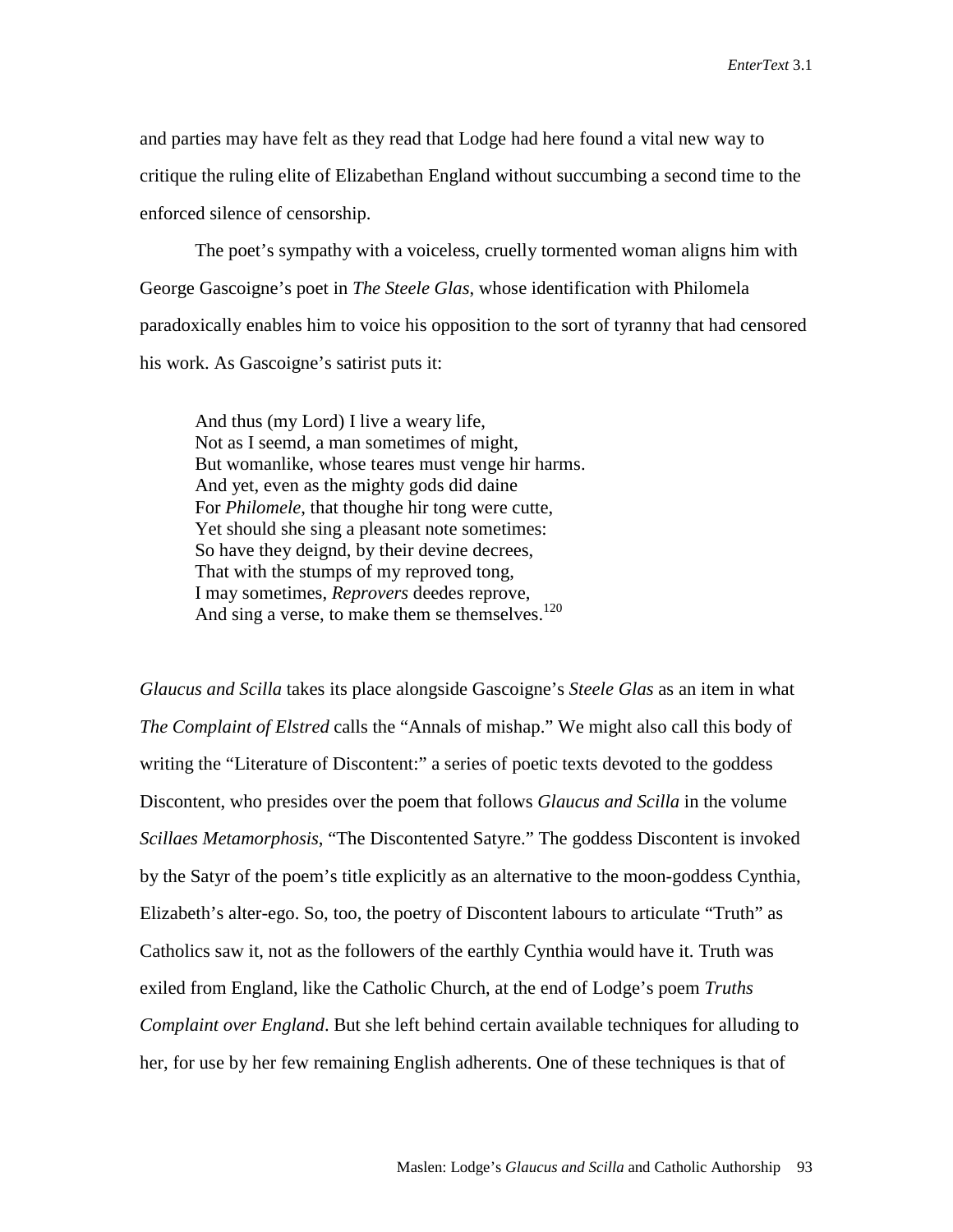Ovidian satire; the kind of oblique social commentary bequeathed to the world by the most prominent poetic exile of the reign of Augustus.

#### **Notes**

 $\overline{a}$ 

 $<sup>1</sup>$  The date of Lodge's conversion to Catholicism is not known, but Alison Shell, among others, assumes</sup> that it was "secret and prolonged." See *Catholicism, Controversy and the English Literary Imagination, 1558-1660* (Cambridge: Cambridge University Press, 1999), 77. For a summary of the evidence concerning his early conversion, see George Alan Clugston's edition of Lodge and Greene's *A Looking Glasse for London and England* (New York: Garland, 1980), introduction.

2 For a discussion of Shakespeare's debt to Lodge, see John Roe, "Ovid 'renascent' in *Venus and Adonis* and *Hero and Leander*," in A. B. Taylor, ed., *Shakespeare's Ovid* (Cambridge: Cambridge University Press, 2000), 31-46.

<sup>3</sup> The reference is to Patterson's celebrated book, *Censorship and Interpretation: The Conditions of Writing and Reading in Early Modern England* (Madison, Wisconsin: Wisconsin University Press, 1984). I have begun to explore the link between Ovidian poetry and satire in two previous essays: "Myths exploited: the metamorphoses of Ovid in early Elizabethan England," in Taylor 15-30; and "*Venus and Adonis* and the Death of Orpheus," in *The Glasgow Review* 1 (1993), 67-78. The latter may be traced by hyperlink through the website of the Department of English Literature, University of Glasgow.

4 I have found no satisfactory account of the censorship of Lodge's text apart from Lodge's own in *An Alarum against Usurers*, quoted below.

<sup>5</sup> *The Complete Works of Thomas Lodge*, 4 vols. (Glasgow: Hunterian Club, 1883), 1. 6. Unless otherwise indicated in the notes, references to Lodge's works are taken from this edition. References allude first to the number of the volume in which the work appears, followed by the page number of individual works (in this edition each work is paginated separately).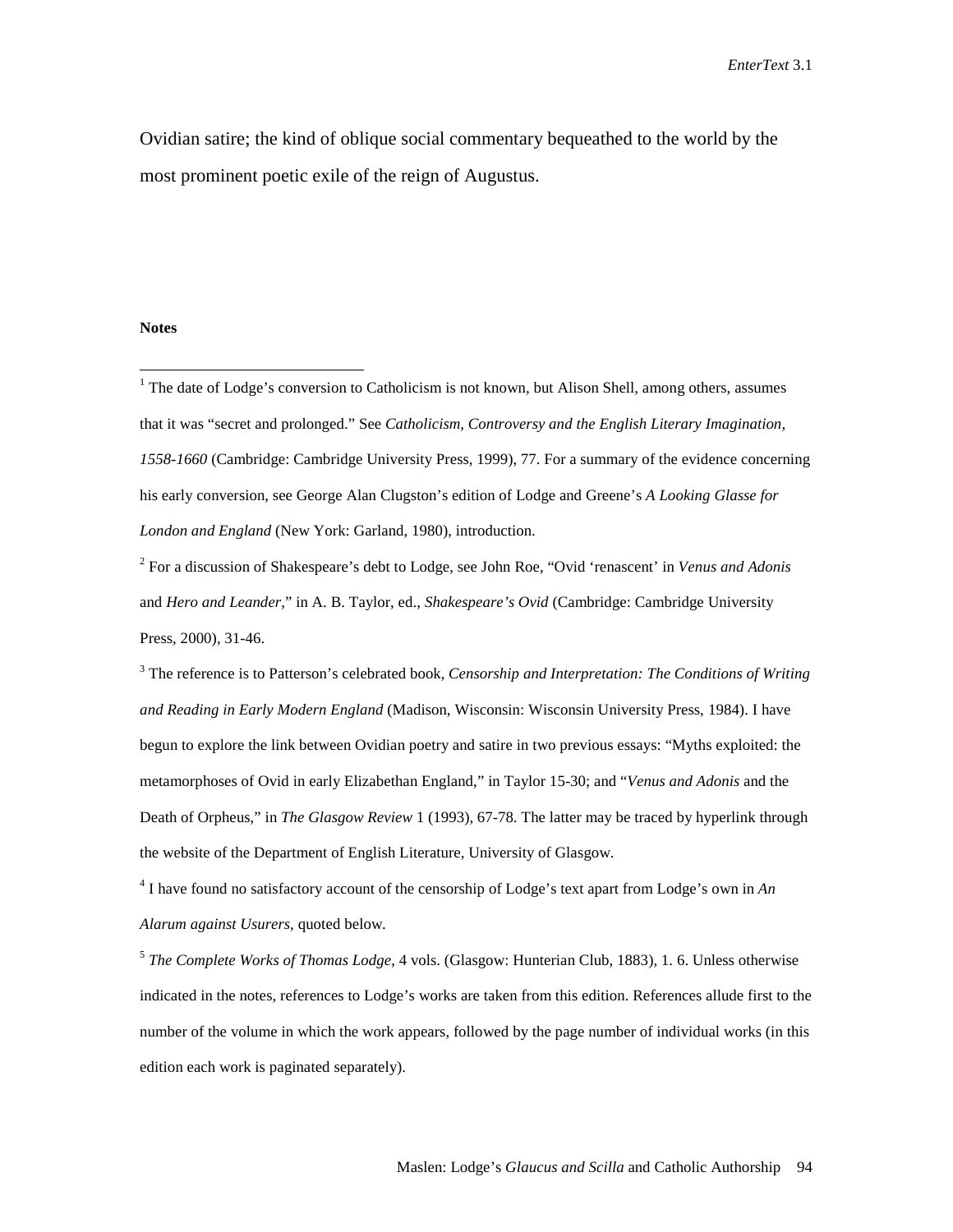$\frac{1}{6}$  For a recent account of censorship practices in Elizabethan London, see Richard Dutton, *Licensing, Censorship and Authorship in Early Modern England: Buggeswords* (Basingstoke and New York: Palgrave, 2000), especially chapters 1, 2 and 4.

7 For an account of the controversy between Lodge and Gosson, see Arthur F. Kinney, *Markets of Bawdrie: The Dramatic Criticism of Stephen Gosson* (Salzburg: Universität Salzburg, 1974), introduction. All references to Gosson's works are to this edition.

 $8$  Kinney, 159. In fact it was attributed to Cicero by Donatus at the beginning of his essay on comedy, which was attached to many sixteenth-century editions of the works of Terence. See O. B. Hardison *et al.,* eds., *Medieval Literary Criticism: Translations and Interpretations* (New York: Frederick Ungar Publishing Co., 1974), 41, 45.

 $<sup>9</sup>$  Kinney, 167.</sup>

<sup>10</sup> David Bevington, *Tudor Drama and Politics: A Critical Approach to Topical Meaning* (Cambridge, MA: Harvard University Press, 1968), 234.

11 G. Gregory Smith, ed., *Elizabethan Critical Essays*, 2 vols. (London: Oxford University Press, 1904),

1.66. All references are to this edition.

12 Ibid., 1.77-78.

13 Ibid., 1.80-81.

<sup>14</sup> Ibid., 1.81.

 $15$  Ibid.,  $1.82$ .

 $16$  Ibid.

<sup>17</sup> Ibid., 1.83.

18 The fullest account of *An Alarum against Usurers* is that of Arthur F. Kinney, in *Humanist Poetics:* 

*Thought, Rhetoric, and Fiction in Sixteenth-Century England* (Amherst: University of Massachusetts Press,

1986), 368-72.

<sup>19</sup> See Smith, 1.89.

 $20$  Lodge, 1.3.

 $21$  Ibid., 1.70-76.

 $22$  Ibid., 1.83.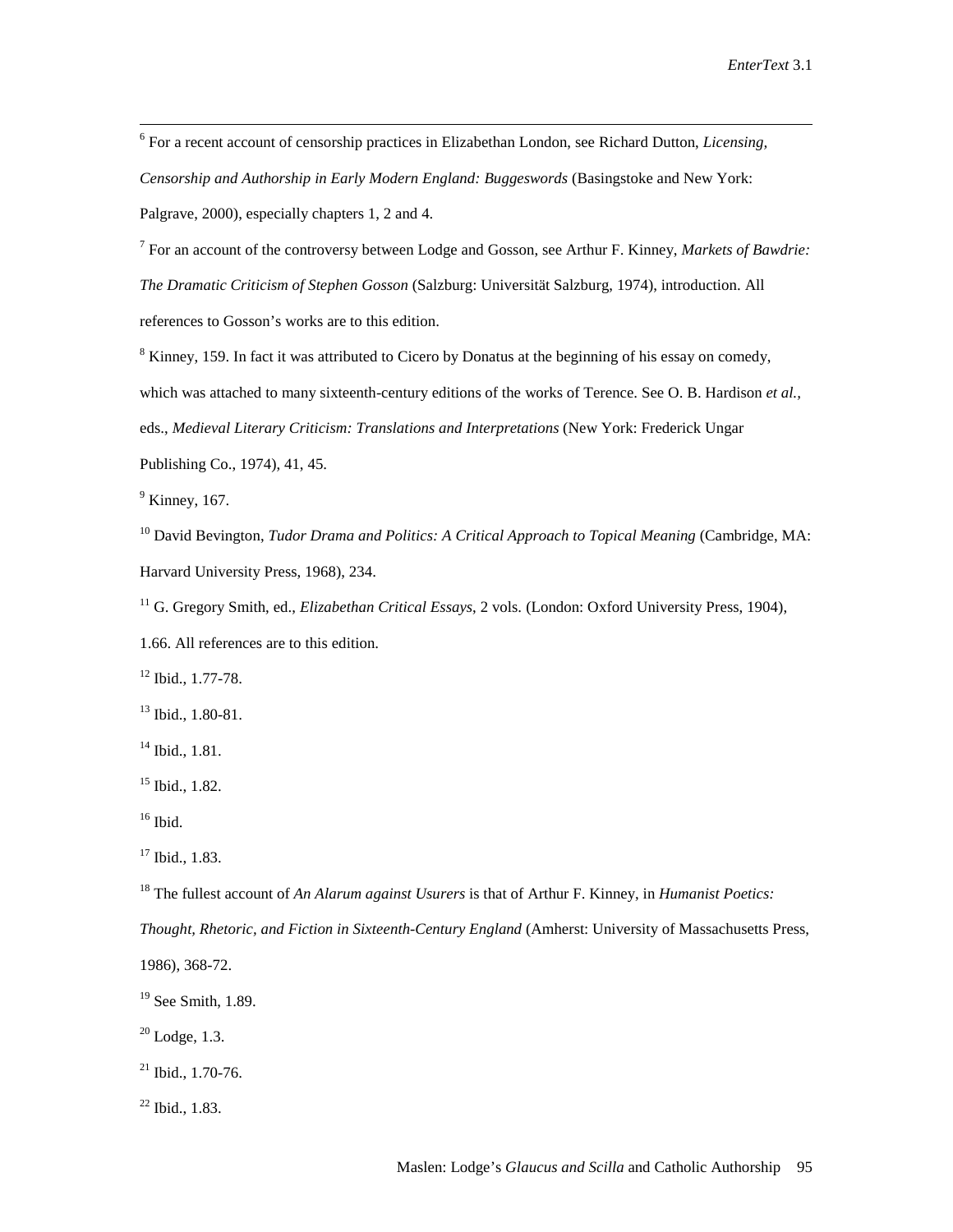23 John W. Cunliffe, ed., *The Complete Works of George Gascoigne*, 2 vols. (Cambridge: Cambridge

University Press, 1910), 2.135. All references are to this edition.

24 Lodge*,* 1.5.

<u>.</u>

 $25$  Gascoigne, 2.146.

 $26$  Ibid., 2.144.

 $27$  Ibid., 2.148.

 $28$  Ibid., 2.147-48.

 $29$  Ibid., 2.168.

30 Lodge, 1.40.

 $31$  Ibid., 1.7, 2.8, 3.3.

 $32$  Ibid., 1.37.

33 See e.g. Alison Shell on *Truths Complaint over England* (Shell, 178-80); and Andrew Hadfield on *Rosalynde*, in *Literature, Travel, and Colonial Writing in the English Renaissance, 1545-1625* (Oxford: Clarendon Press, 1998), 187-92.

34 See John Peter, *Complaint and Satire in Early English Literature* (Oxford: Clarendon Press, 1956); also John Kerrigan, *Motives of Woe: Shakespeare and "Female Complaint:" A Critical Anthology* (Oxford: Clarendon Press, 1991), introduction.

 $35$  Hadfield, 188.

<sup>36</sup> Shell, 179.

37 Lodge*,* 2.83.

38 Ibid., 1.37.

39 Ibid., 1.31.

40 Elizabeth Story Donno, ed., *Elizabethan Minor Epics* (New York: Columbia University Press and London: Routledge and Kegan Paul, 1963), 21, stanza 1. All references to *Glaucus and Scilla* and *Scillaes Metamorphosis* are taken from this edition, giving the number of the stanza from which quotations are taken.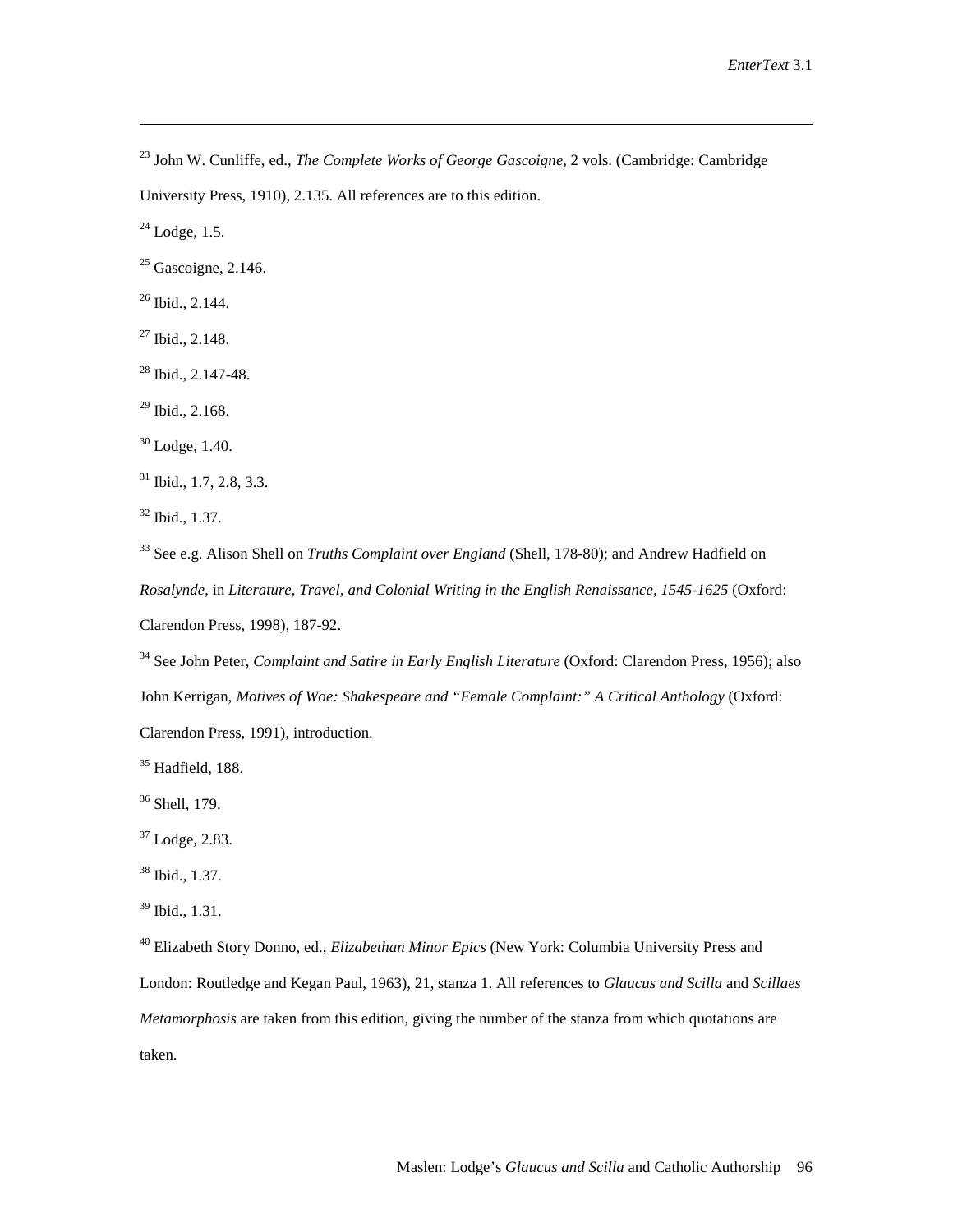<sup>41</sup> See my brief account of Warner's poem in "Myths exploited: the metamorphoses of Ovid in early Elizabethan England," Taylor, 27-8.

42 See Michael Pincombe, *The Plays of John Lyly: Eros and Eliza* (Manchester: Manchester University Press, 1996).

43 See R. Warwick Bond, ed., *The Complete Works of John Lyly*, 3 vols. (Oxford: Clarendon Press, 1902),

2.433. All references to Lyly's works are taken from this edition.

<sup>44</sup> See Pincombe, *The Plays of John Lyly*, 126: "It is here that the tragical theme of rape receives its fullest and most lurid treatment;" and Ch.6, 129-45.

45 For Gosson's reference to the *Ars amatoria* see Kinney, 86. For the phrase that gives Kinney's book its title, see 92.

46 Kinney, 86.

 $47$  Smith, 1.64.

48 Ibid., 1.75.

<sup>49</sup> "I like not of an angrye Augustus which wyll banishe Ovid for envy. I love a wise Senator, which in wisedome wyll correct him, and with advise burne his follyes," 1.76.

 $50$  Smith omits this quotation in his edition: see Lodge, 1.47.

 $51$  Donno, 63.

52 For the full story see Ovid, *Metamorphoses*, XIII, 730-7, 898-968, and XIV, 1-74.

53 Ascham, *The Scholemaster* (1570), in W. A. Wright, ed., *Roger Ascham: English Works* (Cambridge: Cambridge University Press, 1904), 225. For Ascham's views on Italian literature and travel, see my *Elizabethan Fictions: Espionage, Counter-Espionage and the Duplicity of Fiction in Early Elizabethan Prose Narratives* (Oxford: Clarendon Press, 1997), introduction and Ch. 1.

<sup>54</sup> Kinney, 77.

58 Ibid., 4.

 $59$  Ibid., 5.

 $55$  See Lodge, 1.1.

 $56$  Ibid., 1.7.

 $57$  Donno, 1.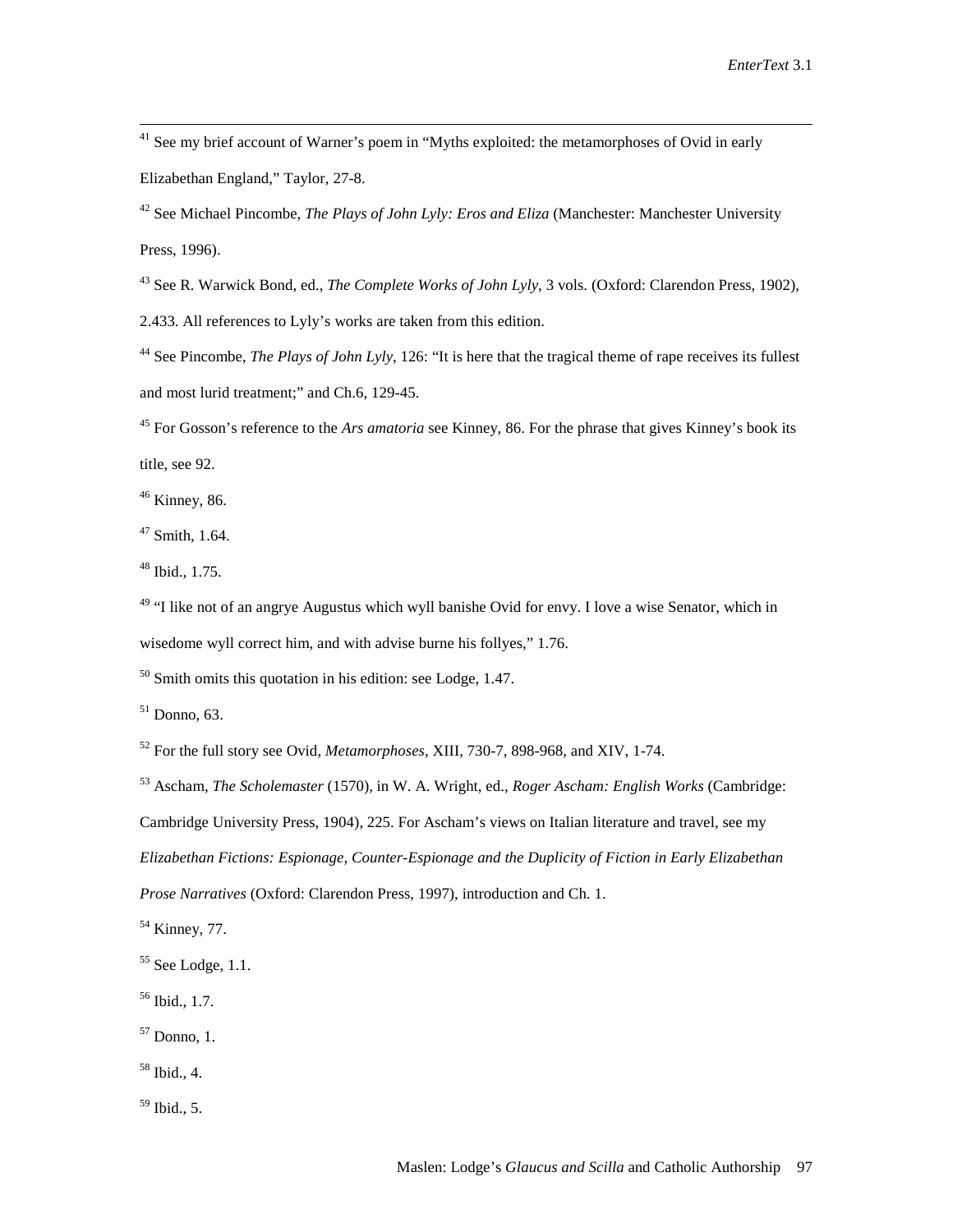$\,$   $^{60}$  Ibid.

<u>.</u>

 $61$  Ibid., 9.

 $62$  Ibid., 19.

 $63$  Ibid., 7.

 $64$  Ibid., 8.

 $65$  Ibid., 11.

66 Ibid., 13.

 $67$  Ibid., 15.

68 Ibid., 16.

69 Ibid., 10, 17.

 $70$  Ibid., 19, 20.

 $71$  Ibid., 28.

 $72$  Ibid., 29.

73 Donno, 30.

74 Ibid., 32.

75 On available early modern readings of the *Metamorphoses* see Sarah Annes Browne, "Arachne's Web: Intertextual Mythography and the Renaissance Actaeon," in Neil Rhodes and Jonathan Sawday, eds., *The Renaissance Computer: Knowledge Technology in the Age of Print* (London and New York: Routledge, 2000), 120-34; and my essay "Myths exploited."

76 Ibid., 34.

 $77$  Ibid., 39-43.

<sup>78</sup> *De garrulitate*, 510A.

79 Ibid., 39, 48.

80 Ibid., 48-53.

 $81$  Ibid., 53.

82 Ibid., 54.

83 Ibid., 55.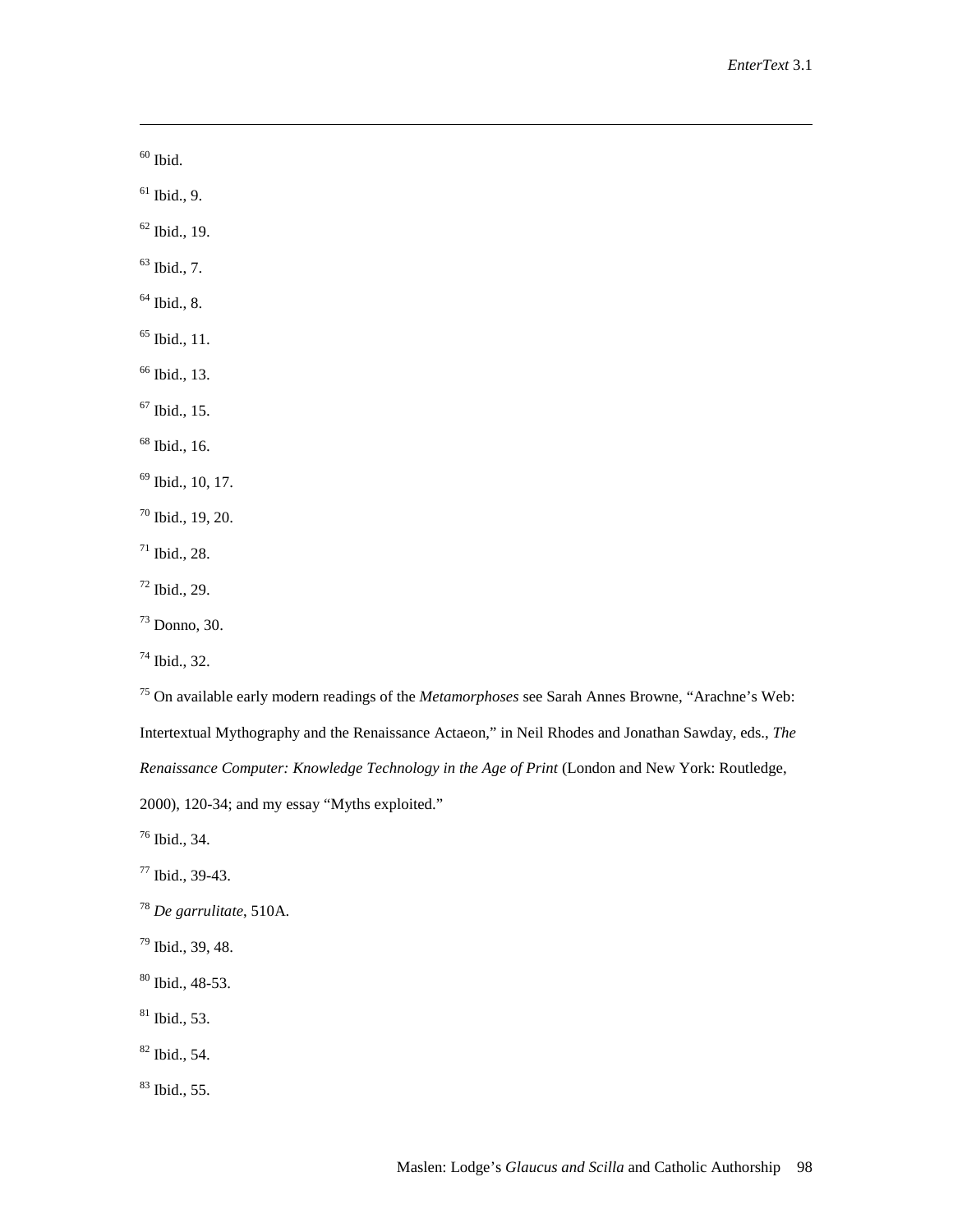84 Ibid., 70, 64.

85 Ibid., 63.

86 Ibid., 58, 60.

87 Ibid., 71, 72.

88 Ibid., 73.

89 Ibid., 76.

90 Ibid., 81-83.

91 Ibid., 91. "Fancies cup" is presumably a reference to what Gosson calls "the Cuppes of *Circes*" (77),

containing the mixture of wine and potent herbs by which she administers her enchantments. See *Odyssey*,

X, 233-243.

92 Ibid., 94.

 $93$  Ibid.

<sup>94</sup> Ibid., 97.

<sup>95</sup> Ibid., 99.

<sup>96</sup> Ibid., 102, 107.

<sup>97</sup> Ibid., 103.

98 On the popularity of *Sapho and Phao* see Pincombe, 18.

99 Donno, 88.

 $100$  Ibid., 102.

 $101$  Ibid.

102 Ibid., 103.

 $103$  Lodge, 2.79.

104 Donno, 124.

105 Ibid., 125.

106 Ibid., 113.

107 Ibid., 58, 62.

108 Ibid., 31.

 $109$  Ibid., 106.